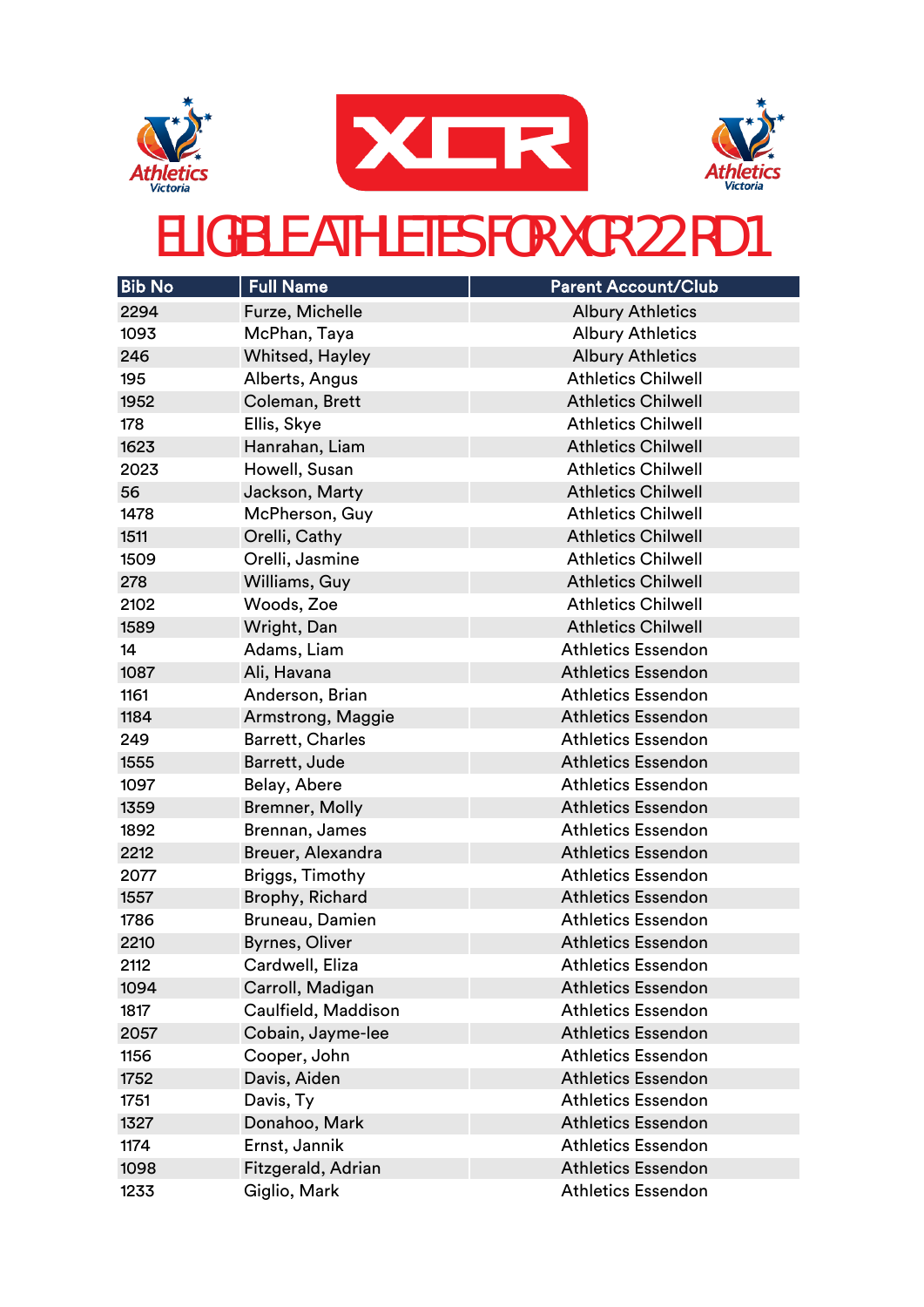| <b>Bib No</b>   | <b>Full Name</b>      | <b>Parent Account/Club</b>  |
|-----------------|-----------------------|-----------------------------|
| 1194            | Gunn, Lisa            | <b>Athletics Essendon</b>   |
| 1549            | Haggai, Tesia         | <b>Athletics Essendon</b>   |
| $\mathbf{1}$    | Hall, Linden          | <b>Athletics Essendon</b>   |
| 1483            | Harris, Lucas         | <b>Athletics Essendon</b>   |
| 1954            | Hawksworth, Danny     | <b>Athletics Essendon</b>   |
| 1861            | Heaney, Aaron         | <b>Athletics Essendon</b>   |
| 2092            | Hicks, Brodie         | <b>Athletics Essendon</b>   |
| 1742            | Jackson, Charlotte    | <b>Athletics Essendon</b>   |
| 1828            | Jardine, Troy         | <b>Athletics Essendon</b>   |
| 2074            | Jones, David          | <b>Athletics Essendon</b>   |
| 1782            | Jones, Jeffrey        | <b>Athletics Essendon</b>   |
| 1307            | Lakusa, Kristian      | <b>Athletics Essendon</b>   |
| 2300            | Lawson, Nina          | <b>Athletics Essendon</b>   |
| 1699            | Lazzari, Matisse      | <b>Athletics Essendon</b>   |
| 1056            | Margiolis, Joanna     | <b>Athletics Essendon</b>   |
| 1157            | Martello, Michael     | <b>Athletics Essendon</b>   |
| 1920            | Maurer, Brett         | <b>Athletics Essendon</b>   |
| 1096            | Mayengo, Brian        | <b>Athletics Essendon</b>   |
| 1133            | Mifsud, Emily         | <b>Athletics Essendon</b>   |
| 1113            | Murphy, Gary          | <b>Athletics Essendon</b>   |
| 1733            | Murphy, Stephen       | <b>Athletics Essendon</b>   |
| 2404            | Puglisi, Bianca       | <b>Athletics Essendon</b>   |
| 2081            | Rees, Daniel          | <b>Athletics Essendon</b>   |
| 1189            | Rowse, Ben            | <b>Athletics Essendon</b>   |
| 1684            | Sacaner, Lara         | <b>Athletics Essendon</b>   |
| 2114            | Satish, Vishnu        | <b>Athletics Essendon</b>   |
| 1481            | Shead, Alexis         | <b>Athletics Essendon</b>   |
| 12 <sup>°</sup> | Strong, Maria         | <b>Athletics Essendon</b>   |
| 164             | Towers, Jamison       | <b>Athletics Essendon</b>   |
| 1085            | Uzun, Ela             | Athletics Essendon          |
| 1561            | Weickhardt, Andreas   | <b>Athletics Essendon</b>   |
| 224             | Weickhardt, Sebastian | <b>Athletics Essendon</b>   |
| 1891            | Wilson, Charlotte     | <b>Athletics Essendon</b>   |
| 1420            | Amarasiri, Ovindee    | <b>Athletics Nunawading</b> |
| 1215            | Bertei, Frank         | <b>Athletics Nunawading</b> |
| 2097            | Bertram, Cooper       | <b>Athletics Nunawading</b> |
| 1220            | Broderick, Jeffrey    | <b>Athletics Nunawading</b> |
| 1411            | Deslandes, Mark       | <b>Athletics Nunawading</b> |
| 231             | Gilbert, Jordan       | <b>Athletics Nunawading</b> |
| 1474            | Hettiarachchi, Shevin | <b>Athletics Nunawading</b> |
| 212             | Keeghan, Elise        | <b>Athletics Nunawading</b> |
| 2008            | Keogh, Milan          | <b>Athletics Nunawading</b> |
| 157             | Leung, Gemma          | <b>Athletics Nunawading</b> |
| 1650            | Marshall, Norman      | <b>Athletics Nunawading</b> |
| 1736            | Mellech, Zac          | <b>Athletics Nunawading</b> |
| 1805            | Olarenshaw, Jake      | <b>Athletics Nunawading</b> |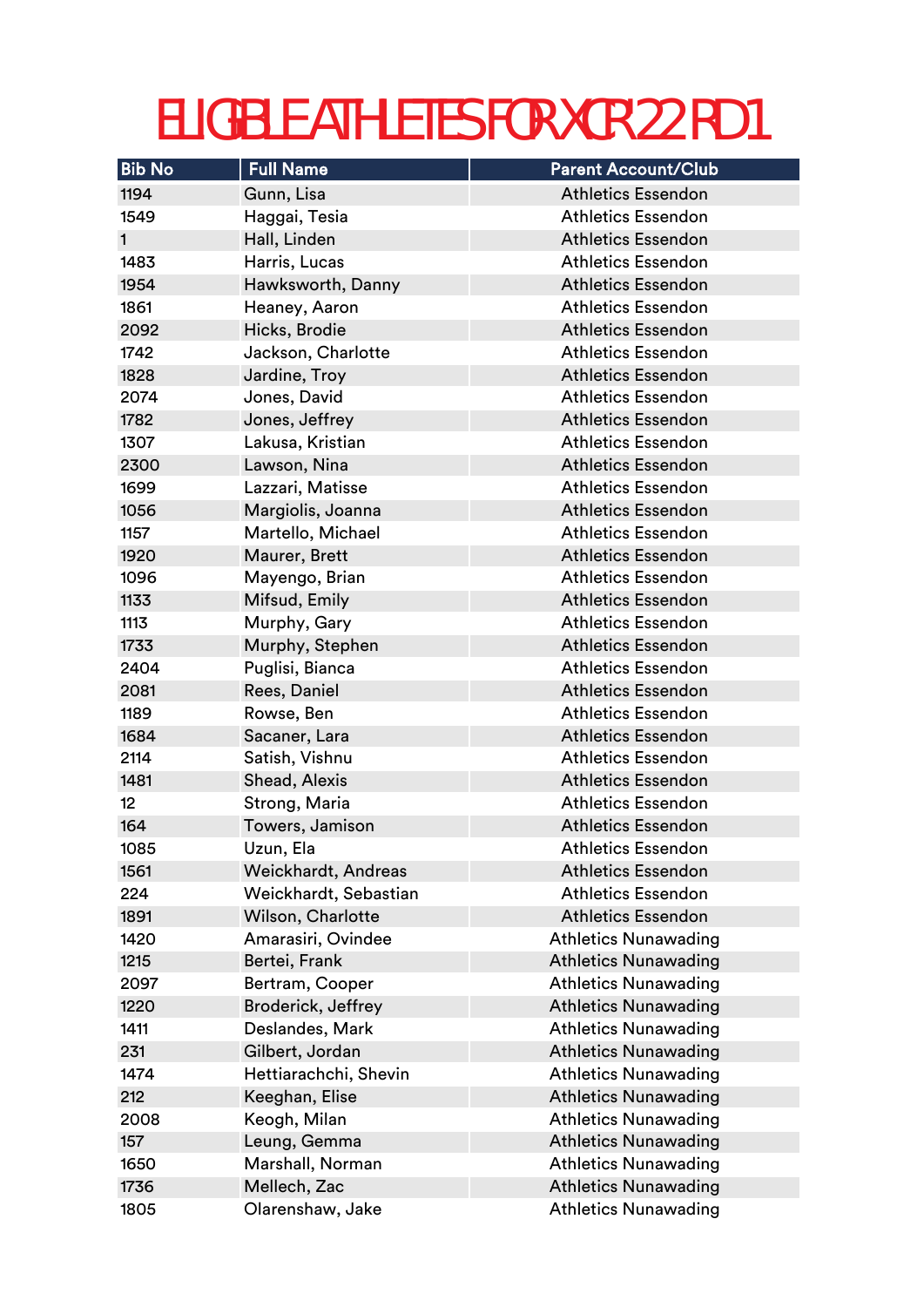| <b>Bib No</b> | <b>Full Name</b>     | <b>Parent Account/Club</b>             |
|---------------|----------------------|----------------------------------------|
| 1178          | Rosenbrock, Carolyn  | <b>Athletics Nunawading</b>            |
| 1558          | Vernal, Alan         | <b>Athletics Nunawading</b>            |
| 286           | Wright, Oscar        | <b>Athletics Nunawading</b>            |
| 2295          | Bail, Joshua         | <b>Athletics South West</b>            |
| 2156          | Hynes, Tom           | <b>Athletics South West</b>            |
| 190           | Morden, Emily        | <b>Athletics South West</b>            |
| 1424          | Morden, Joy          | <b>Athletics South West</b>            |
| 1471          | Morden, Rachel       | <b>Athletics South West</b>            |
| 1566          | Morden, Robert       | <b>Athletics South West</b>            |
| 1647          | Conder, Neal         | <b>Athletics VIC</b>                   |
| 2139          | Murray, Madeleine    | <b>Athletics VIC</b>                   |
| 1739          | Strudley, Mia        | <b>Athletics VIC</b>                   |
| 1493          | Albiston, Simone     | <b>Athletics Waverley</b>              |
| 1082          | Atkinson, James      | <b>Athletics Waverley</b>              |
| 1814          | Baxter, Andrew       | <b>Athletics Waverley</b>              |
| 2084          | Carroll, Glenn       | <b>Athletics Waverley</b>              |
| 1199          | Carstairs, Greg      | <b>Athletics Waverley</b>              |
| 1223          | Carstairs, Shane     | <b>Athletics Waverley</b>              |
| 2157          | Goodman, Glenn       | <b>Athletics Waverley</b>              |
| 1360          | Harvey, Michael      | <b>Athletics Waverley</b>              |
| 1811          | Holst, Michael       | <b>Athletics Waverley</b>              |
| 2150          | Jansen, Aislinn      | <b>Athletics Waverley</b>              |
| 2152          | Jansen, Michael      | <b>Athletics Waverley</b>              |
| 2151          | Jansen, Reamonn      | <b>Athletics Waverley</b>              |
| 2241          | Knott, Christopher   | <b>Athletics Waverley</b>              |
| 2200          | Lim, Ernest          | <b>Athletics Waverley</b>              |
| 2204          | Lim, Sally           | <b>Athletics Waverley</b>              |
| 1826          | Marston, Janice      | <b>Athletics Waverley</b>              |
| 1825          | Masters, Wendy       | <b>Athletics Waverley</b>              |
| 1625          | McEniry, James       | Athletics Waverley                     |
| 1842          | Mitchell, Jacqueline | <b>Athletics Waverley</b>              |
| 2061          | Muthia, Uma          | <b>Athletics Waverley</b>              |
| 2330          | Nguyen, Trevor       | <b>Athletics Waverley</b>              |
| 2149          | O'Reilly, Niamh      | <b>Athletics Waverley</b>              |
| 1340          | Spiteri, Daniel      | <b>Athletics Waverley</b>              |
| 1335          | Spiteri, Martin      | <b>Athletics Waverley</b>              |
| 1362          | Spiteri, Nicholas    | <b>Athletics Waverley</b>              |
| 1339          | Spiteri, Petra       | <b>Athletics Waverley</b>              |
| 2237          | <b>Stokes, Emily</b> | <b>Athletics Waverley</b>              |
| 1454          | Venour, David        | <b>Athletics Waverley</b>              |
| 1443          | WANG, Jenny          | <b>Athletics Waverley</b>              |
| 1709          | Banks, Cameron       | <b>Ballarat Harriers Athletic Club</b> |
| 1685          | Burge, Amelia        | <b>Ballarat Harriers Athletic Club</b> |
| 1688          | Burge, Oaklee        | <b>Ballarat Harriers Athletic Club</b> |
| 1687          | Burge, Paul          | <b>Ballarat Harriers Athletic Club</b> |
| 1080          | Duffy, Vincent       | <b>Ballarat Harriers Athletic Club</b> |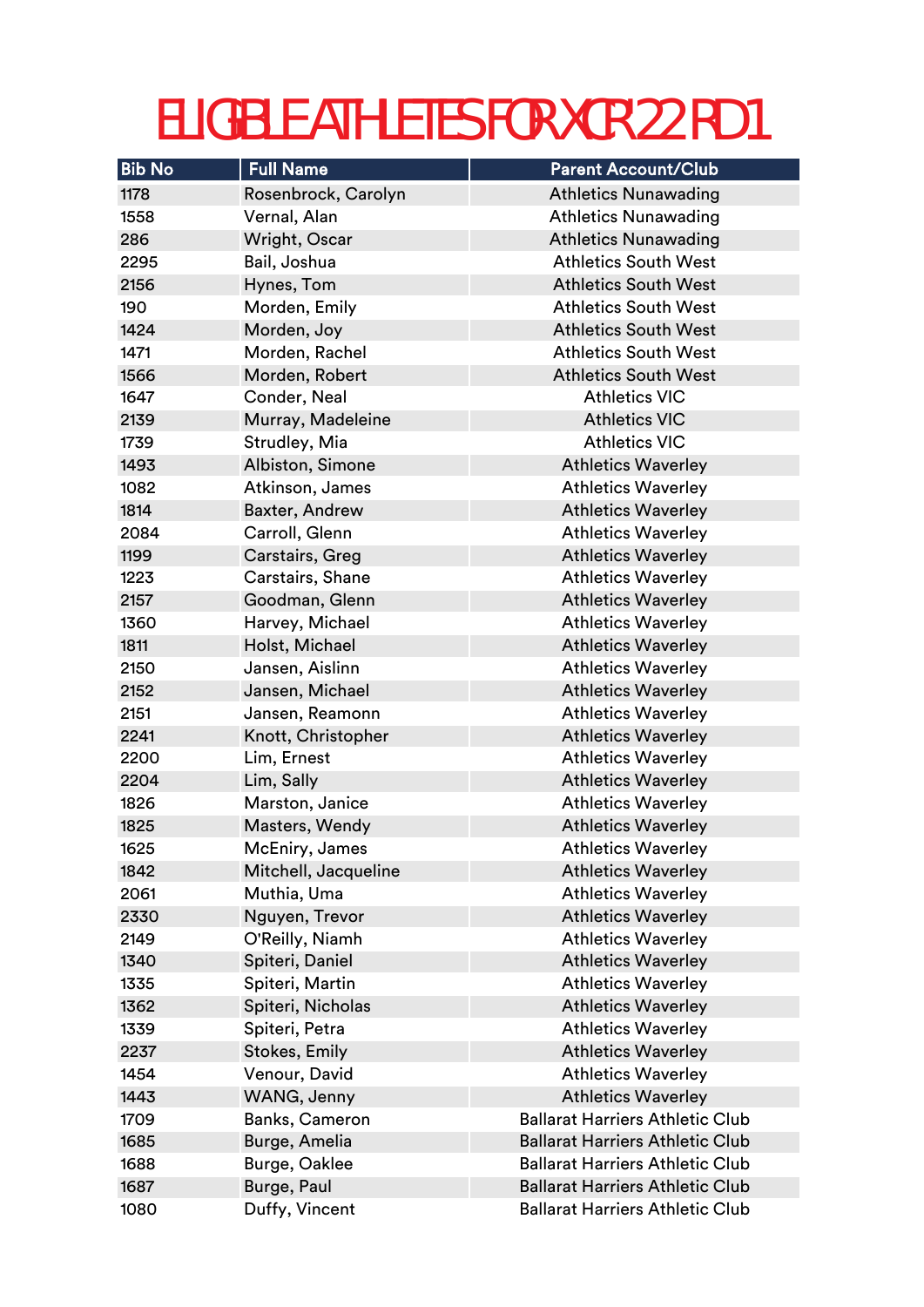| <b>Bib No</b> | <b>Full Name</b>          | <b>Parent Account/Club</b>                                                               |
|---------------|---------------------------|------------------------------------------------------------------------------------------|
| 1607          | Farquhar, Casey           | <b>Ballarat Harriers Athletic Club</b>                                                   |
| 1668          | Gibney, Rachel            | <b>Ballarat Harriers Athletic Club</b>                                                   |
| 1128          | Ham, Alistair             | <b>Ballarat Harriers Athletic Club</b>                                                   |
| 1126          | Ham, Andrew               | <b>Ballarat Harriers Athletic Club</b>                                                   |
| 1670          | Hansen, Sam               | <b>Ballarat Harriers Athletic Club</b>                                                   |
| 1528          | Hartigan, Nathan          | <b>Ballarat Harriers Athletic Club</b>                                                   |
| 1654          | Johnson, Claire           | <b>Ballarat Harriers Athletic Club</b>                                                   |
| 1573          | Lyon, Thomas              | <b>Ballarat Harriers Athletic Club</b>                                                   |
| 1567          | Miller, James             | <b>Ballarat Harriers Athletic Club</b>                                                   |
| 1576          | Murray, Mitch             | <b>Ballarat Harriers Athletic Club</b>                                                   |
| 1158          | Newcombe, Kirstie         | <b>Ballarat Harriers Athletic Club</b>                                                   |
| 1553          | Oberholzer, Matthew       | <b>Ballarat Harriers Athletic Club</b>                                                   |
| 1564          | O'Halloran, Christine     | <b>Ballarat Harriers Athletic Club</b>                                                   |
| 1541          | Pendred, James            | <b>Ballarat Harriers Athletic Club</b>                                                   |
| 1540          | Pendred, Julie            | <b>Ballarat Harriers Athletic Club</b>                                                   |
| 1542          | Pendred, Louise           | <b>Ballarat Harriers Athletic Club</b>                                                   |
| 1108          | Preston, Andrew           | <b>Ballarat Harriers Athletic Club</b>                                                   |
| 1240          | Preston, Corinna          | <b>Ballarat Harriers Athletic Club</b>                                                   |
| 1110          | Preston, Tony             | <b>Ballarat Harriers Athletic Club</b>                                                   |
| 1656          | Pryor, Andrew             | <b>Ballarat Harriers Athletic Club</b>                                                   |
| 1281          | Ray, Nash                 | <b>Ballarat Harriers Athletic Club</b>                                                   |
| 1202          | Roberts, Peter            | <b>Ballarat Harriers Athletic Club</b>                                                   |
| 1212          | Ruddick, Kelly            | <b>Ballarat Harriers Athletic Club</b>                                                   |
| 1208          | Ruddick, Kevin            | <b>Ballarat Harriers Athletic Club</b>                                                   |
| 1381          | Scott, Keith              | <b>Ballarat Harriers Athletic Club</b>                                                   |
| 1121          | Shea, Natalie             | <b>Ballarat Harriers Athletic Club</b>                                                   |
| 1432          | Stephens, Colleen         | <b>Ballarat Harriers Athletic Club</b>                                                   |
| 1643          | Ashley, Gretta            | <b>Ballarat YCW Harriers Athletic Club</b>                                               |
| 1313          | Ashman, Rose              | <b>Ballarat YCW Harriers Athletic Club</b>                                               |
| 1614          | Beaton, Olivia            | <b>Ballarat YCW Harriers Athletic Club</b>                                               |
| 1773          | <b>Blood, Samuel</b>      | <b>Ballarat YCW Harriers Athletic Club</b>                                               |
| 1255          | Brennan, Rex              | <b>Ballarat YCW Harriers Athletic Club</b>                                               |
| 1254          | Brennan, Sarah            | <b>Ballarat YCW Harriers Athletic Club</b>                                               |
| 1462          | Bulkoch, Ocean            | <b>Ballarat YCW Harriers Athletic Club</b>                                               |
| 1698          | <b>Burnett, Nicholas</b>  | <b>Ballarat YCW Harriers Athletic Club</b>                                               |
| 2121          | Childs, Erin              | <b>Ballarat YCW Harriers Athletic Club</b>                                               |
| 1704          | Childs, James             | <b>Ballarat YCW Harriers Athletic Club</b><br><b>Ballarat YCW Harriers Athletic Club</b> |
| 1608          | Dainton, Mark             | <b>Ballarat YCW Harriers Athletic Club</b>                                               |
| 1554<br>1651  | English, George           | <b>Ballarat YCW Harriers Athletic Club</b>                                               |
| 1556          | Flynn, Jean<br>Ford, Will | <b>Ballarat YCW Harriers Athletic Club</b>                                               |
| 1497          | Grigg, David              | <b>Ballarat YCW Harriers Athletic Club</b>                                               |
| 1715          | Hayes, Leah               | <b>Ballarat YCW Harriers Athletic Club</b>                                               |
| 1663          | Hayes, Paul               | <b>Ballarat YCW Harriers Athletic Club</b>                                               |
| 1263          | Hickingbotham, Olivia     | <b>Ballarat YCW Harriers Athletic Club</b>                                               |
| 1724          | Hynes, Levi               | <b>Ballarat YCW Harriers Athletic Club</b>                                               |
|               |                           |                                                                                          |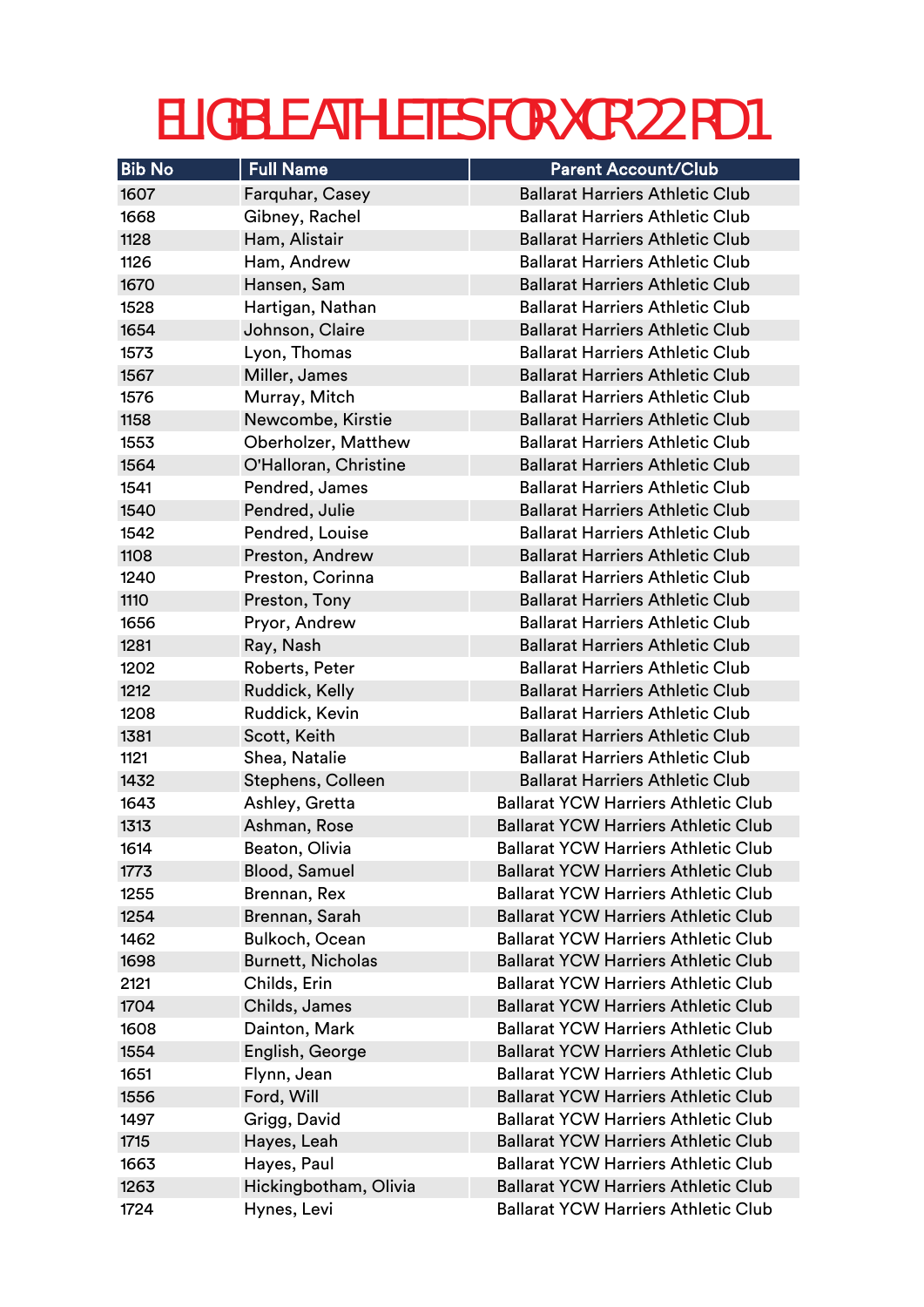| <b>Bib No</b> | <b>Full Name</b>           | <b>Parent Account/Club</b>                 |
|---------------|----------------------------|--------------------------------------------|
| 1840          | MacDonell, Charlotte       | <b>Ballarat YCW Harriers Athletic Club</b> |
| 1303          | McBratney-Owen, Jacqueline | <b>Ballarat YCW Harriers Athletic Club</b> |
| 1287          | McBratney-Owen, Paul       | <b>Ballarat YCW Harriers Athletic Club</b> |
| 2225          | Mcmahon, Stephen           | <b>Ballarat YCW Harriers Athletic Club</b> |
| 1257          | Mees, Georgina             | <b>Ballarat YCW Harriers Athletic Club</b> |
| 1038          | Moneghetti, Stephen        | <b>Ballarat YCW Harriers Athletic Club</b> |
| 1482          | Nankervis, Jesse           | <b>Ballarat YCW Harriers Athletic Club</b> |
| 1473          | O'Donnell, Gabrielle       | <b>Ballarat YCW Harriers Athletic Club</b> |
| 1563          | Pearse, Samuel             | <b>Ballarat YCW Harriers Athletic Club</b> |
| 35            | Peart, Alanna              | <b>Ballarat YCW Harriers Athletic Club</b> |
| 1479          | Peart, Jemma               | <b>Ballarat YCW Harriers Athletic Club</b> |
| 1480          | Peart, Scott               | <b>Ballarat YCW Harriers Athletic Club</b> |
| 2444          | Rogers, Ashley             | <b>Ballarat YCW Harriers Athletic Club</b> |
| 1268          | Sanders, Ruby              | <b>Ballarat YCW Harriers Athletic Club</b> |
| 36            | Saunder, Fraser            | <b>Ballarat YCW Harriers Athletic Club</b> |
| 1392          | Shaktivel, Ardithya        | <b>Ballarat YCW Harriers Athletic Club</b> |
| 261           | Shillito, Riley            | <b>Ballarat YCW Harriers Athletic Club</b> |
| 1727          | Skene, Gerard              | <b>Ballarat YCW Harriers Athletic Club</b> |
| 1912          | Tucker, Sara               | <b>Ballarat YCW Harriers Athletic Club</b> |
| 1746          | Van Raaphorst, Nicholas    | <b>Ballarat YCW Harriers Athletic Club</b> |
| 1937          | Violini, Aria              | <b>Ballarat YCW Harriers Athletic Club</b> |
| 1197          | Watts, Rhianna             | <b>Ballarat YCW Harriers Athletic Club</b> |
| 1172          | <b>Wetherall, Bridget</b>  | <b>Ballarat YCW Harriers Athletic Club</b> |
| 1721          | Williams, Leni             | <b>Ballarat YCW Harriers Athletic Club</b> |
| 1191          | Costin, Owen               | <b>Bellarine Athletics T and F Club</b>    |
| 1152          | Costin, Ryan               | <b>Bellarine Athletics T and F Club</b>    |
| 1086          | McIntosh, Sam              | <b>Bellarine Athletics T and F Club</b>    |
| 2302          | Simpson, Grant             | <b>Bellarine Athletics T and F Club</b>    |
| 1951          | Tatlock, Riannah           | <b>Bellarine Athletics T and F Club</b>    |
| 2413          | <b>Baker, Eric</b>         | <b>Bendigo Harriers Athletic Club</b>      |
| 210           | Boyd, Harrison             | <b>Bendigo Harriers Athletic Club</b>      |
| 1396          | <b>Buckley, Anne</b>       | <b>Bendigo Harriers Athletic Club</b>      |
| 2340          | Cook, Jamie                | <b>Bendigo Harriers Athletic Club</b>      |
| 1247          | Gill, Hunter               | <b>Bendigo Harriers Athletic Club</b>      |
| 1112          | Hyndman, Abi               | <b>Bendigo Harriers Athletic Club</b>      |
| 1484          | Lang, Tully                | <b>Bendigo Harriers Athletic Club</b>      |
| 2353          | <b>McDermott, Nick</b>     | <b>Bendigo Harriers Athletic Club</b>      |
| 1955          | Noden, Daniel              | <b>Bendigo Harriers Athletic Club</b>      |
| 1956          | Noden, Philip              | <b>Bendigo Harriers Athletic Club</b>      |
| 1612          | Stoate, Nathan             | <b>Bendigo Harriers Athletic Club</b>      |
| 1778          | Threlfall, Brady           | <b>Bendigo Harriers Athletic Club</b>      |
| 1221          | Wilkie, Jill               | <b>Bendigo Harriers Athletic Club</b>      |
| 1617          | Wilkinson, Alice           | <b>Bendigo Harriers Athletic Club</b>      |
| 1415          | Armstrong, Chris           | <b>Bendigo University Athletic Club</b>    |
| 1926          | Bieleny, Mike              | <b>Bendigo University Athletic Club</b>    |
| 2001          | Buchanan, Andy             | <b>Bendigo University Athletic Club</b>    |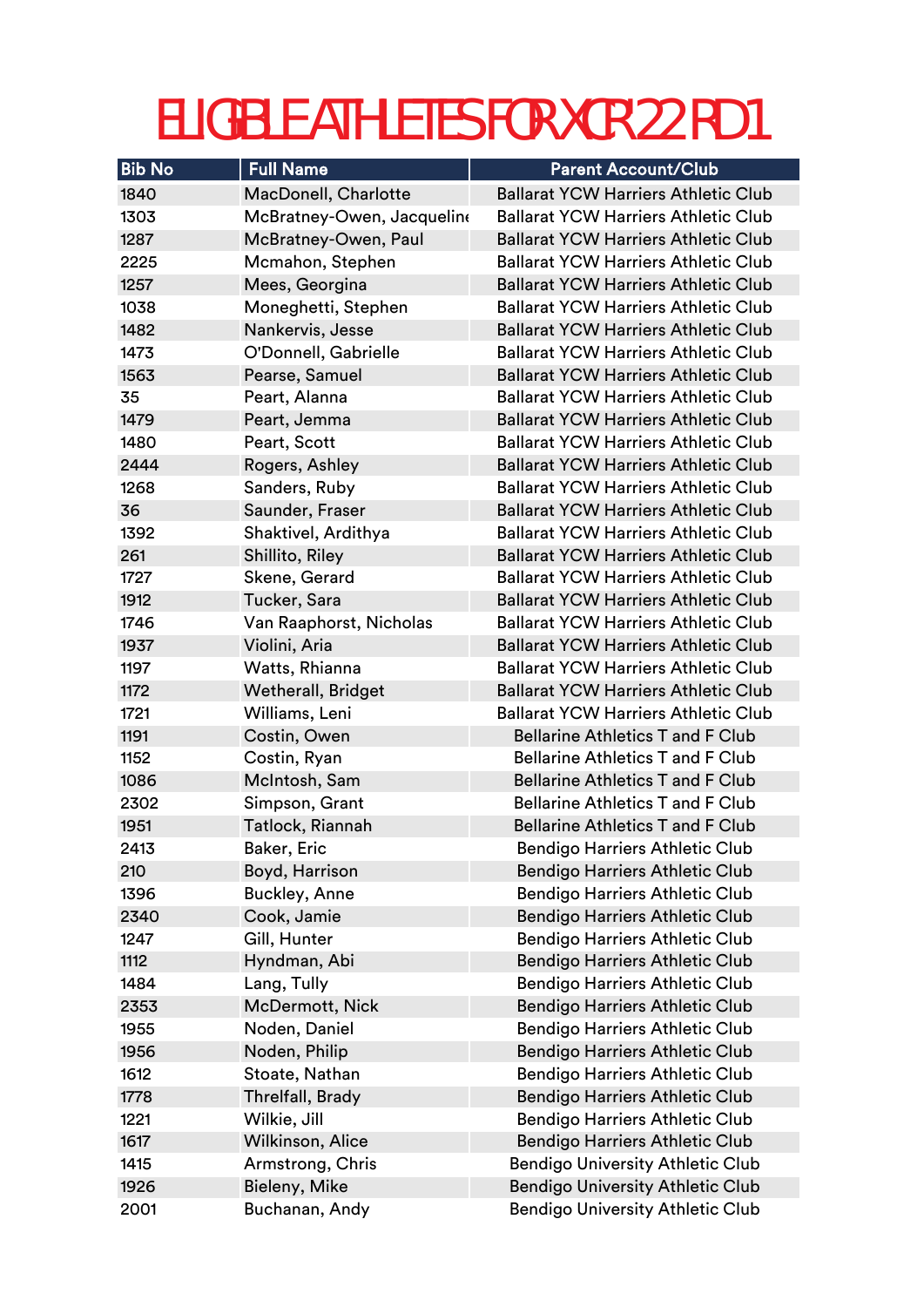| <b>Bib No</b> | <b>Full Name</b>           | <b>Parent Account/Club</b>              |
|---------------|----------------------------|-----------------------------------------|
| 1968          | Buckell, Jordan            | <b>Bendigo University Athletic Club</b> |
| 2003          | <b>Buckell, Matthew</b>    | <b>Bendigo University Athletic Club</b> |
| 1427          | Creer, Andrew              | <b>Bendigo University Athletic Club</b> |
| 1259          | Delaney, Jake              | <b>Bendigo University Athletic Club</b> |
| 1789          | Flanagan, Rory             | <b>Bendigo University Athletic Club</b> |
| 1741          | Hartland, Darren           | <b>Bendigo University Athletic Club</b> |
| 1357          | Heislers, David            | <b>Bendigo University Athletic Club</b> |
| 1382          | Heislers, Matthew          | <b>Bendigo University Athletic Club</b> |
| 1159          | Lonsdale, David            | <b>Bendigo University Athletic Club</b> |
| 1973          | Lonsdale, Phoebe           | <b>Bendigo University Athletic Club</b> |
| 2303          | Macafee, Angus             | <b>Bendigo University Athletic Club</b> |
| 1712          | McDermid, Avery            | <b>Bendigo University Athletic Club</b> |
| 2018          | McGinley, Brian            | <b>Bendigo University Athletic Club</b> |
| 1675          | Millard, Luke              | <b>Bendigo University Athletic Club</b> |
| 1521          | Niblett, Kelvin            | <b>Bendigo University Athletic Club</b> |
| 141           | Padgham, Jayden            | <b>Bendigo University Athletic Club</b> |
| 1585          | Rowe, Max                  | <b>Bendigo University Athletic Club</b> |
| 1586          | Rowe, Tullie               | <b>Bendigo University Athletic Club</b> |
| 2014          | Russell, James             | <b>Bendigo University Athletic Club</b> |
| 1131          | Schepisi, Matthew          | <b>Bendigo University Athletic Club</b> |
| 1780          | Stolz, Ben                 | <b>Bendigo University Athletic Club</b> |
| 1122          | van Rees, Stephen          | <b>Bendigo University Athletic Club</b> |
| 1116          | Wilkinson, Rebecca         | <b>Bendigo University Athletic Club</b> |
| 1744          | Woodward, Ebony            | <b>Bendigo University Athletic Club</b> |
| 1301          | Woodward, Ingrid           | <b>Bendigo University Athletic Club</b> |
| 1743          | Woodward, Mason            | <b>Bendigo University Athletic Club</b> |
| 2347          | Agarwal, Gaurav            | <b>Box Hill Athletic Club</b>           |
| 1485          | Aguiard, Fabiano           | <b>Box Hill Athletic Club</b>           |
| 1337          | Allan, Derek               | <b>Box Hill Athletic Club</b>           |
| 1338          | Allan, Lynda               | <b>Box Hill Athletic Club</b>           |
| 2318          | Baggott, Nicholas          | <b>Box Hill Athletic Club</b>           |
| 1958          | Barber, Lachlan            | <b>Box Hill Athletic Club</b>           |
| 2134          | <b>Benedict, Scott</b>     | <b>Box Hill Athletic Club</b>           |
| 2419          | Billings, Sarah            | <b>Box Hill Athletic Club</b>           |
| 1142          | <b>Brooks, Campbell</b>    | <b>Box Hill Athletic Club</b>           |
| 1449          | <b>Buckeridge, Douglas</b> | <b>Box Hill Athletic Club</b>           |
| 2355          | <b>Buckley, Tarkyn</b>     | <b>Box Hill Athletic Club</b>           |
| 2325          | Calder, Garth              | <b>Box Hill Athletic Club</b>           |
| 2127          | Carson, Will               | <b>Box Hill Athletic Club</b>           |
| 2249          | Chapman, Alana             | <b>Box Hill Athletic Club</b>           |
| 1916          | Clowes, Russell            | <b>Box Hill Athletic Club</b>           |
| 1217          | Dawes, Kynan               | <b>Box Hill Athletic Club</b>           |
| 2242          | De Stefanis, Joshua        | <b>Box Hill Athletic Club</b>           |
| 1774          | Deane, Jackson             | <b>Box Hill Athletic Club</b>           |
| 1292          | Deol, Dharam               | <b>Box Hill Athletic Club</b>           |
| 1364          | Deol, Khushi               | <b>Box Hill Athletic Club</b>           |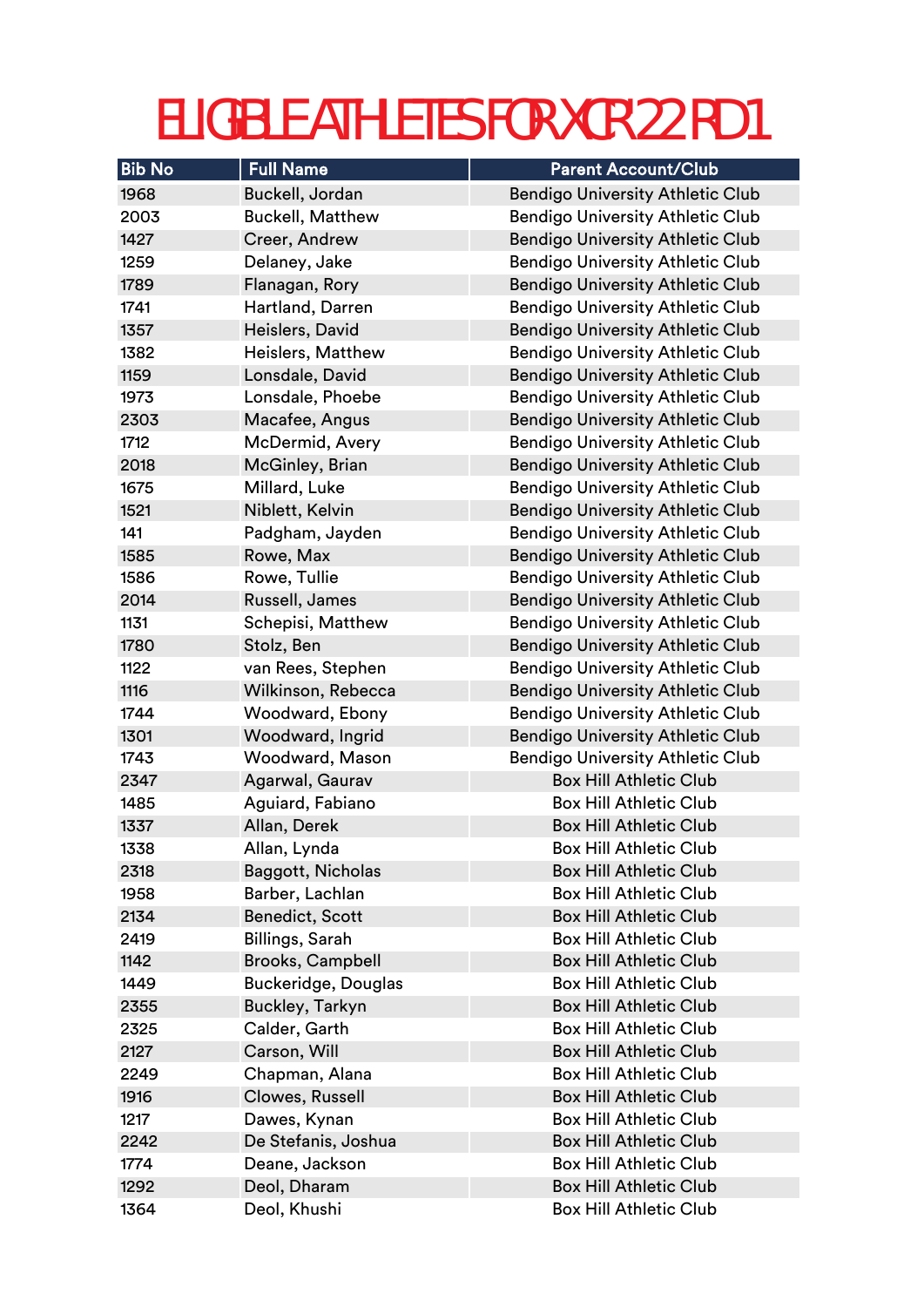| <b>Bib No</b> | <b>Full Name</b>      | <b>Parent Account/Club</b>    |
|---------------|-----------------------|-------------------------------|
| 1368          | Deol, Priya           | <b>Box Hill Athletic Club</b> |
| 1366          | Deol, Sajan           | <b>Box Hill Athletic Club</b> |
| 1153          | Dermentzis, Alex      | <b>Box Hill Athletic Club</b> |
| 176           | Diamond, Thomas       | <b>Box Hill Athletic Club</b> |
| 1246          | Dinneen, Stephen      | <b>Box Hill Athletic Club</b> |
| 2164          | Doueal, Elizabeth     | <b>Box Hill Athletic Club</b> |
| 1457          | dougan, david         | <b>Box Hill Athletic Club</b> |
| 2422          | Fitt, Julie           | <b>Box Hill Athletic Club</b> |
| 2343          | George, Hayley        | <b>Box Hill Athletic Club</b> |
| 293           | Giret, Jasmine        | <b>Box Hill Athletic Club</b> |
| 1452          | Griffith, Toby        | <b>Box Hill Athletic Club</b> |
| 1143          | Hall, Sophie          | <b>Box Hill Athletic Club</b> |
| 1398          | Hansen, Georgia       | <b>Box Hill Athletic Club</b> |
| 1728          | Hickey, Sean          | <b>Box Hill Athletic Club</b> |
| 1111          | Holt, Shane           | <b>Box Hill Athletic Club</b> |
| 1450          | Hopper, Jasper        | <b>Box Hill Athletic Club</b> |
| 1720          | Hunter, Pia           | <b>Box Hill Athletic Club</b> |
| 2305          | Hunter, Zac           | <b>Box Hill Athletic Club</b> |
| 2405          | Ilango, Shweta        | <b>Box Hill Athletic Club</b> |
| 1580          | Ip, Kaman             | <b>Box Hill Athletic Club</b> |
| 1249          | Jeffery, Justin       | <b>Box Hill Athletic Club</b> |
| 1099          | Johnson, Rachel       | <b>Box Hill Athletic Club</b> |
| 1205          | Kavouris, Ella        | <b>Box Hill Athletic Club</b> |
| 1406          | Lovass, Murray        | <b>Box Hill Athletic Club</b> |
| 1465          | Luong, Kalan          | <b>Box Hill Athletic Club</b> |
| 1448          | Maillardet, Andre     | <b>Box Hill Athletic Club</b> |
| 1193          | Matters, Zachary      | <b>Box Hill Athletic Club</b> |
| 1502          | McIntyre, Klarie      | <b>Box Hill Athletic Club</b> |
| 2371          | McLeod, Joshua        | <b>Box Hill Athletic Club</b> |
| 1827          | Meagher, John         | Box Hill Athletic Club        |
| 1407          | morton, amelia        | <b>Box Hill Athletic Club</b> |
| 1874          | Newman, Charlee       | <b>Box Hill Athletic Club</b> |
| 209           | Nieuwenhuizen, Holly  | <b>Box Hill Athletic Club</b> |
| 1092          | Nixon, Darcy          | <b>Box Hill Athletic Club</b> |
| 1903          | Norney, Julie         | <b>Box Hill Athletic Club</b> |
| 1391          | O'Connor, Christopher | <b>Box Hill Athletic Club</b> |
| 1412          | Pamminger, Lucas      | <b>Box Hill Athletic Club</b> |
| 2370          | Pedersen, Holly       | <b>Box Hill Athletic Club</b> |
| 2231          | Petridis, Michael     | <b>Box Hill Athletic Club</b> |
| 2169          | Putt, Kerry Lyn       | <b>Box Hill Athletic Club</b> |
| 1404          | Radford, Stella       | <b>Box Hill Athletic Club</b> |
| 2408          | Ritchie, Alexander    | <b>Box Hill Athletic Club</b> |
| 2235          | Rusmir, Hannah        | <b>Box Hill Athletic Club</b> |
| 2427          | Sanford, Ellie        | <b>Box Hill Athletic Club</b> |
| 1440          | Schlicht, Adam        | <b>Box Hill Athletic Club</b> |
| 2131          | Skaltsonis, Victoria  | <b>Box Hill Athletic Club</b> |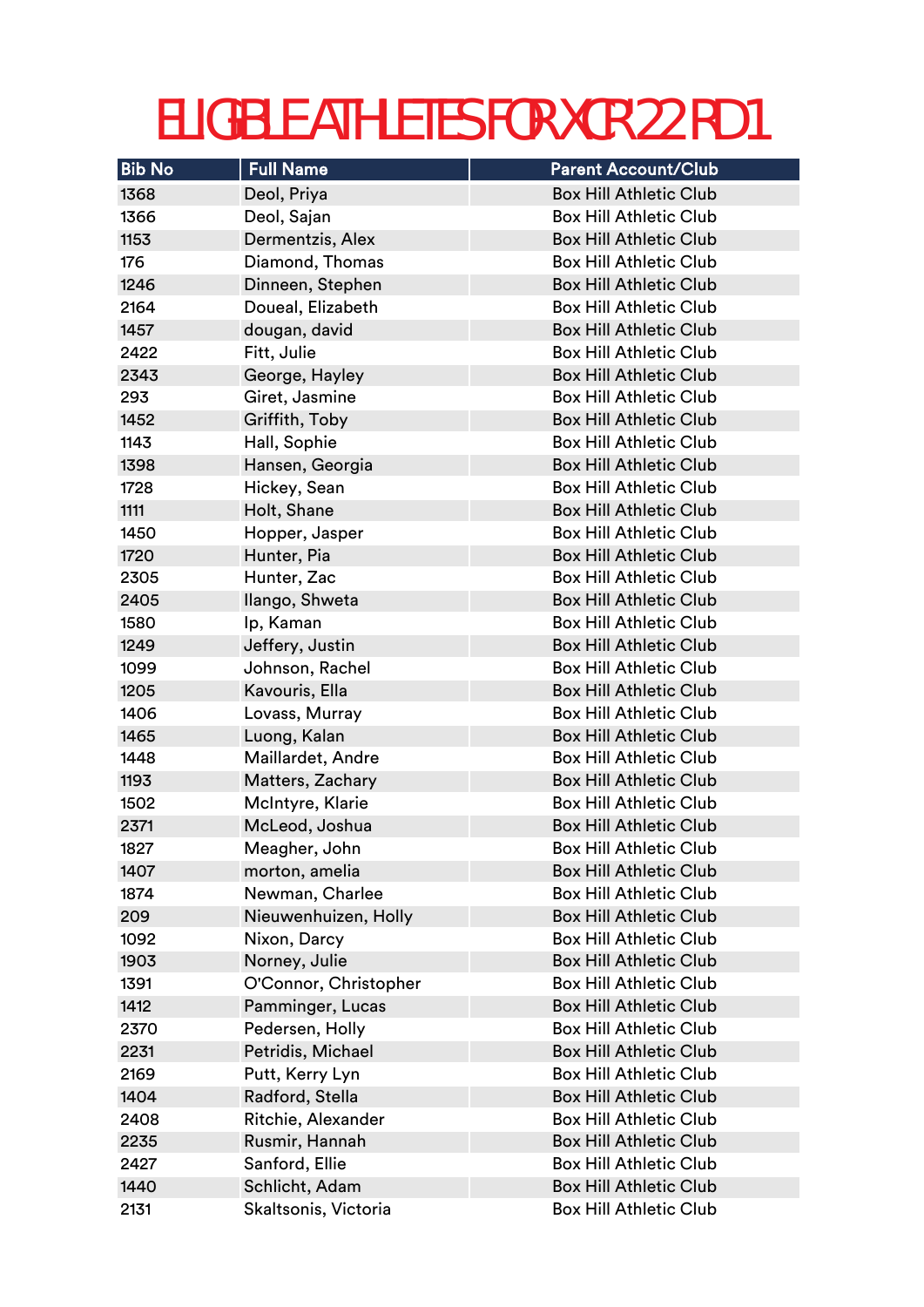| <b>Bib No</b> | <b>Full Name</b>       | <b>Parent Account/Club</b>           |
|---------------|------------------------|--------------------------------------|
| 1210          | Sleap, Michael         | <b>Box Hill Athletic Club</b>        |
| 1332          | Smith, Annabelle       | <b>Box Hill Athletic Club</b>        |
| 1533          | Stefanos, Peter        | <b>Box Hill Athletic Club</b>        |
| 1628          | Suares, Johnny         | <b>Box Hill Athletic Club</b>        |
| 2387          | Taranto, James         | <b>Box Hill Athletic Club</b>        |
| 1304          | Tay, Lauren            | <b>Box Hill Athletic Club</b>        |
| 2132          | Thomas, Ross           | <b>Box Hill Athletic Club</b>        |
| 1177          | Tickle, Aiden          | <b>Box Hill Athletic Club</b>        |
| 2332          | Tiemens, Nathan        | <b>Box Hill Athletic Club</b>        |
| 1314          | <b>Trickett, Scott</b> | <b>Box Hill Athletic Club</b>        |
| 1822          | Vaughan, Michael       | <b>Box Hill Athletic Club</b>        |
| 2175          | Waring, Andre          | <b>Box Hill Athletic Club</b>        |
| 2301          | Waters, Jack           | <b>Box Hill Athletic Club</b>        |
| 2006          | Wilcox, Andrew         | <b>Box Hill Athletic Club</b>        |
| 1644          | Williams, Lacey        | <b>Box Hill Athletic Club</b>        |
| 1642          | Williams, Monique      | <b>Box Hill Athletic Club</b>        |
| 234           | Wilson, Eva            | <b>Box Hill Athletic Club</b>        |
| 1185          | Wilson, Freya          | <b>Box Hill Athletic Club</b>        |
| 2228          | Herd, Lachlan          | <b>Casey Cardinia Athletics</b>      |
| 150           | Sullivan, Joshua       | <b>Casey Cardinia Athletics</b>      |
| 1599          | Asher, Zoe             | <b>Coburg Harriers Athletic Club</b> |
| 2105          | Beaty, Chris           | <b>Coburg Harriers Athletic Club</b> |
| 1346          | Burns, Mark            | <b>Coburg Harriers Athletic Club</b> |
| 2344          | Carter, Kenneth        | <b>Coburg Harriers Athletic Club</b> |
| 1708          | Cauchi, Tony           | <b>Coburg Harriers Athletic Club</b> |
| 1308          | Clark, Charles         | <b>Coburg Harriers Athletic Club</b> |
| 1167          | Cogan, David           | <b>Coburg Harriers Athletic Club</b> |
| 2076          | Dao, Luong             | <b>Coburg Harriers Athletic Club</b> |
| 1850          | Delaney, Brian         | <b>Coburg Harriers Athletic Club</b> |
| 1602          | D'Onofrio, Leon        | <b>Coburg Harriers Athletic Club</b> |
| 2247          | Doughty, Madeleine     | <b>Coburg Harriers Athletic Club</b> |
| 1971          | Doughty, Paul          | <b>Coburg Harriers Athletic Club</b> |
| 1856          | Erickson, Timothy      | <b>Coburg Harriers Athletic Club</b> |
| 1600          | Fenton, David          | <b>Coburg Harriers Athletic Club</b> |
| 1601          | Fenton, Jett           | <b>Coburg Harriers Athletic Club</b> |
| 2283          | Fitzpatrick, Brennan   | <b>Coburg Harriers Athletic Club</b> |
| 1571          | Gasper, Molly          | <b>Coburg Harriers Athletic Club</b> |
| 1218          | Holloway, Tim          | <b>Coburg Harriers Athletic Club</b> |
| 1695          | Ingles Sancho, Eduard  | <b>Coburg Harriers Athletic Club</b> |
| 1539          | Meaney, Michael        | <b>Coburg Harriers Athletic Club</b> |
| 2397          | Modesti, Daniella      | <b>Coburg Harriers Athletic Club</b> |
| 2195          | Modesti, Stefanie      | Coburg Harriers Athletic Club        |
| 2118          | Pearmain, Ben          | <b>Coburg Harriers Athletic Club</b> |
| 1857          | Perez, Laura           | <b>Coburg Harriers Athletic Club</b> |
| 2060          | Pritchard, Eric        | <b>Coburg Harriers Athletic Club</b> |
| 1707          | Restuccia, Sarah       | <b>Coburg Harriers Athletic Club</b> |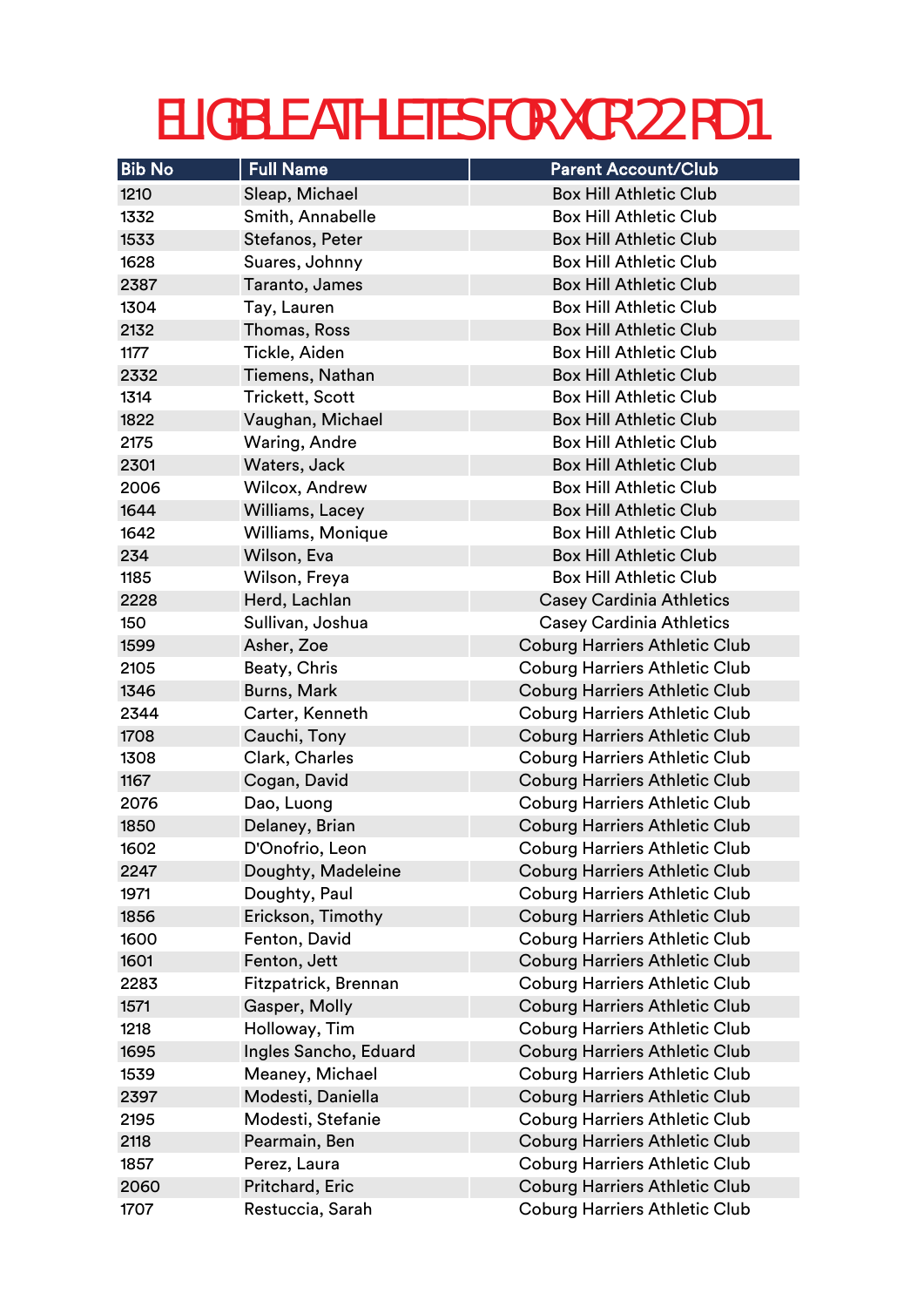| <b>Bib No</b> | <b>Full Name</b>       | <b>Parent Account/Club</b>                |
|---------------|------------------------|-------------------------------------------|
| 1965          | Sargent, Nathan        | <b>Coburg Harriers Athletic Club</b>      |
| 1591          | Shanahan, Liv          | <b>Coburg Harriers Athletic Club</b>      |
| 199           | Soukaseun, Yifen       | <b>Coburg Harriers Athletic Club</b>      |
| 1823          | Tabit, Sam             | <b>Coburg Harriers Athletic Club</b>      |
| 2381          | Toyer, Daniel          | <b>Coburg Harriers Athletic Club</b>      |
| 2384          | Valetini, Felicity     | <b>Coburg Harriers Athletic Club</b>      |
| 1924          | Wilson, Adrian Faraja  | <b>Coburg Harriers Athletic Club</b>      |
| 1144          | Woods, David           | <b>Coburg Harriers Athletic Club</b>      |
| 1838          | Borthwick, Josephine   | <b>Collingwood Harriers Athletic Club</b> |
| 2100          | Bryant, Tim            | <b>Collingwood Harriers Athletic Club</b> |
| 1409          | Burrow, Lauren         | <b>Collingwood Harriers Athletic Club</b> |
| 2052          | Callahan, Ruby         | <b>Collingwood Harriers Athletic Club</b> |
| 2342          | Carroll, Dale          | <b>Collingwood Harriers Athletic Club</b> |
| 2161          | Chapman, Alison        | <b>Collingwood Harriers Athletic Club</b> |
| 1855          | Chapman, Janette       | <b>Collingwood Harriers Athletic Club</b> |
| 1083          | Clement, Ben           | <b>Collingwood Harriers Athletic Club</b> |
| 1843          | Close, Andrew          | <b>Collingwood Harriers Athletic Club</b> |
| 201           | Cotra-Nemesi, Wolfgang | <b>Collingwood Harriers Athletic Club</b> |
| 2420          | Crameri, John          | <b>Collingwood Harriers Athletic Club</b> |
| 1947          | Delany, Zoe            | <b>Collingwood Harriers Athletic Club</b> |
| 1160          | Delbridge, Adam        | <b>Collingwood Harriers Athletic Club</b> |
| 1155          | Delbridge, Lucy        | <b>Collingwood Harriers Athletic Club</b> |
| 1387          | Dell, Brendan          | <b>Collingwood Harriers Athletic Club</b> |
| 1388          | Dell, Kieran           | <b>Collingwood Harriers Athletic Club</b> |
| 1389          | Dell, Liam             | <b>Collingwood Harriers Athletic Club</b> |
| 1317          | Dell, Tony             | <b>Collingwood Harriers Athletic Club</b> |
| 2366          | Dennehy, Aoife         | <b>Collingwood Harriers Athletic Club</b> |
| 1908          | Edmonds, Andy          | <b>Collingwood Harriers Athletic Club</b> |
| 1151          | Evans, Andrew          | <b>Collingwood Harriers Athletic Club</b> |
| 1887          | Fricke, Guy            | <b>Collingwood Harriers Athletic Club</b> |
| 1697          | Gaunt, Heather         | <b>Collingwood Harriers Athletic Club</b> |
| 1305          | Gaunt, Peter           | <b>Collingwood Harriers Athletic Club</b> |
| 1229          | Griffiths, Stephen     | <b>Collingwood Harriers Athletic Club</b> |
| 1458          | Gurtler, Natasha       | <b>Collingwood Harriers Athletic Club</b> |
| 1775          | Hanns, Simon           | <b>Collingwood Harriers Athletic Club</b> |
| 2213          | Hartnett, Piper        | <b>Collingwood Harriers Athletic Club</b> |
| 1145          | Hopkins, Jim           | <b>Collingwood Harriers Athletic Club</b> |
| 1322          | Jayamaha, Sarah        | <b>Collingwood Harriers Athletic Club</b> |
| 1768          | Johns, Mason           | <b>Collingwood Harriers Athletic Club</b> |
| 2046          | Kyriakakis, Michael    | <b>Collingwood Harriers Athletic Club</b> |
| 1797          | Lourey, Gracie         | <b>Collingwood Harriers Athletic Club</b> |
| 1649          | Low, Samuel            | <b>Collingwood Harriers Athletic Club</b> |
| 266           | Luke, Max              | <b>Collingwood Harriers Athletic Club</b> |
| 1309          | Maffett, Campbell      | <b>Collingwood Harriers Athletic Club</b> |
| 1524          | Mathews, Neil          | <b>Collingwood Harriers Athletic Club</b> |
| 2363          | McClean, Hamish        | <b>Collingwood Harriers Athletic Club</b> |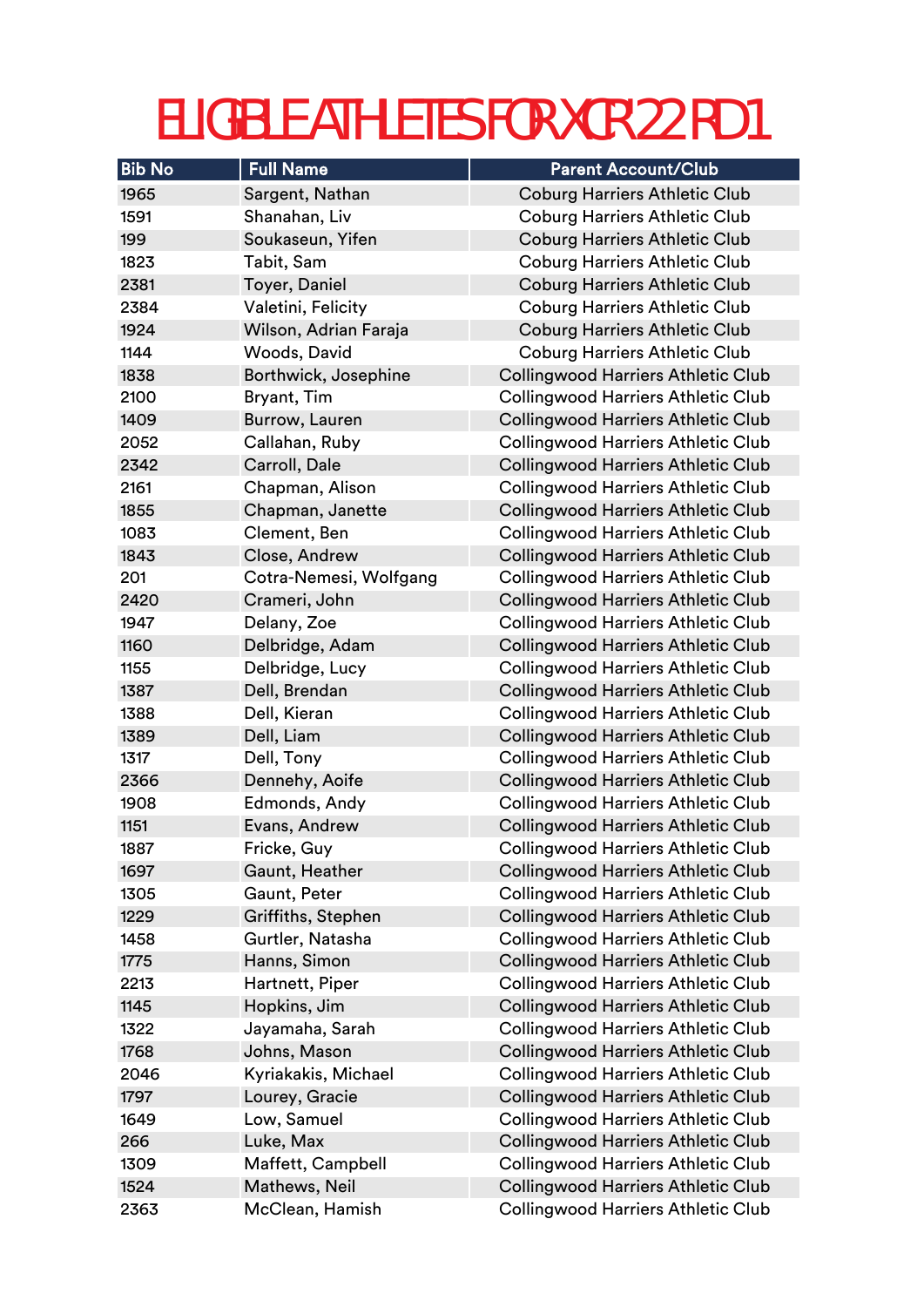| <b>Bib No</b> | <b>Full Name</b>        | <b>Parent Account/Club</b>                |
|---------------|-------------------------|-------------------------------------------|
| 1316          | Meade, Xavier           | <b>Collingwood Harriers Athletic Club</b> |
| 2229          | Michelsson, Magnus      | <b>Collingwood Harriers Athletic Club</b> |
| 1578          | Nemesi, Eugene          | <b>Collingwood Harriers Athletic Club</b> |
| 2255          | Oke, Michael            | <b>Collingwood Harriers Athletic Club</b> |
| 1538          | Reddan, Danny           | <b>Collingwood Harriers Athletic Club</b> |
| 1658          | Robertson, Elena        | <b>Collingwood Harriers Athletic Club</b> |
| 1978          | Rosa, Evie              | <b>Collingwood Harriers Athletic Club</b> |
| 2240          | Rosa, Nicholas          | <b>Collingwood Harriers Athletic Club</b> |
| 1618          | Simmons, Steven         | <b>Collingwood Harriers Athletic Club</b> |
| 2163          | Stickley, Tim           | <b>Collingwood Harriers Athletic Club</b> |
| 2207          | Symons, Joshua          | <b>Collingwood Harriers Athletic Club</b> |
| 1219          | Tabit, Niamh            | <b>Collingwood Harriers Athletic Club</b> |
| 1134          | Tram, Joshua            | <b>Collingwood Harriers Athletic Club</b> |
| 1581          | Tsemtsidis, Niki        | <b>Collingwood Harriers Athletic Club</b> |
| 1790          | Viney, Paul             | <b>Collingwood Harriers Athletic Club</b> |
| 37            | Wakim, Marcus           | <b>Collingwood Harriers Athletic Club</b> |
| 1854          | Waldron, Christopher    | <b>Collingwood Harriers Athletic Club</b> |
| 1513          | Ward, Katie             | <b>Collingwood Harriers Athletic Club</b> |
| 2356          | Watson, Nick            | <b>Collingwood Harriers Athletic Club</b> |
| 1867          | Watts, Adam             | <b>Collingwood Harriers Athletic Club</b> |
| 2186          | Werrett, Liam           | <b>Collingwood Harriers Athletic Club</b> |
| 2022          | Young, Grace            | <b>Collingwood Harriers Athletic Club</b> |
| 1871          | Young, Mikaila          | <b>Collingwood Harriers Athletic Club</b> |
| 2373          | reid, eva               | <b>Corio Athletic Club</b>                |
| 2274          | Cunningham, TJ          | Dandenong Springvale Athletics Club       |
| 1351          | Umezu, Kohen            | Dandenong Springvale Athletics Club       |
| 1352          | Umezu, Raena            | Dandenong Springvale Athletics Club       |
| 1770          | Bradshaw, Isla          | <b>Deakin Athletic Club</b>               |
| 1769          | <b>Bradshaw, Oliver</b> | <b>Deakin Athletic Club</b>               |
| 1967          | Coughlan, Liam          | Deakin Athletic Club                      |
| 2313          | Dickson, Megan          | <b>Deakin Athletic Club</b>               |
| 1320          | Gunther, Matt           | <b>Deakin Athletic Club</b>               |
| 1344          | Lacey, Huw              | <b>Deakin Athletic Club</b>               |
| 1469          | Lynch, Jackson          | <b>Deakin Athletic Club</b>               |
| 1500          | Menday, Toby            | <b>Deakin Athletic Club</b>               |
| 2423          | Mitchell, David         | <b>Deakin Athletic Club</b>               |
| 2176          | Monti, Patrick          | <b>Deakin Athletic Club</b>               |
| 1844          | Ascar, Josh             | <b>Doncaster Athletic Club</b>            |
| 1941          | Bakker, Sanne           | <b>Doncaster Athletic Club</b>            |
| 2406          | Baldock, Chloe          | <b>Doncaster Athletic Club</b>            |
| 2217          | Chalmers, Georgia       | <b>Doncaster Athletic Club</b>            |
| 1919          | Chivers, Eliza          | Doncaster Athletic Club                   |
| 2357          | Christy, Alastair       | <b>Doncaster Athletic Club</b>            |
| 1917          | Christy, Matthew        | Doncaster Athletic Club                   |
| 2350          | Coumaros, Peter         | <b>Doncaster Athletic Club</b>            |
| 2269          | Curry, John             | Doncaster Athletic Club                   |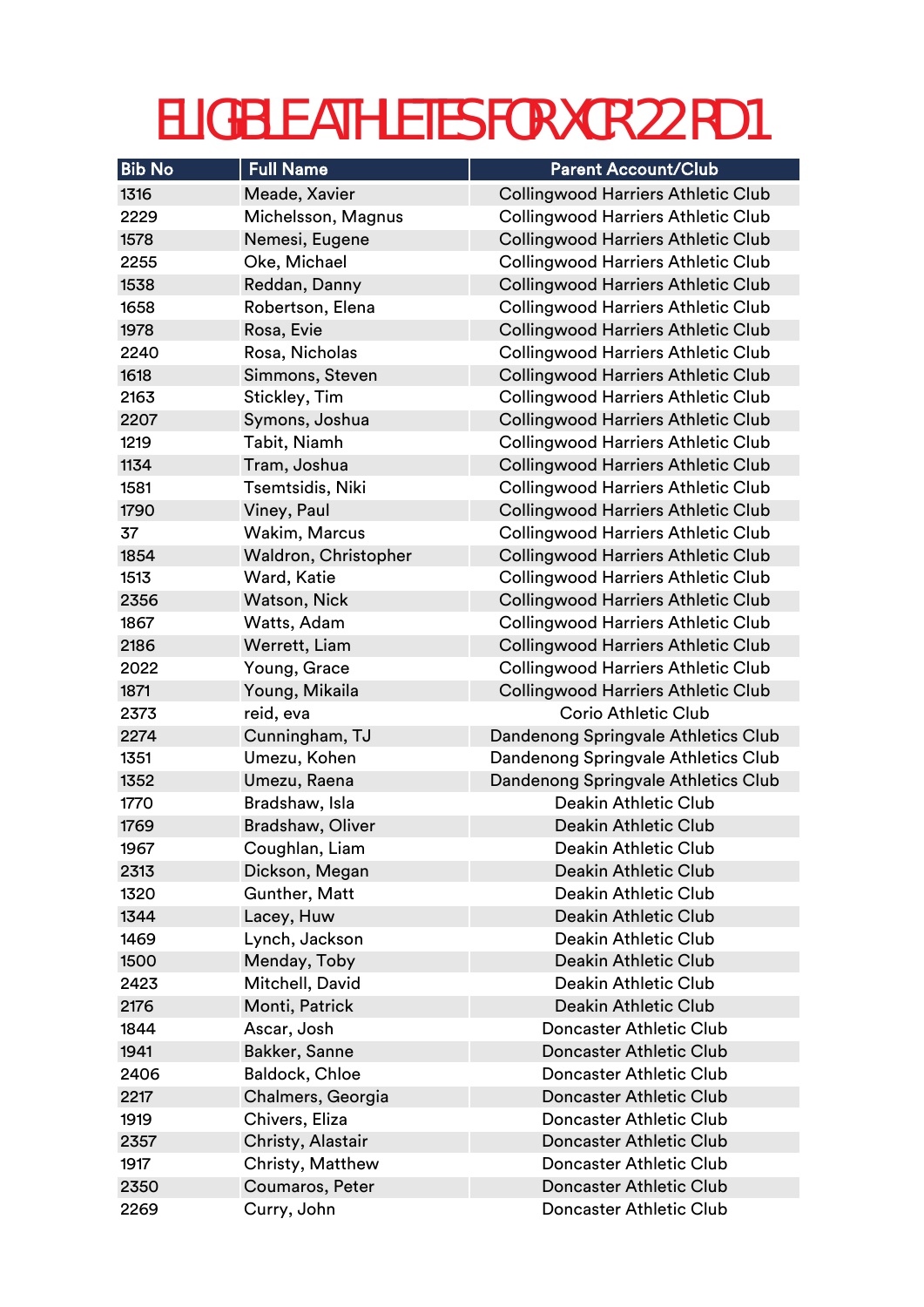| <b>Bib No</b> | <b>Full Name</b>          | <b>Parent Account/Club</b>          |
|---------------|---------------------------|-------------------------------------|
| 2181          | Denny, Joel               | <b>Doncaster Athletic Club</b>      |
| 2400          | Down, Nathan              | <b>Doncaster Athletic Club</b>      |
| 2031          | Downward, Kate            | <b>Doncaster Athletic Club</b>      |
| 2216          | Finch, Anita              | <b>Doncaster Athletic Club</b>      |
| 1428          | Finch, James              | <b>Doncaster Athletic Club</b>      |
| 2275          | Finch, Leah               | <b>Doncaster Athletic Club</b>      |
| 2288          | Finch, Nick               | <b>Doncaster Athletic Club</b>      |
| 1463          | Goodings, Brock           | <b>Doncaster Athletic Club</b>      |
| 153           | Grace, Tahlia             | <b>Doncaster Athletic Club</b>      |
| 2178          | Harvey, Natalie           | <b>Doncaster Athletic Club</b>      |
| 2292          | Hattwich, Warren          | <b>Doncaster Athletic Club</b>      |
| 1519          | Holland, Peter            | <b>Doncaster Athletic Club</b>      |
| 2352          | Kelly, Colleen            | Doncaster Athletic Club             |
| 2281          | Kilmartin, Darryl         | <b>Doncaster Athletic Club</b>      |
| 2224          | Kilmartin, Joshua         | <b>Doncaster Athletic Club</b>      |
| 2223          | Kilmartin, Sue            | Doncaster Athletic Club             |
| 2323          | Marasco, Aiden            | <b>Doncaster Athletic Club</b>      |
| 2322          | Marasco, Lachlan          | Doncaster Athletic Club             |
| 2394          | McLennan, Caleb           | <b>Doncaster Athletic Club</b>      |
| 2279          | McLennan, Campbell        | <b>Doncaster Athletic Club</b>      |
| 2315          | McLennan, Hamish          | <b>Doncaster Athletic Club</b>      |
| 2341          | McLennan, Laura           | <b>Doncaster Athletic Club</b>      |
| 2320          | McLennan, Lewis           | <b>Doncaster Athletic Club</b>      |
| 206           | McLennan, Liam            | <b>Doncaster Athletic Club</b>      |
| 1231          | Merrett, Jason            | <b>Doncaster Athletic Club</b>      |
| 1206          | Mitchell, David           | Doncaster Athletic Club             |
| 2029          | Niewoudt, Melissa         | <b>Doncaster Athletic Club</b>      |
| 2039          | O'Neil-Parker, Ryan       | <b>Doncaster Athletic Club</b>      |
| 2259          | Paige, Anthony            | <b>Doncaster Athletic Club</b>      |
| 2290          | Portwood, John            | Doncaster Athletic Club             |
| 1976          | Purser, Benjamin          | <b>Doncaster Athletic Club</b>      |
| 1939          | Ramsdale, Alissa          | <b>Doncaster Athletic Club</b>      |
| 2159          | Rinaudo, Lydia            | <b>Doncaster Athletic Club</b>      |
| 1171          | Scholes-Robertson, Luca   | Doncaster Athletic Club             |
| 2142          | Vaughan, David            | <b>Doncaster Athletic Club</b>      |
| 243           | White, Rachel             | <b>Doncaster Athletic Club</b>      |
| 2050          | Williams, Remy            | <b>Doncaster Athletic Club</b>      |
| 2417          | Wilson, Grace             | <b>Doncaster Athletic Club</b>      |
| 2385          | Young, Jemma              | <b>Doncaster Athletic Club</b>      |
| 2412          | Armstrong-Bourne, Ethan   | Diamond Valley Athletic Club        |
| 1801          | Barnes, Alana             | Diamond Valley Athletic Club        |
| 1800          | Barnes, Blake             | <b>Diamond Valley Athletic Club</b> |
| 1799          | Barnes, Scott             | Diamond Valley Athletic Club        |
| 2411          | Bourne, Aaron             | Diamond Valley Athletic Club        |
| 258           | <b>Brooks, Ally Grace</b> | Diamond Valley Athletic Club        |
| 1716          | Campbell, Jessica         | Diamond Valley Athletic Club        |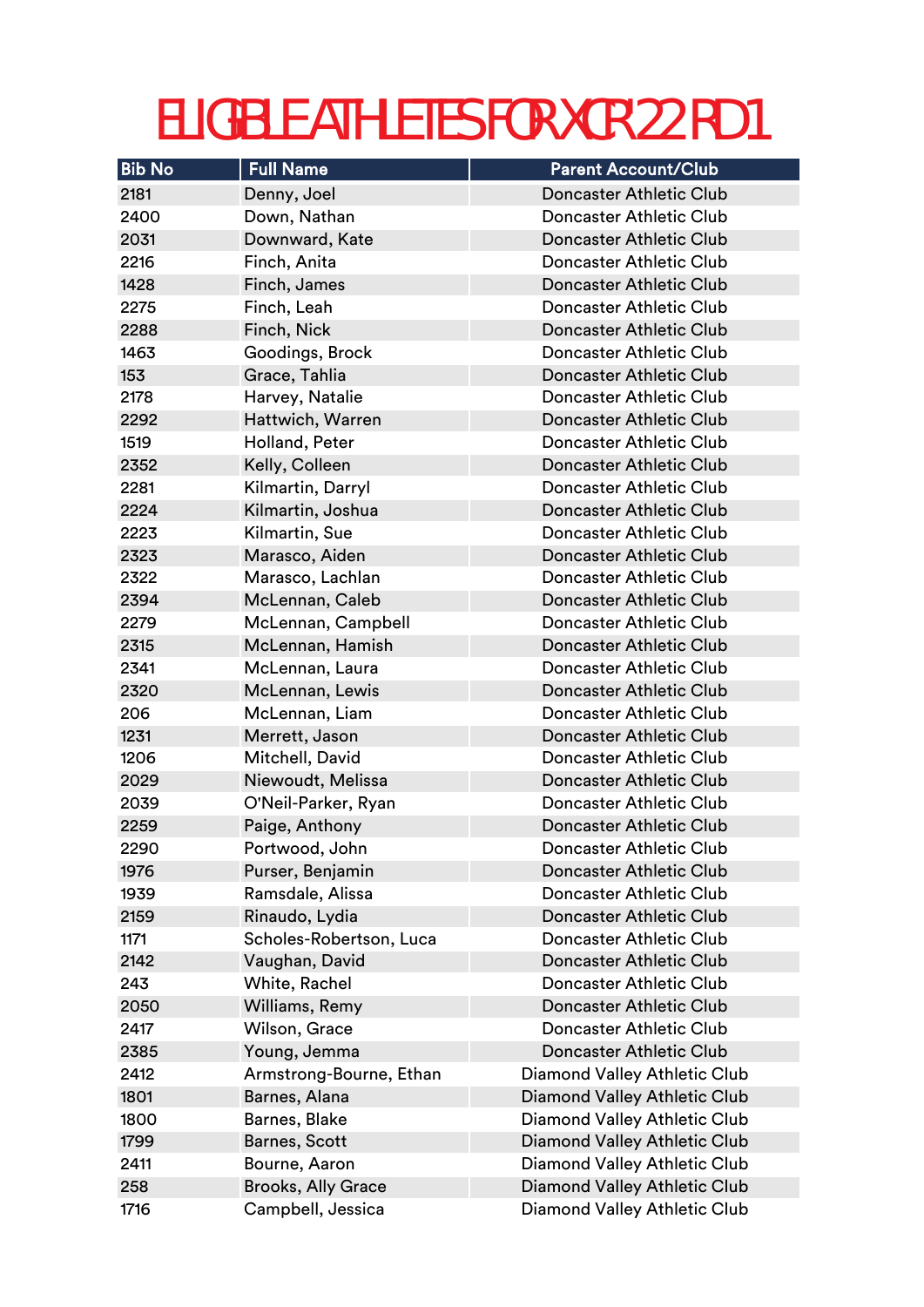| <b>Bib No</b> | <b>Full Name</b>            | <b>Parent Account/Club</b>          |
|---------------|-----------------------------|-------------------------------------|
| 1718          | Campbell, Laura             | <b>Diamond Valley Athletic Club</b> |
| 1536          | Chapman, Jordan             | Diamond Valley Athletic Club        |
| 1418          | Clifford, Damien            | <b>Diamond Valley Athletic Club</b> |
| 1417          | Clifford, Gayle             | Diamond Valley Athletic Club        |
| 2208          | <b>Compton Cook, Sophie</b> | Diamond Valley Athletic Club        |
| 2111          | Cripps, Jarryd              | <b>Diamond Valley Athletic Club</b> |
| 1336          | De Biasi, Luke              | <b>Diamond Valley Athletic Club</b> |
| 1662          | Douglas, Lyal               | Diamond Valley Athletic Club        |
| 1705          | Ellis, Cameron              | Diamond Valley Athletic Club        |
| 1645          | Hurley, James               | Diamond Valley Athletic Club        |
| 1227          | Jacobson, Charles           | Diamond Valley Athletic Club        |
| 1792          | Jones, Annalise             | Diamond Valley Athletic Club        |
| 1982          | Kenshole, Gaelyne           | <b>Diamond Valley Athletic Club</b> |
| 1306          | Lander, Jamieson            | Diamond Valley Athletic Club        |
| 1279          | Leeming, Sarah              | <b>Diamond Valley Athletic Club</b> |
| 2360          | L'Estrange, Georgia         | Diamond Valley Athletic Club        |
| 1905          | L'Estrange, Matilda         | Diamond Valley Athletic Club        |
| 1868          | Littlejohn, Dylan           | <b>Diamond Valley Athletic Club</b> |
| 2380          | Logan, Tim                  | <b>Diamond Valley Athletic Club</b> |
| 2286          | Luck, Greg                  | Diamond Valley Athletic Club        |
| 1514          | Lynch, Anthony              | <b>Diamond Valley Athletic Club</b> |
| 1731          | McCarthy, Brody             | Diamond Valley Athletic Club        |
| 1930          | McKenzie, Andrew            | Diamond Valley Athletic Club        |
| 1931          | McKenzie, Debbie            | Diamond Valley Athletic Club        |
| 2040          | McPhillips, Rory            | Diamond Valley Athletic Club        |
| 1609          | Morgan, Felix               | Diamond Valley Athletic Club        |
| 1677          | Moxon, Alexia               | <b>Diamond Valley Athletic Club</b> |
| 1676          | Moxon, Jo                   | <b>Diamond Valley Athletic Club</b> |
| 1974          | Murphy, Tyler               | Diamond Valley Athletic Club        |
| 1808          | Murray, Caden               | Diamond Valley Athletic Club        |
| 1334          | Murray, Shania              | <b>Diamond Valley Athletic Club</b> |
| 1894          | NeeCowen, Sugi              | Diamond Valley Athletic Club        |
| 2021          | Nutbean, Dylan              | <b>Diamond Valley Athletic Club</b> |
| 1397          | Papadopoulos, Sarah         | Diamond Valley Athletic Club        |
| 2221          | Radatti, Taylor             | <b>Diamond Valley Athletic Club</b> |
| 2401          | Ramsay, Peter               | Diamond Valley Athletic Club        |
| 230           | RUDD, Jordan                | <b>Diamond Valley Athletic Club</b> |
| 1285          | Ryan, Kate                  | Diamond Valley Athletic Club        |
| 1284          | RYAN, Zoey                  | <b>Diamond Valley Athletic Club</b> |
| 1985          | Sanchez, Keira              | Diamond Valley Athletic Club        |
| 1869          | Scheuermann, Elyse          | Diamond Valley Athletic Club        |
| 1429          | Scot-Dalgleish, Aaron       | Diamond Valley Athletic Club        |
| 1361          | Scot-Dalgleish, Poppy       | Diamond Valley Athletic Club        |
| 1781          | Sheens, Vula                | Diamond Valley Athletic Club        |
| 2378          | Tapping, Mark               | Diamond Valley Athletic Club        |
| 1486          | Thompson, Matthew           | Diamond Valley Athletic Club        |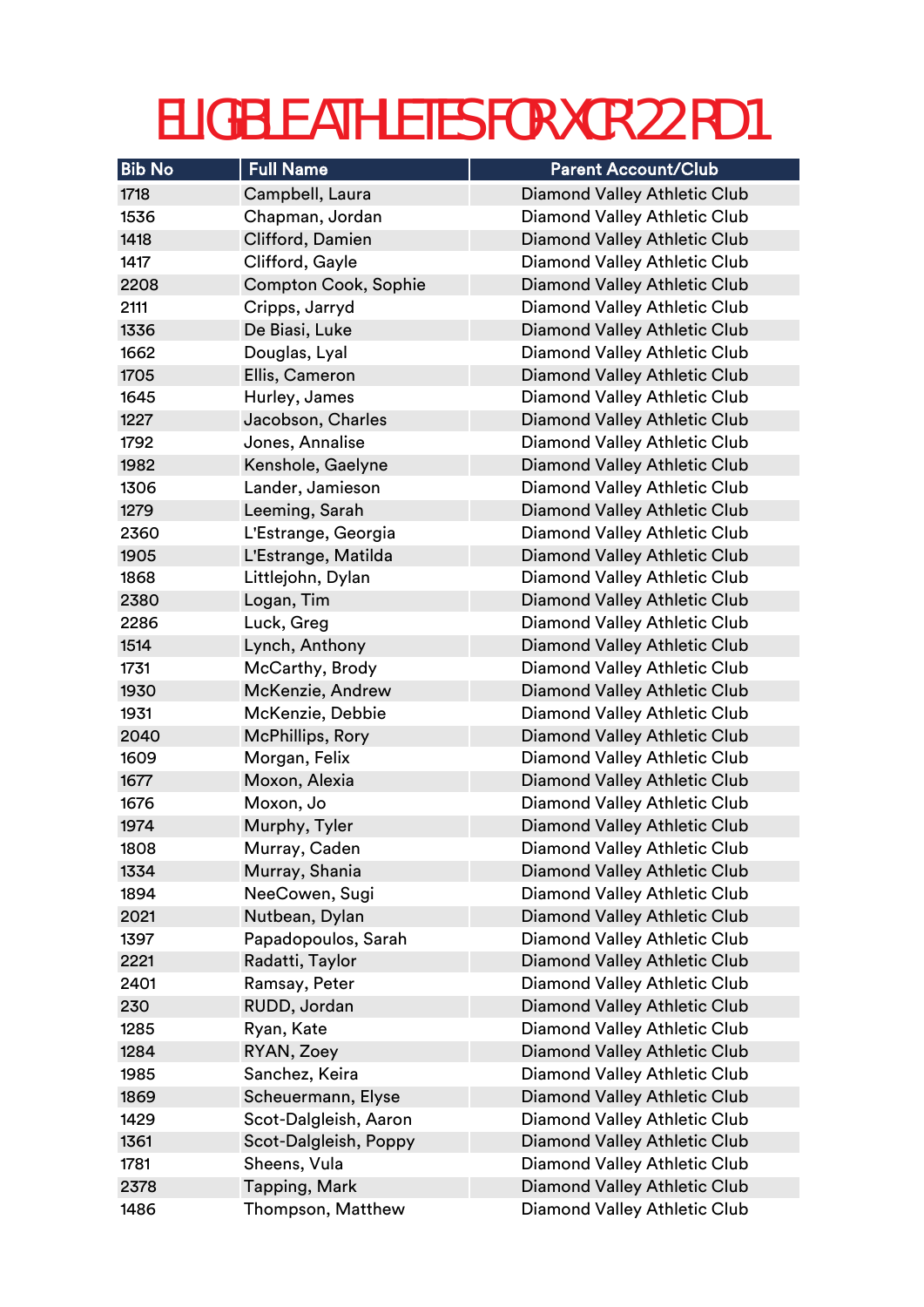| <b>Bib No</b> | <b>Full Name</b>        | <b>Parent Account/Club</b>          |
|---------------|-------------------------|-------------------------------------|
| 1703          | Vidanapathirana, Dillon | <b>Diamond Valley Athletic Club</b> |
| 1661          | Wendel, Rob             | Diamond Valley Athletic Club        |
| 1711          | Whelan, Rhodri          | <b>Diamond Valley Athletic Club</b> |
| 270           | Wright, Kirra           | Diamond Valley Athletic Club        |
| 2266          | Anderson, Helen         | Eaglehawk Athletic Club             |
| 1915          | Chisholm, Dave          | Eaglehawk Athletic Club             |
| 1243          | Hattingh, Giselle       | Eaglehawk Athletic Club             |
| 1242          | Hattingh, Justine       | Eaglehawk Athletic Club             |
| 2188          | Heagney, Kathryn        | Eaglehawk Athletic Club             |
| 1321          | Heahleah, Juliet        | Eaglehawk Athletic Club             |
| 1230          | Hicks, Terry            | Eaglehawk Athletic Club             |
| 2004          | Karamaloudis, Ana       | Eaglehawk Athletic Club             |
| 1244          | Kelly, Trevor           | Eaglehawk Athletic Club             |
| 1436          | Langdon, Antony         | Eaglehawk Athletic Club             |
| 1248          | Major, Annette          | Eaglehawk Athletic Club             |
| 2119          | Canavan, Amy            | Eureka Athletic Club                |
| 1078          | Chandler, Charles       | Eureka Athletic Club                |
| 1291          | Goodson, Lucy           | Eureka Athletic Club                |
| 1302          | Goodson, Tom            | Eureka Athletic Club                |
| 1710          | Irvin, Luke             | Eureka Athletic Club                |
| 1494          | Johnston, Joshua        | Eureka Athletic Club                |
| 1495          | Johnston, Olivia        | Eureka Athletic Club                |
| 1682          | Jones, Lucy             | Eureka Athletic Club                |
| 1777          | Ludbrook, Ben           | Eureka Athletic Club                |
| 1311          | Lyons, Noah             | Eureka Athletic Club                |
| 1163          | Mayston, Jordan         | Eureka Athletic Club                |
| 2044          | Monk, Elroy             | Eureka Athletic Club                |
| 1447          | Mornane, Ben            | Eureka Athletic Club                |
| 1289          | Nijhof, Tristan         | Eureka Athletic Club                |
| 1547          | Pepplinkhouse, Hendrik  | Eureka Athletic Club                |
| 1100          | Reimert, Hein           | Eureka Athletic Club                |
| 1408          | Rossato, Isaac          | Eureka Athletic Club                |
| 1275          | Ryan, Oliver            | Eureka Athletic Club                |
| 1706          | Snowden, Cameron        | Eureka Athletic Club                |
| 1692          | Stevens, Benjamin       | Eureka Athletic Club                |
| 1318          | Streat, Charlotte       | Eureka Athletic Club                |
| 237           | Sudholz, Daisy          | Eureka Athletic Club                |
| 2137          | Taggart, Kody           | Eureka Athletic Club                |
| 1343          | Till, Isabella          | Eureka Athletic Club                |
| 1341          | Till, Michael           | Eureka Athletic Club                |
| 1991          | Williams, Tommy         | Eureka Athletic Club                |
| 2416          | Davy, Matthew           | <b>Frankston Athletic Club</b>      |
| 2245          | Does, Bevan             | <b>Frankston Athletic Club</b>      |
| 1200          | Dunsmore, Jesse         | <b>Frankston Athletic Club</b>      |
| 1431          | Dutton, Peter           | <b>Frankston Athletic Club</b>      |
| 181           | Elvey, Paige            | <b>Frankston Athletic Club</b>      |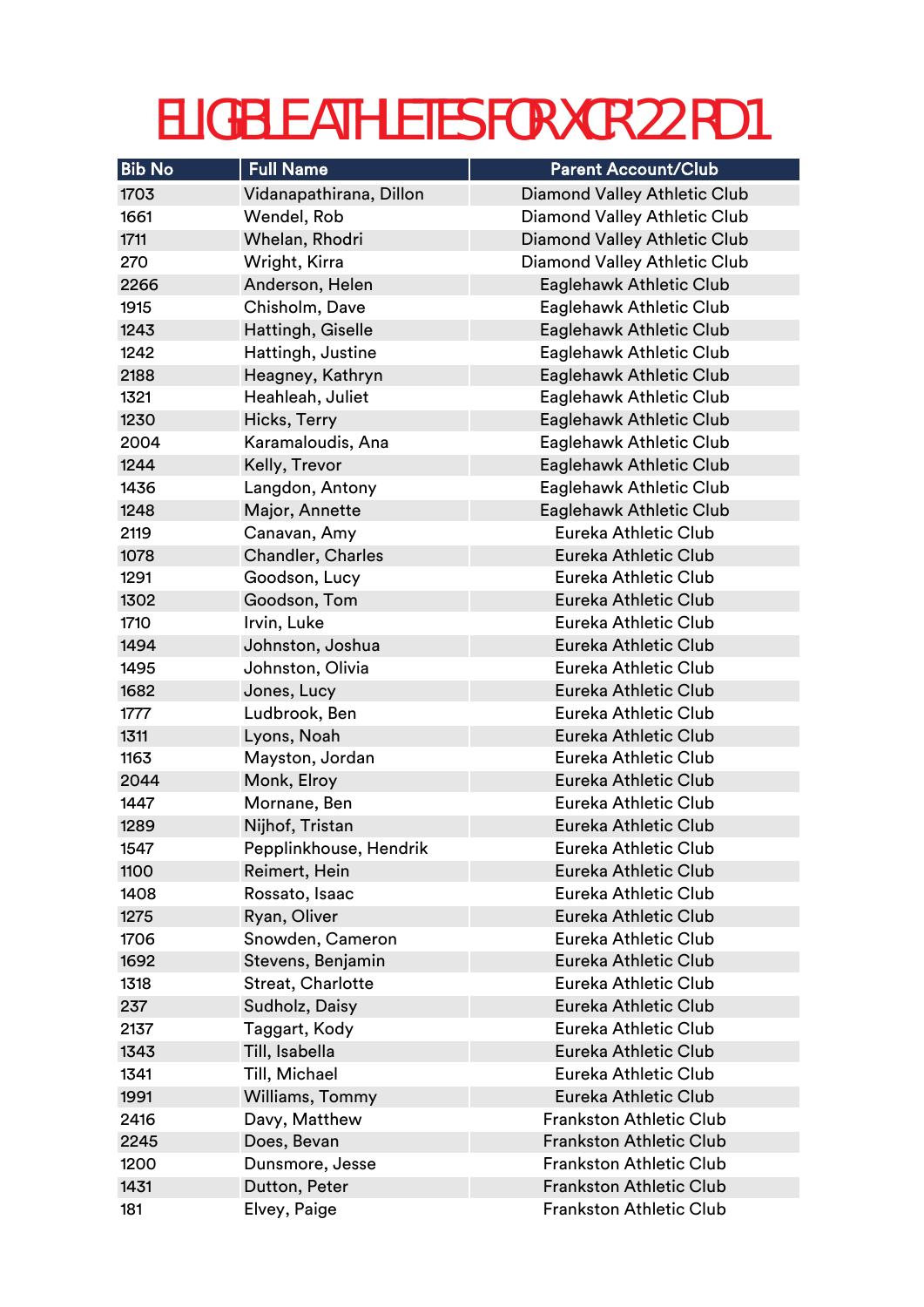| <b>Bib No</b> | <b>Full Name</b>     | <b>Parent Account/Club</b>         |
|---------------|----------------------|------------------------------------|
| 1923          | Elvey, Samuel        | <b>Frankston Athletic Club</b>     |
| 1950          | Jansen, Nick         | <b>Frankston Athletic Club</b>     |
| 2094          | Verwey, Dane         | <b>Frankston Athletic Club</b>     |
| 1851          | Verwey, Ned          | <b>Frankston Athletic Club</b>     |
| 1620          | Wells, Ben           | <b>Frankston Athletic Club</b>     |
| 1258          | Wells, Chelsey       | <b>Frankston Athletic Club</b>     |
| 2262          | Armstrong, Oliver    | <b>Geelong Guild Athletic Club</b> |
| 96            | Paynter, Christian   | <b>Geelong Guild Athletic Club</b> |
| 1101          | Van Baalen, Simon    | <b>Gippsland Athletic Club</b>     |
| 1889          | Anthony, Alexandria  | <b>Glenhuntly Athletic Club</b>    |
| 1604          | Beagley, Rebecca     | <b>Glenhuntly Athletic Club</b>    |
| 2106          | Bongiorno, Dominic   | <b>Glenhuntly Athletic Club</b>    |
| 1579          | Bowly, Simon         | <b>Glenhuntly Athletic Club</b>    |
| 1700          | Bright, Zach         | <b>Glenhuntly Athletic Club</b>    |
| 2261          | Bryant, Serena       | <b>Glenhuntly Athletic Club</b>    |
| 1543          | Campisi, Joseph      | <b>Glenhuntly Athletic Club</b>    |
| 1162          | Carr, Heather        | <b>Glenhuntly Athletic Club</b>    |
| 1904          | Claxton, Denyan      | <b>Glenhuntly Athletic Club</b>    |
| 2037          | Cowley, Amelia       | <b>Glenhuntly Athletic Club</b>    |
| 1761          | Cowley, Jordan       | <b>Glenhuntly Athletic Club</b>    |
| 9             | Cowley, Rhydian      | <b>Glenhuntly Athletic Club</b>    |
| 1551          | Crawley, Andrew      | <b>Glenhuntly Athletic Club</b>    |
| 1943          | Crowther, Hannah     | <b>Glenhuntly Athletic Club</b>    |
| 1262          | Davenport, Aimee     | <b>Glenhuntly Athletic Club</b>    |
| 1691          | Dekkers, Dana        | <b>Glenhuntly Athletic Club</b>    |
| 1638          | Deramond, Lisa       | <b>Glenhuntly Athletic Club</b>    |
| 1464          | Dunbar, Rob          | <b>Glenhuntly Athletic Club</b>    |
| 1548          | Dwyer, Henry         | <b>Glenhuntly Athletic Club</b>    |
| 1646          | Dziubinski, Harrison | <b>Glenhuntly Athletic Club</b>    |
| 1689          | Edwards, Madeleine   | <b>Glenhuntly Athletic Club</b>    |
| 1203          | Esmore, Kevin        | <b>Glenhuntly Athletic Club</b>    |
| 2329          | Esparon, Nat         | <b>Glenhuntly Athletic Club</b>    |
| 274           | Firth, Jazmin        | <b>Glenhuntly Athletic Club</b>    |
| 1516          | Fletcher, Robyn      | <b>Glenhuntly Athletic Club</b>    |
| 2101          | Florez, Erika        | <b>Glenhuntly Athletic Club</b>    |
| 1115          | Forbes, Michele      | <b>Glenhuntly Athletic Club</b>    |
| 1295          | Fowler, George       | <b>Glenhuntly Athletic Club</b>    |
| 1888          | Gilbert, Kara        | <b>Glenhuntly Athletic Club</b>    |
| 1102          | Golonka, Kurt        | <b>Glenhuntly Athletic Club</b>    |
| 1331          | Goodman, Nicholas    | <b>Glenhuntly Athletic Club</b>    |
| 1881          | Guy, Emilie          | <b>Glenhuntly Athletic Club</b>    |
| 1629          | Haritos, Victoria    | <b>Glenhuntly Athletic Club</b>    |
| 1753          | Highnam, Gill        | <b>Glenhuntly Athletic Club</b>    |
| 1940          | Highnam, Jack        | <b>Glenhuntly Athletic Club</b>    |
| 1402          | Hijlkema, Kane       | <b>Glenhuntly Athletic Club</b>    |
| 1667          | Hogan, Emma          | <b>Glenhuntly Athletic Club</b>    |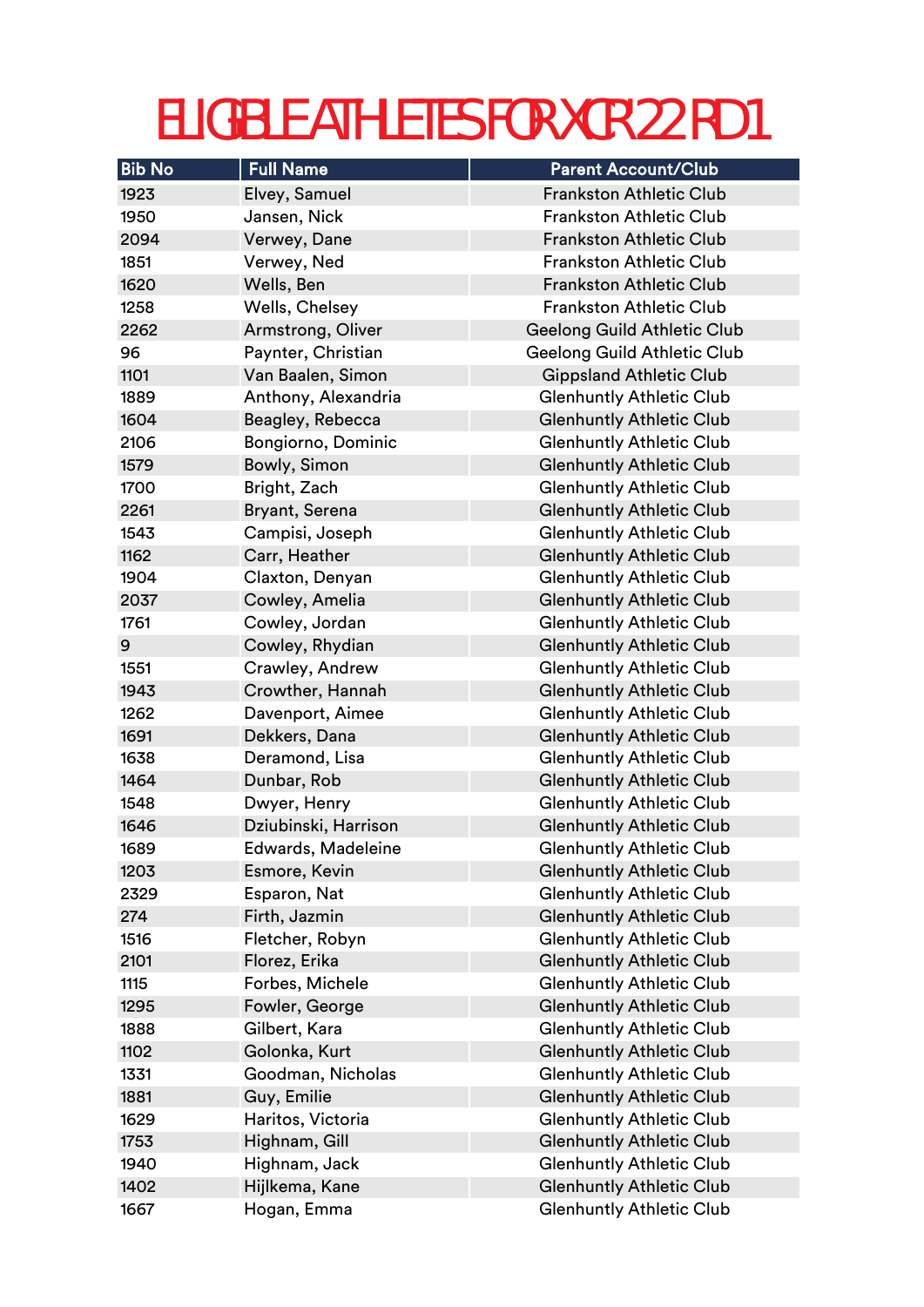| <b>Bib No</b> | <b>Full Name</b>       | <b>Parent Account/Club</b>      |
|---------------|------------------------|---------------------------------|
| 1290          | Hollins, Isabella      | <b>Glenhuntly Athletic Club</b> |
| 1821          | Howe, Sarah            | <b>Glenhuntly Athletic Club</b> |
| 2002          | Johnson, Len           | <b>Glenhuntly Athletic Club</b> |
| 2107          | Kearney, Taylor        | <b>Glenhuntly Athletic Club</b> |
| 1984          | Kelly, Ben             | <b>Glenhuntly Athletic Club</b> |
| 2087          | Kentwell, Anna         | <b>Glenhuntly Athletic Club</b> |
| 1771          | King, Madison          | <b>Glenhuntly Athletic Club</b> |
| 1895          | Kirkham, Rebecca       | <b>Glenhuntly Athletic Club</b> |
| 1640          | Kuppler, Julian        | <b>Glenhuntly Athletic Club</b> |
| 1907          | Lang, Beau             | <b>Glenhuntly Athletic Club</b> |
| 1236          | Little, Cassie         | <b>Glenhuntly Athletic Club</b> |
| 1807          | Little, William        | <b>Glenhuntly Athletic Club</b> |
| 1859          | Macknamara, Kellie     | <b>Glenhuntly Athletic Club</b> |
| 1936          | Mannix, Kevin          | <b>Glenhuntly Athletic Club</b> |
| 2234          | Marvin, Layla          | <b>Glenhuntly Athletic Club</b> |
| 1315          | Matters, Toni          | <b>Glenhuntly Athletic Club</b> |
| 1624          | McEvoy, Andrew         | <b>Glenhuntly Athletic Club</b> |
| 1910          | McFarlane, Tom         | <b>Glenhuntly Athletic Club</b> |
| 1503          | McGuire White, Richard | <b>Glenhuntly Athletic Club</b> |
| 1245          | McLean, Louise         | <b>Glenhuntly Athletic Club</b> |
| 1735          | Miller, Ethan          | <b>Glenhuntly Athletic Club</b> |
| 1993          | Monaghan, Chris        | <b>Glenhuntly Athletic Club</b> |
| 1410          | Munro, Anna            | <b>Glenhuntly Athletic Club</b> |
| 1747          | Murphy, Aaron          | <b>Glenhuntly Athletic Club</b> |
| 1914          | Murphy, Declan         | <b>Glenhuntly Athletic Club</b> |
| 1130          | Murphy, Joseph         | <b>Glenhuntly Athletic Club</b> |
| 1961          | Nanscawen, Kim         | <b>Glenhuntly Athletic Club</b> |
| 1574          | Nguyen, Long           | <b>Glenhuntly Athletic Club</b> |
| 1596          | Noble, Fiona           | <b>Glenhuntly Athletic Club</b> |
| 1621          | Ockenden, Will         | <b>Glenhuntly Athletic Club</b> |
| 1812          | O'DONNELL, ROB         | <b>Glenhuntly Athletic Club</b> |
| 1934          | O'Leary, John          | <b>Glenhuntly Athletic Club</b> |
| 1238          | Orchard, Will          | <b>Glenhuntly Athletic Club</b> |
| 2311          | O'Shannessy, William   | <b>Glenhuntly Athletic Club</b> |
| 1127          | Portelli, Angelo       | <b>Glenhuntly Athletic Club</b> |
| 1264          | Rainey, Helen          | <b>Glenhuntly Athletic Club</b> |
| 1266          | Rainey, Mark           | <b>Glenhuntly Athletic Club</b> |
| 2125          | Rands, lan             | <b>Glenhuntly Athletic Club</b> |
| 1487          | Rossjohn, Jamie        | <b>Glenhuntly Athletic Club</b> |
| 1946          | Rushen, Peter          | <b>Glenhuntly Athletic Club</b> |
| 1347          | Russo, Antonio         | <b>Glenhuntly Athletic Club</b> |
| 1517          | Ryan, Michael          | <b>Glenhuntly Athletic Club</b> |
| 1756          | Samsu, Anindita        | <b>Glenhuntly Athletic Club</b> |
| 1757          | Samsu, Joel            | <b>Glenhuntly Athletic Club</b> |
| 2113          | Scott, Geoff           | <b>Glenhuntly Athletic Club</b> |
| 1201          | Sealie, Jackson        | <b>Glenhuntly Athletic Club</b> |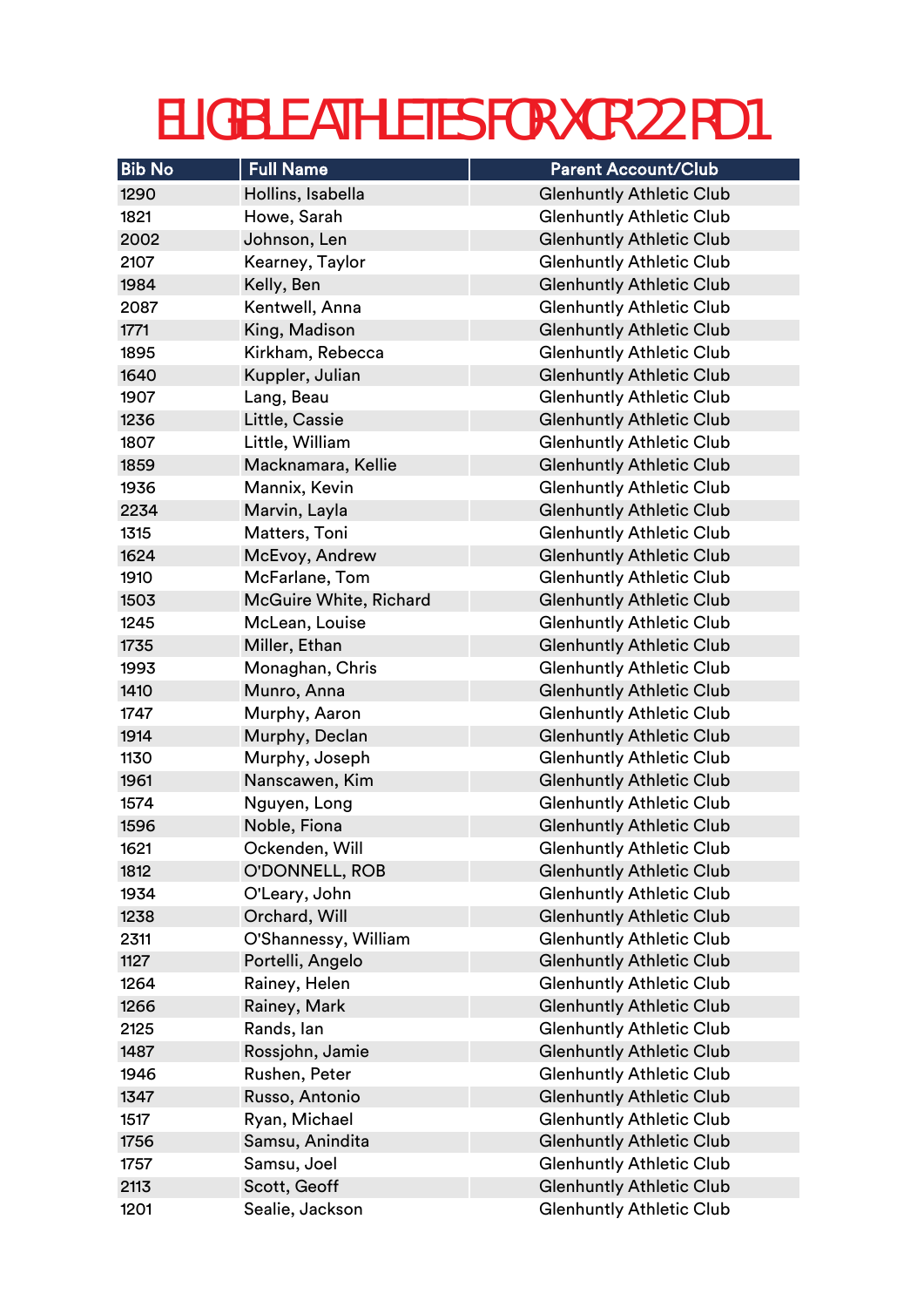| <b>Bib No</b> | <b>Full Name</b>        | <b>Parent Account/Club</b>            |
|---------------|-------------------------|---------------------------------------|
| 2103          | Short, William          | <b>Glenhuntly Athletic Club</b>       |
| 2345          | Sideridis, Archie       | <b>Glenhuntly Athletic Club</b>       |
| 268           | Sideridis, Luka         | <b>Glenhuntly Athletic Club</b>       |
| 1226          | Soussan, Mickael        | <b>Glenhuntly Athletic Club</b>       |
| 1531          | Toll, Samuel            | <b>Glenhuntly Athletic Club</b>       |
| 1192          | Tsakiridis, Terry       | <b>Glenhuntly Athletic Club</b>       |
| 1228          | Van Eeten, Antony       | <b>Glenhuntly Athletic Club</b>       |
| 1504          | Velten, Aidan           | <b>Glenhuntly Athletic Club</b>       |
| 1759          | Walker, Rozlyn          | <b>Glenhuntly Athletic Club</b>       |
| 1498          | <b>Wallace, Anthony</b> | <b>Glenhuntly Athletic Club</b>       |
| 1277          | Wallace, Xavier         | <b>Glenhuntly Athletic Club</b>       |
| 2170          | Wardlaw, Chris          | <b>Glenhuntly Athletic Club</b>       |
| 1176          | Wilson, Hugh            | <b>Glenhuntly Athletic Club</b>       |
| 1622          | Winter, Chris           | <b>Glenhuntly Athletic Club</b>       |
| 1459          | Woodbridge, Dale        | <b>Glenhuntly Athletic Club</b>       |
| 2088          | Woodman, Lawrie         | <b>Glenhuntly Athletic Club</b>       |
| 1776          | Wynne, Bradley          | <b>Glenhuntly Athletic Club</b>       |
| 2250          | Zaitseva, Julia         | <b>Glenhuntly Athletic Club</b>       |
| 1109          | Zhang, Isabel           | <b>Glenhuntly Athletic Club</b>       |
| 2396          | ZHOU, Kevin             | <b>Glenhuntly Athletic Club</b>       |
| 2425          | Aquino, Claude          | Ivanhoe Harriers Athletic Club        |
| 2438          | Branigan, Chris         | Ivanhoe Harriers Athletic Club        |
| 2441          | Bukovsan, Kate          | Ivanhoe Harriers Athletic Club        |
| 2442          | Bukovsan, Paige         | Ivanhoe Harriers Athletic Club        |
| 1296          | Burke, David            | <b>Ivanhoe Harriers Athletic Club</b> |
| 2447          | Greig, Barry            | Ivanhoe Harriers Athletic Club        |
| 2446          | Greig, David            | Ivanhoe Harriers Athletic Club        |
| 2036          | Hally, Theadora         | Ivanhoe Harriers Athletic Club        |
| 2227          | Langdon, Thomas         | <b>Ivanhoe Harriers Athletic Club</b> |
| 2445          | Linke, Alex             | Ivanhoe Harriers Athletic Club        |
| 2440          | Lynch, James            | Ivanhoe Harriers Athletic Club        |
| 2437          | Mancuso, Gianni         | Ivanhoe Harriers Athletic Club        |
| 2436          | Mancuso, Vincent        | <b>Ivanhoe Harriers Athletic Club</b> |
| 2032          | Mileto, Harley          | Ivanhoe Harriers Athletic Club        |
| 2285          | Morrison, Benjamin      | Ivanhoe Harriers Athletic Club        |
| 2439          | Nelson, Eliza           | Ivanhoe Harriers Athletic Club        |
| 2428          | Philip, Josh            | Ivanhoe Harriers Athletic Club        |
| 2071          | Shea, Charles           | Ivanhoe Harriers Athletic Club        |
| 2443          | Worsam, Leo             | <b>Ivanhoe Harriers Athletic Club</b> |
| 1977          | Abdi, Hussein           | Keilor St Bernards Athletic Club      |
| 1886          | Abfalter, David         | Keilor St Bernards Athletic Club      |
| 1884          | Abfalter, Maria         | Keilor St Bernards Athletic Club      |
| 1328          | Bain, Rebecca           | Keilor St Bernards Athletic Club      |
| 2184          | Bell, Jacob             | Keilor St Bernards Athletic Club      |
| 1477          | Bennett, Nathan         | Keilor St Bernards Athletic Club      |
| 1265          | Bloss, Ethan            | Keilor St Bernards Athletic Club      |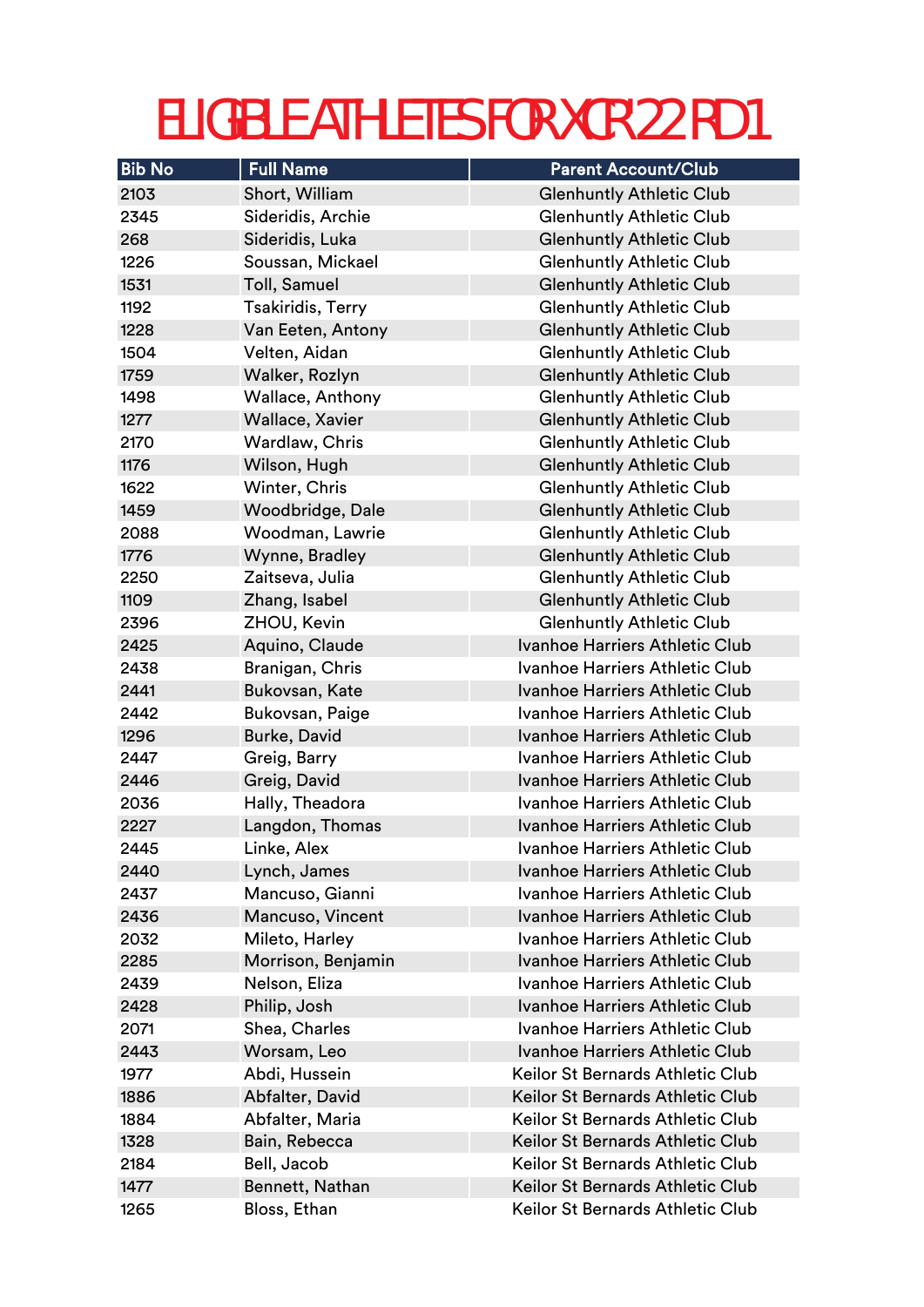| <b>Bib No</b> | <b>Full Name</b>         | <b>Parent Account/Club</b>        |
|---------------|--------------------------|-----------------------------------|
| 1866          | Bourke, Lauren           | Keilor St Bernards Athletic Club  |
| 1863          | Bourke, Russell          | Keilor St Bernards Athletic Club  |
| 1179          | <b>Busuttil, Max</b>     | Keilor St Bernards Athletic Club  |
| 1616          | Castello, Natasha        | Keilor St Bernards Athletic Club  |
| 1674          | Cram, Russell            | Keilor St Bernards Athletic Club  |
| 1358          | Egodawatte, Dilan        | Keilor St Bernards Athletic Club  |
| 2166          | Egodawatte, Prabhath     | Keilor St Bernards Athletic Club  |
| 1399          | Grima, Olivia            | Keilor St Bernards Athletic Club  |
| 2047          | Hill, Jason              | Keilor St Bernards Athletic Club  |
| 1273          | Hughes, Halle            | Keilor St Bernards Athletic Club  |
| 1611          | Kane, Rebecca            | Keilor St Bernards Athletic Club  |
| 2154          | Kennedy, Alex            | Keilor St Bernards Athletic Club  |
| 2153          | Kennedy, Paul            | Keilor St Bernards Athletic Club  |
| 2155          | Kennedy, Thomas          | Keilor St Bernards Athletic Club  |
| 2215          | Kondogonis, John         | Keilor St Bernards Athletic Club  |
| 2009          | Matthews, Catherine      | Keilor St Bernards Athletic Club  |
| 2331          | <b>Matthews, Patrick</b> | Keilor St Bernards Athletic Club  |
| 1425          | McEvoy, Maire            | Keilor St Bernards Athletic Club  |
| 2054          | Michienzi, Domenic       | Keilor St Bernards Athletic Club  |
| 1198          | Moore, Gregory           | Keilor St Bernards Athletic Club  |
| 1512          | Prout, Lexie             | Keilor St Bernards Athletic Club  |
| 2365          | Richmond, Meg            | Keilor St Bernards Athletic Club  |
| 2382          | Roberts, Jack            | Keilor St Bernards Athletic Club  |
| 1451          | Salamito, Laura          | Keilor St Bernards Athletic Club  |
| 1730          | Sarris, Kate             | Keilor St Bernards Athletic Club  |
| 2028          | Sarris, Laz              | Keilor St Bernards Athletic Club  |
| 1893          | Scodella, Samuel         | Keilor St Bernards Athletic Club  |
| 1182          | Stevens, Sean            | Keilor St Bernards Athletic Club  |
| 1806          | <b>Tormey, Margaret</b>  | Keilor St Bernards Athletic Club  |
| 1530          | Walshe, Kerryn           | Keilor St Bernards Athletic Club. |
| 2173          | Yourn, Lachlan           | Keilor St Bernards Athletic Club  |
| 2426          | Appleby, Craig           | <b>Knox Athletic Club</b>         |
| 73            | Blackwood, Mark          | <b>Knox Athletic Club</b>         |
| 2398          | Cauchi, Mark             | <b>Knox Athletic Club</b>         |
| 2089          | Collins, Benjamin        | <b>Knox Athletic Club</b>         |
| 2082          | Collins, John            | <b>Knox Athletic Club</b>         |
| 2083          | Collins, William         | <b>Knox Athletic Club</b>         |
| 1135          | Hall, Bradley            | <b>Knox Athletic Club</b>         |
| 2431          | Hogan, Wayne             | <b>Knox Athletic Club</b>         |
| 1737          | Martin, Nicholas         | <b>Knox Athletic Club</b>         |
| 1779          | Michael, Carmen          | <b>Knox Athletic Club</b>         |
| 90            | Milone, Daniel           | <b>Knox Athletic Club</b>         |
| 2093          | O'Brien, Alasdair        | <b>Knox Athletic Club</b>         |
| 2386          | Patton, Matthew          | <b>Knox Athletic Club</b>         |
| 1225          | Smith, Emily             | <b>Knox Athletic Club</b>         |
| 1455          | Venour, Matthew          | <b>Knox Athletic Club</b>         |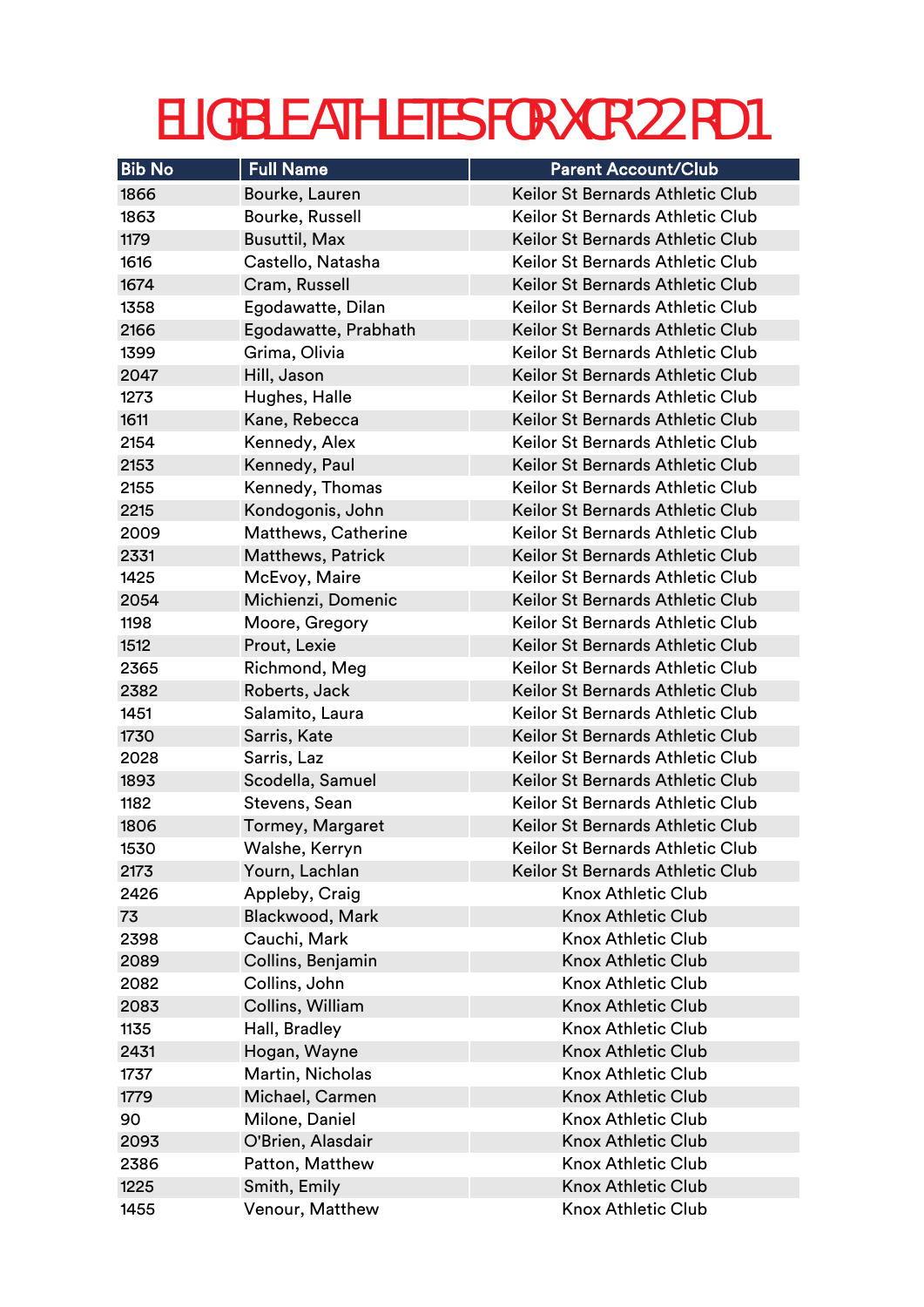| <b>Bib No</b> | <b>Full Name</b>      | <b>Parent Account/Club</b>            |
|---------------|-----------------------|---------------------------------------|
| 1603          | Wright, Jeffrey       | <b>Knox Athletic Club</b>             |
| 1878          | Ashkanasy, Zac        | Maccabi Athletic Club                 |
| 1546          | Axarlis, Danielle     | Maccabi Athletic Club                 |
| 2424          | Bogatin, Adam         | Maccabi Athletic Club                 |
| 2414          | <b>Butbul, Eli</b>    | Maccabi Athletic Club                 |
| 136           | Drabkin, Ori          | Maccabi Athletic Club                 |
| 1529          | Edelstein, Skye       | Maccabi Athletic Club                 |
| 1300          | Eligulachvili, Ilia   | Maccabi Athletic Club                 |
| 2116          | Levy, Jordan          | Maccabi Athletic Club                 |
| 1562          | Levy, Joshua          | Maccabi Athletic Club                 |
| 1788          | Woolf, Max            | Maccabi Athletic Club                 |
| 2252          | Ashok, Arun           | <b>Malvern Harriers Athletic Club</b> |
| 1686          | Austin, Tracey        | Malvern Harriers Athletic Club        |
| 1560          | Berti, Greg           | <b>Malvern Harriers Athletic Club</b> |
| 1597          | Bertram, Damien       | <b>Malvern Harriers Athletic Club</b> |
| 1146          | <b>Boxall, Marcus</b> | Malvern Harriers Athletic Club        |
| 1444          | Campbell, Carlie      | <b>Malvern Harriers Athletic Club</b> |
| 1214          | Dolfini, John         | <b>Malvern Harriers Athletic Club</b> |
| 77            | Fawkner, Kate         | <b>Malvern Harriers Athletic Club</b> |
| 1767          | Ferrer, Richard       | <b>Malvern Harriers Athletic Club</b> |
| 1969          | Fitzpatrick, Kate     | <b>Malvern Harriers Athletic Club</b> |
| 1804          | Green, Shaun          | <b>Malvern Harriers Athletic Club</b> |
| 1123          | Hessell, Amy          | <b>Malvern Harriers Athletic Club</b> |
| 2117          | Heys, Ben             | <b>Malvern Harriers Athletic Club</b> |
| 1605          | Leith, Neill          | <b>Malvern Harriers Athletic Club</b> |
| 1606          | Leith, Nicole         | <b>Malvern Harriers Athletic Club</b> |
| 1532          | Macfarlane, Nicki     | <b>Malvern Harriers Athletic Club</b> |
| 2258          | McNamara, Michael     | <b>Malvern Harriers Athletic Club</b> |
| 2362          | Nicolin, Alison       | Malvern Harriers Athletic Club        |
| 1195          | Patterson, Nick       | Malvern Harriers Athletic Club        |
| 1833          | Pham, Myai            | <b>Malvern Harriers Athletic Club</b> |
| 2065          | Scully, Christopher   | <b>Malvern Harriers Athletic Club</b> |
| 2253          | Uren, Natalie         | Malvern Harriers Athletic Club        |
| 1491          | Wolton, Matilda       | <b>Malvern Harriers Athletic Club</b> |
| 1506          | Delany, Liam          | <b>Mansfield Athletic Club</b>        |
| 2167          | Fox, Tristan          | <b>Mansfield Athletic Club</b>        |
| 2098          | Hawkes, Ed            | <b>Mansfield Athletic Club</b>        |
| 2015          | holt, martin          | <b>Mansfield Athletic Club</b>        |
| 2010          | Leon, Adele           | <b>Mansfield Athletic Club</b>        |
| 1518          | Mcleod, Adhamh        | <b>Mansfield Athletic Club</b>        |
| 1862          | Mims, Tynan           | <b>Mansfield Athletic Club</b>        |
| 1987          | Mitchell, Victoria    | <b>Mansfield Athletic Club</b>        |
| 2265          | Mukherji, Elizabeth   | <b>Mansfield Athletic Club</b>        |
| 1858          | O'Neill, Estelle      | <b>Mansfield Athletic Club</b>        |
| 1975          | Robinson, Amy         | <b>Mansfield Athletic Club</b>        |
| 2190          | Russell, Steven       | <b>Mansfield Athletic Club</b>        |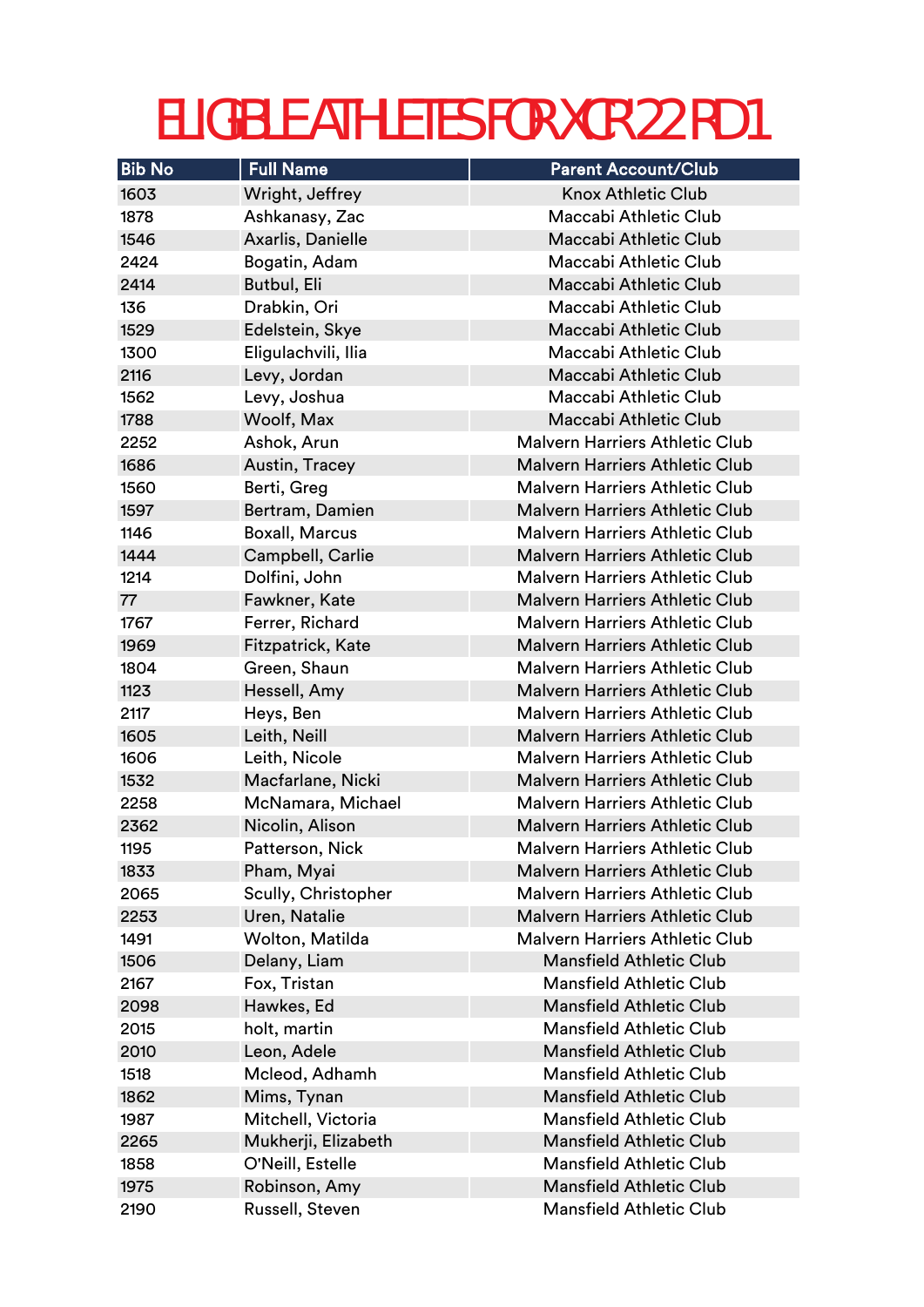| <b>Bib No</b> | <b>Full Name</b>          | <b>Parent Account/Club</b>                |
|---------------|---------------------------|-------------------------------------------|
| 1830          | Undrill, Julie-Ann        | <b>Mansfield Athletic Club</b>            |
| 1928          | Watts, Charlie            | <b>Mansfield Athletic Club</b>            |
| 2064          | Westerweller, Bayden      | <b>Mansfield Athletic Club</b>            |
| 1898          | Abfalter, Kate            | Melbourne University Athletic Club        |
| 1664          | Barry, Rebecca            | <b>Melbourne University Athletic Club</b> |
| 2174          | Benson, Eleanor           | <b>Melbourne University Athletic Club</b> |
| 2013          | Bhuller, Shyam            | <b>Melbourne University Athletic Club</b> |
| 1933          | Biernacki, Dustin         | <b>Melbourne University Athletic Club</b> |
| 1791          | Brain, Tony               | <b>Melbourne University Athletic Club</b> |
| 2392          | Brunt, Madelyn            | <b>Melbourne University Athletic Club</b> |
| 2033          | Bucki-Smith, Aleksandra   | <b>Melbourne University Athletic Club</b> |
| 1049          | <b>Button, Madison</b>    | <b>Melbourne University Athletic Club</b> |
| 2309          | Dardis, Michael           | <b>Melbourne University Athletic Club</b> |
| 1460          | Denboer, Tyler            | <b>Melbourne University Athletic Club</b> |
| 1750          | Dennis, Nicholas          | <b>Melbourne University Athletic Club</b> |
| 2310          | Earl, Jonny               | <b>Melbourne University Athletic Club</b> |
| 2123          | Eriksson Lidbrink, Samuel | Melbourne University Athletic Club        |
| 1690          | Foster, Samuel            | <b>Melbourne University Athletic Club</b> |
| 1702          | Gadsden, Paris            | <b>Melbourne University Athletic Club</b> |
| 1652          | Gibbs, Charlotte          | <b>Melbourne University Athletic Club</b> |
| 2115          | Hayamizu, Riku            | <b>Melbourne University Athletic Club</b> |
| 1637          | Hockey, Isaac             | <b>Melbourne University Athletic Club</b> |
| 2314          | horsfield, sarah          | <b>Melbourne University Athletic Club</b> |
| 2304          | Jaffe, Patrick            | <b>Melbourne University Athletic Club</b> |
| 1310          | Lang, Taine               | <b>Melbourne University Athletic Club</b> |
| 2058          | Langdon, Steven           | <b>Melbourne University Athletic Club</b> |
| 1795          | Layman, Jessie            | <b>Melbourne University Athletic Club</b> |
| 2334          | Lee, Cameron              | <b>Melbourne University Athletic Club</b> |
| 2399          | Lee, Gabriel              | Melbourne University Athletic Club        |
| 1401          | Lo, Connor                | <b>Melbourne University Athletic Club</b> |
| 1333          | Loneragan, Bryn           | <b>Melbourne University Athletic Club</b> |
| 1694          | Louey, Anna               | <b>Melbourne University Athletic Club</b> |
| 1438          | Lumsden, Sarah            | Melbourne University Athletic Club        |
| 2143          | Maclou, Noah              | Melbourne University Athletic Club        |
| 1426          | Maillardet, Robert        | <b>Melbourne University Athletic Club</b> |
| 1446          | Maillardet, Simone        | Melbourne University Athletic Club        |
| 1394          | MCWHAE, GEORGINA          | <b>Melbourne University Athletic Club</b> |
| 2147          | Melleuish, Jack           | <b>Melbourne University Athletic Club</b> |
| 1119          | Mitchell, Jack            | <b>Melbourne University Athletic Club</b> |
| 1648          | Montgomery, Nick          | Melbourne University Athletic Club        |
| 1693          | Muller, Caleb             | <b>Melbourne University Athletic Club</b> |
| 2096          | Nankervis, Brodie         | <b>Melbourne University Athletic Club</b> |
| 2248          | Newman, Zac               | <b>Melbourne University Athletic Club</b> |
| 2072          | Ng, Jerry                 | Melbourne University Athletic Club        |
| 2202          | Nguyen, Quan              | <b>Melbourne University Athletic Club</b> |
| 1405          | Nicholls, Patrick         | Melbourne University Athletic Club        |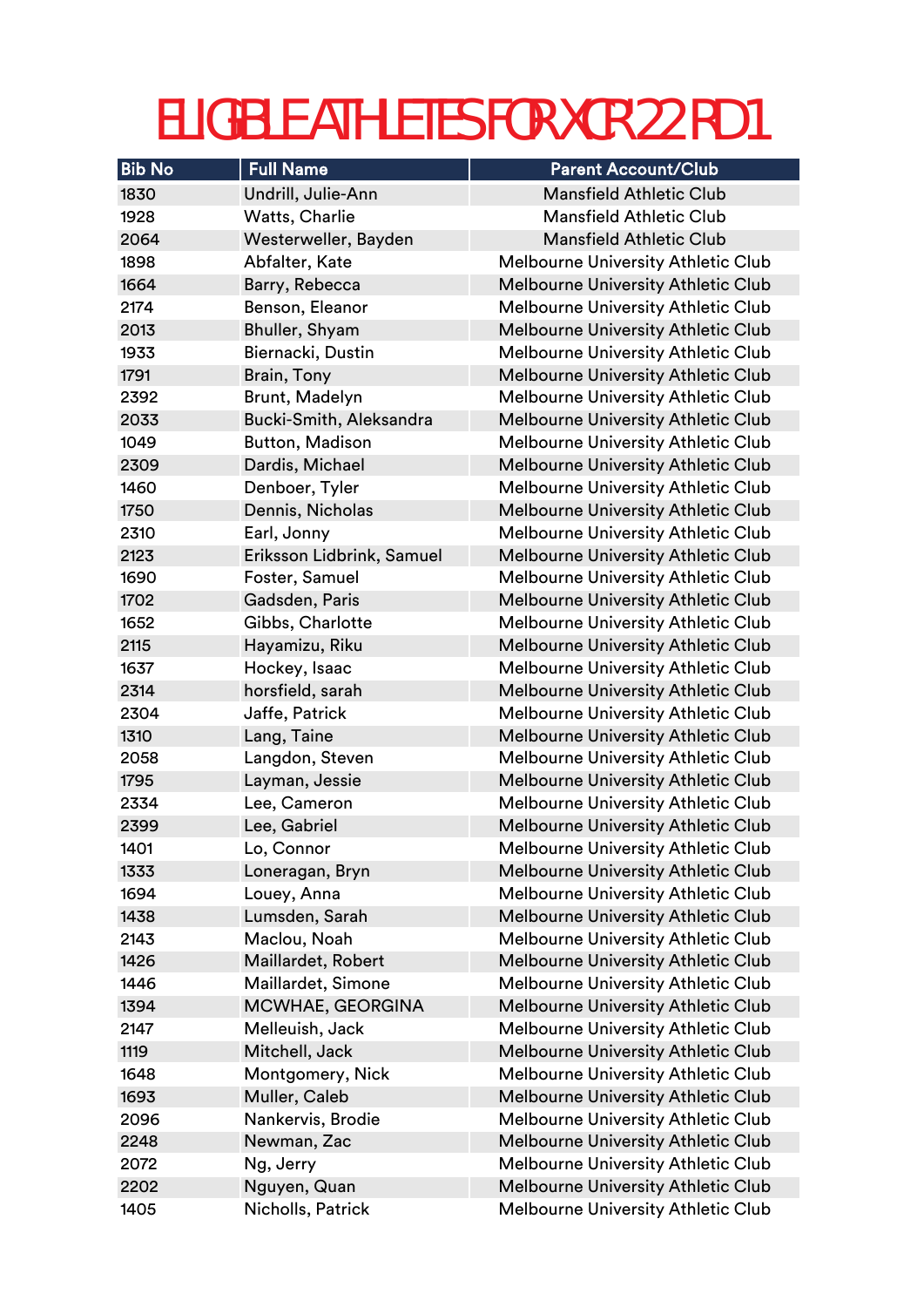| <b>Bib No</b> | <b>Full Name</b>          | <b>Parent Account/Club</b>                |
|---------------|---------------------------|-------------------------------------------|
| 2246          | O'Brien, Allyson          | <b>Melbourne University Athletic Club</b> |
| 1345          | Paroissien, David         | <b>Melbourne University Athletic Club</b> |
| 2260          | Prendergast, Aislinn      | <b>Melbourne University Athletic Club</b> |
| 2308          | Saw, Chelsea              | Melbourne University Athletic Club        |
| 1885          | Sazzad, Radeyan           | <b>Melbourne University Athletic Club</b> |
| 2232          | Siepen, Cassandra         | Melbourne University Athletic Club        |
| 1824          | Sier, Daniel              | <b>Melbourne University Athletic Club</b> |
| 1979          | Springall, Gabriella      | <b>Melbourne University Athletic Club</b> |
| 2177          | Squire, Jonathan          | <b>Melbourne University Athletic Club</b> |
| 2051          | Taylor, Matthew           | <b>Melbourne University Athletic Club</b> |
| 1050          | Ueda, Erik                | <b>Melbourne University Athletic Club</b> |
| 2418          | Van Dueren, Philip        | <b>Melbourne University Athletic Club</b> |
| 2319          | Waller, Sho               | <b>Melbourne University Athletic Club</b> |
| 1441          | Walshe, Rose              | <b>Melbourne University Athletic Club</b> |
| 20            | Weightman, Lisa           | <b>Melbourne University Athletic Club</b> |
| 1760          | Albiston, Sam             | <b>Mentone Athletic Club</b>              |
| 1765          | Albiston, Summer          | <b>Mentone Athletic Club</b>              |
| 1669          | Bailey, Alexander         | <b>Mentone Athletic Club</b>              |
| 2276          | Barrow, Geoffrey          | <b>Mentone Athletic Club</b>              |
| 1880          | Beitmanas, Jake           | <b>Mentone Athletic Club</b>              |
| 1883          | Beitmanas, Layla          | <b>Mentone Athletic Club</b>              |
| 1879          | Beitmanas, Luke           | <b>Mentone Athletic Club</b>              |
| 1681          | Bergin, Matthew           | <b>Mentone Athletic Club</b>              |
| 1520          | Brennan, Martina          | <b>Mentone Athletic Club</b>              |
| 1763          | Brown, Freya              | <b>Mentone Athletic Club</b>              |
| 1505          | Bryan, Helen              | <b>Mentone Athletic Club</b>              |
| 2187          | Bunnage, Sam              | <b>Mentone Athletic Club</b>              |
| 1835          | Byers, Renee              | <b>Mentone Athletic Club</b>              |
| 1877          | Cleary, Caroline          | <b>Mentone Athletic Club</b>              |
| 1207          | Couper, Derek             | <b>Mentone Athletic Club</b>              |
| 1679          | Creaton, Siorcha          | <b>Mentone Athletic Club</b>              |
| 1383          | Crivelli, Dino            | <b>Mentone Athletic Club</b>              |
| 1456          | Debargue-Tamai, Celestine | <b>Mentone Athletic Club</b>              |
| 1587          | Dickson, Lynda            | <b>Mentone Athletic Club</b>              |
| 1793          | Driscoll, Madison         | <b>Mentone Athletic Club</b>              |
| 1439          | Dunstan, Alannah          | <b>Mentone Athletic Club</b>              |
| 1810          | Ebbott, Daniel            | <b>Mentone Athletic Club</b>              |
| 188           | El Shorbagy, Haddi        | <b>Mentone Athletic Club</b>              |
| 2066          | El Shorbagy, Seif         | <b>Mentone Athletic Club</b>              |
| 1499          | Fly, Mitchell             | <b>Mentone Athletic Club</b>              |
| 1088          | Fulton, Lachlan           | <b>Mentone Athletic Club</b>              |
| 1369          | Gibson, Alexander         | <b>Mentone Athletic Club</b>              |
| 1371          | Gibson, Edward            | <b>Mentone Athletic Club</b>              |
| 1276          | Gibson, Kerrie            | <b>Mentone Athletic Club</b>              |
| 1374          | Gibson, Samuel            | <b>Mentone Athletic Club</b>              |
| 1367          | Gibson, Vernon            | <b>Mentone Athletic Club</b>              |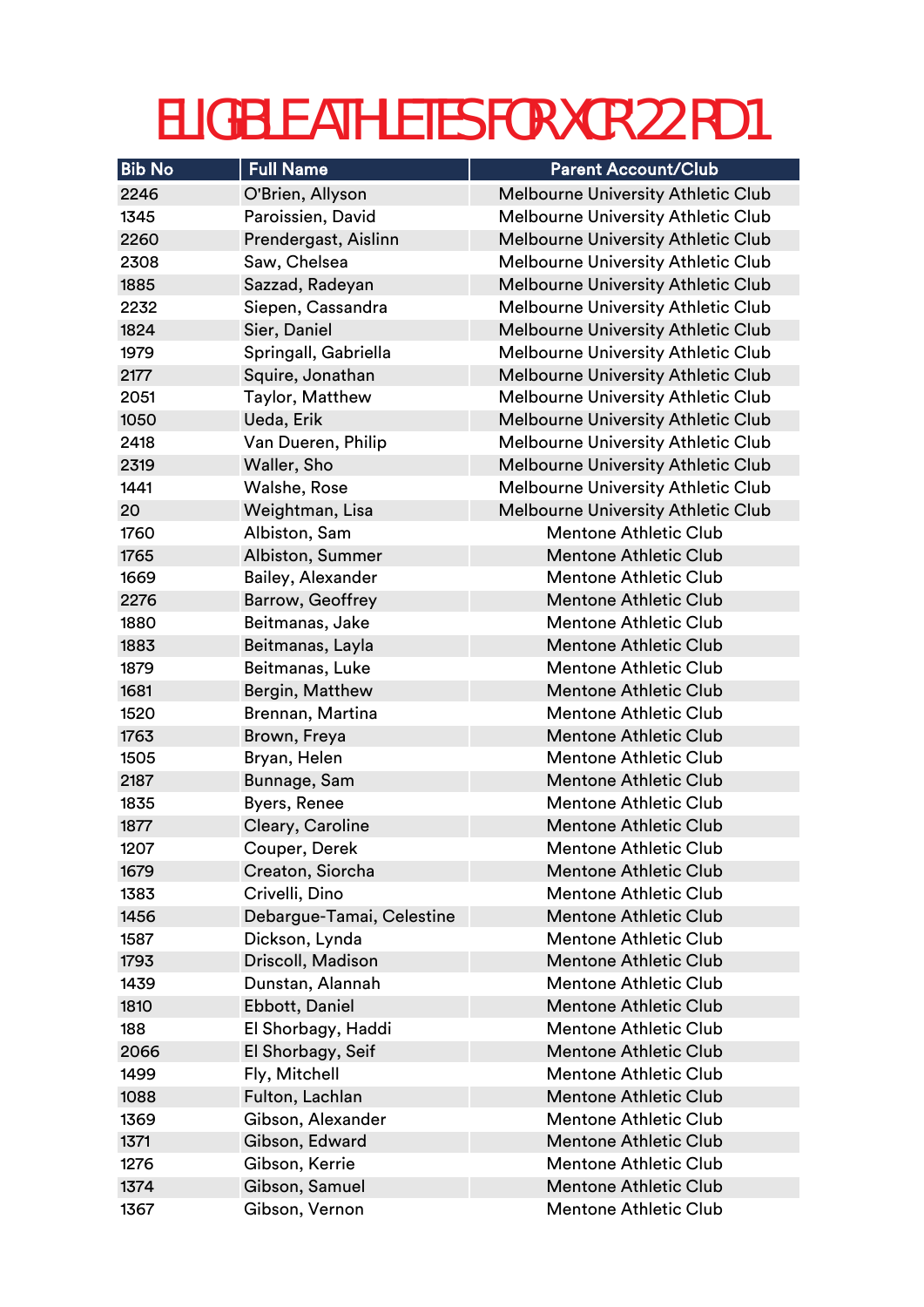| <b>Bib No</b> | <b>Full Name</b>       | <b>Parent Account/Club</b>   |
|---------------|------------------------|------------------------------|
| 1666          | Glendenning, Eloise    | <b>Mentone Athletic Club</b> |
| 1665          | Glendenning, Simon     | <b>Mentone Athletic Club</b> |
| 2019          | Gniel, Hayley          | <b>Mentone Athletic Club</b> |
| 2211          | Gorvett-Page, Lily     | <b>Mentone Athletic Club</b> |
| 1972          | Grummitt, Rob          | <b>Mentone Athletic Club</b> |
| 1738          | Hart, Emily            | <b>Mentone Athletic Club</b> |
| 2110          | Hastings, Sarah        | <b>Mentone Athletic Club</b> |
| 27            | Henderson, Rebecca     | <b>Mentone Athletic Club</b> |
| 1657          | Hinds, Tessa           | <b>Mentone Athletic Club</b> |
| 93            | Hollingsworth, Claudia | <b>Mentone Athletic Club</b> |
| 1740          | Hong, Seunggil         | <b>Mentone Athletic Club</b> |
| 2099          | Johnson, Andrew        | <b>Mentone Athletic Club</b> |
| 1569          | Johnson, Claire        | <b>Mentone Athletic Club</b> |
| 2205          | Johnson, Xavier        | <b>Mentone Athletic Club</b> |
| 2080          | Kennedy, Conor         | <b>Mentone Athletic Club</b> |
| 1170          | Kernahan, Michael      | <b>Mentone Athletic Club</b> |
| 1213          | Lawson, Corey          | <b>Mentone Athletic Club</b> |
| 1875          | Leggo, Andrew          | <b>Mentone Athletic Club</b> |
| 1445          | Maher, Tim             | <b>Mentone Athletic Club</b> |
| 2364          | Marshall, Melissa      | <b>Mentone Athletic Club</b> |
| 1672          | Marsic, Ivan           | <b>Mentone Athletic Club</b> |
| 1809          | McCarthy, Luke         | <b>Mentone Athletic Club</b> |
| 2220          | Merhi, Sami            | <b>Mentone Athletic Club</b> |
| 1118          | Michel, Maddix         | <b>Mentone Athletic Club</b> |
| 2038          | Mooney, Baden          | <b>Mentone Athletic Club</b> |
| 2030          | Mooney, Kiara          | <b>Mentone Athletic Club</b> |
| 1906          | Moore, Anna            | <b>Mentone Athletic Club</b> |
| 2189          | Moorhouse, Lachie      | <b>Mentone Athletic Club</b> |
| 1278          | Morrison, Sally        | <b>Mentone Athletic Club</b> |
| 1896          | O'Donnell, Seth        | Mentone Athletic Club        |
| 1785          | Parsons, Lily          | <b>Mentone Athletic Club</b> |
| 2016          | Pendrigh, Maya         | <b>Mentone Athletic Club</b> |
| 1272          | Peters, Naomi          | <b>Mentone Athletic Club</b> |
| 1271          | Petrakos, Christina    | <b>Mentone Athletic Club</b> |
| 1847          | Pizer - Di Ciero, Alex | <b>Mentone Athletic Club</b> |
| 1845          | Pizer, Sophia          | <b>Mentone Athletic Club</b> |
| 1848          | Pizer-Di Ciero, James  | <b>Mentone Athletic Club</b> |
| 1876          | Pratt, Joanne          | <b>Mentone Athletic Club</b> |
| 2067          | Ruda, Aleksandr        | <b>Mentone Athletic Club</b> |
| 1911          | Saint-aubin, Lisa      | <b>Mentone Athletic Club</b> |
| 1734          | Schreiter, Markus      | <b>Mentone Athletic Club</b> |
| 1671          | Shaw, Louise           | <b>Mentone Athletic Club</b> |
| 1584          | Skurka, Ben            | <b>Mentone Athletic Club</b> |
| 1729          | Stone, James           | <b>Mentone Athletic Club</b> |
| 1745          | Taylor, Leah           | <b>Mentone Athletic Club</b> |
| 1882          | Tosin, Michael         | <b>Mentone Athletic Club</b> |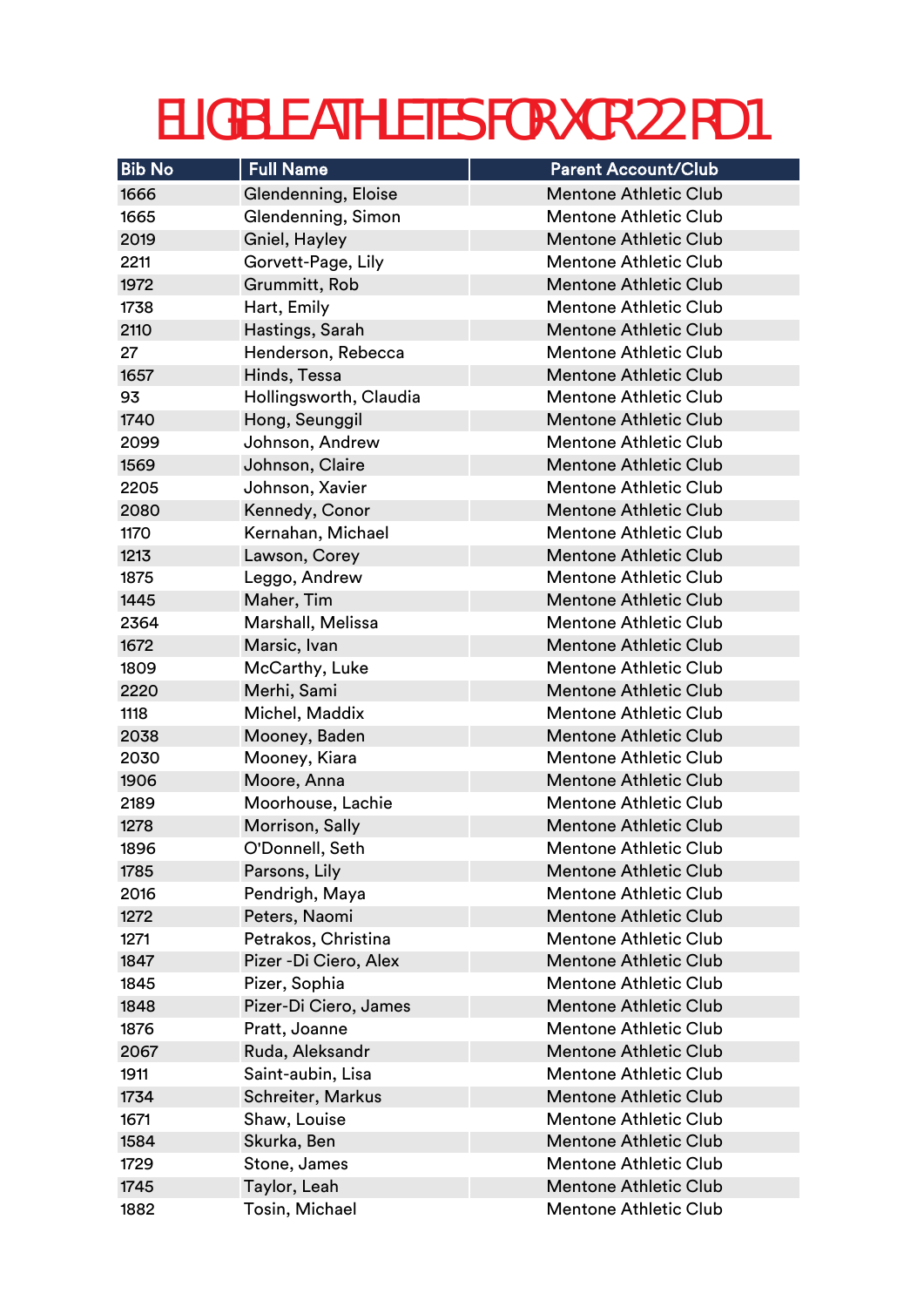| <b>Bib No</b> | <b>Full Name</b>        | <b>Parent Account/Club</b>         |
|---------------|-------------------------|------------------------------------|
| 1619          | Towler, Brooklyn        | <b>Mentone Athletic Club</b>       |
| 1103          | Van Dongen, Rupert      | <b>Mentone Athletic Club</b>       |
| 1430          | Watson, Greg            | <b>Mentone Athletic Club</b>       |
| 2219          | Whitaker, Heather       | <b>Mentone Athletic Club</b>       |
| 1568          | Williams, Sean          | <b>Mentone Athletic Club</b>       |
| 1570          | Williams, Tilly         | <b>Mentone Athletic Club</b>       |
| 2214          | Wilson, Andrea          | <b>Mentone Athletic Club</b>       |
| 1565          | Atcheson, Brodie        | Mornington Peninsula Athletic Club |
| 1831          | Baker, Aisha            | Mornington Peninsula Athletic Club |
| 1829          | Baker, Imogen           | Mornington Peninsula Athletic Club |
| 2085          | Banks, Ceri             | Mornington Peninsula Athletic Club |
| 1994          | Banks, Emma             | Mornington Peninsula Athletic Club |
| 1990          | <b>Banks, Matthew</b>   | Mornington Peninsula Athletic Club |
| 1992          | Banks, Teddy            | Mornington Peninsula Athletic Club |
| 1147          | <b>Bishop, Michael</b>  | Mornington Peninsula Athletic Club |
| 1949          | Black, Rebecca          | Mornington Peninsula Athletic Club |
| 1466          | <b>Blashki, Matthew</b> | Mornington Peninsula Athletic Club |
| 1211          | Colgan, Craig           | Mornington Peninsula Athletic Club |
| 1723          | Crawford, Charlotte     | Mornington Peninsula Athletic Club |
| 1962          | Davies, Joel            | Mornington Peninsula Athletic Club |
| 1929          | Davies, William         | Mornington Peninsula Athletic Club |
| 1204          | Dawe, Richard           | Mornington Peninsula Athletic Club |
| 1390          | Day, Rohan              | Mornington Peninsula Athletic Club |
| 1522          | Dornom, Charlee         | Mornington Peninsula Athletic Club |
| 1120          | Duff, Lawson            | Mornington Peninsula Athletic Club |
| 1154          | Dyer, Kobi-lee          | Mornington Peninsula Athletic Club |
| 1136          | Dyer, Zachery           | Mornington Peninsula Athletic Club |
| 1794          | Flanders, Samantha      | Mornington Peninsula Athletic Club |
| 2165          | Grant, Claudia          | Mornington Peninsula Athletic Club |
| 1253          | Grant, Mathilda         | Mornington Peninsula Athletic Club |
| 2079          | Hall, Cameron           | Mornington Peninsula Athletic Club |
| 2042          | Hemingway, Liam         | Mornington Peninsula Athletic Club |
| 2063          | Henshall, Tom           | Mornington Peninsula Athletic Club |
| 1117          | Hewett, Archie          | Mornington Peninsula Athletic Club |
| 1187          | Hughes, Martin          | Mornington Peninsula Athletic Club |
| 1139          | Hughes, William         | Mornington Peninsula Athletic Club |
| 1758          | Ireland, Blake          | Mornington Peninsula Athletic Club |
| 1870          | Kyberd, Charlie         | Mornington Peninsula Athletic Club |
| 1095          | Mahony, Craig           | Mornington Peninsula Athletic Club |
| 2209          | Mason, Kate             | Mornington Peninsula Athletic Club |
| 2026          | Matthews, Isabelle      | Mornington Peninsula Athletic Club |
| 2109          | Newling, Rob            | Mornington Peninsula Athletic Club |
| 1137          | O'Brien, Anabelle       | Mornington Peninsula Athletic Club |
| 1141          | O'Brien, Charlotte      | Mornington Peninsula Athletic Club |
| 2090          | Ponchard, Olivia        | Mornington Peninsula Athletic Club |
| 1953          | Pratt, Wil              | Mornington Peninsula Athletic Club |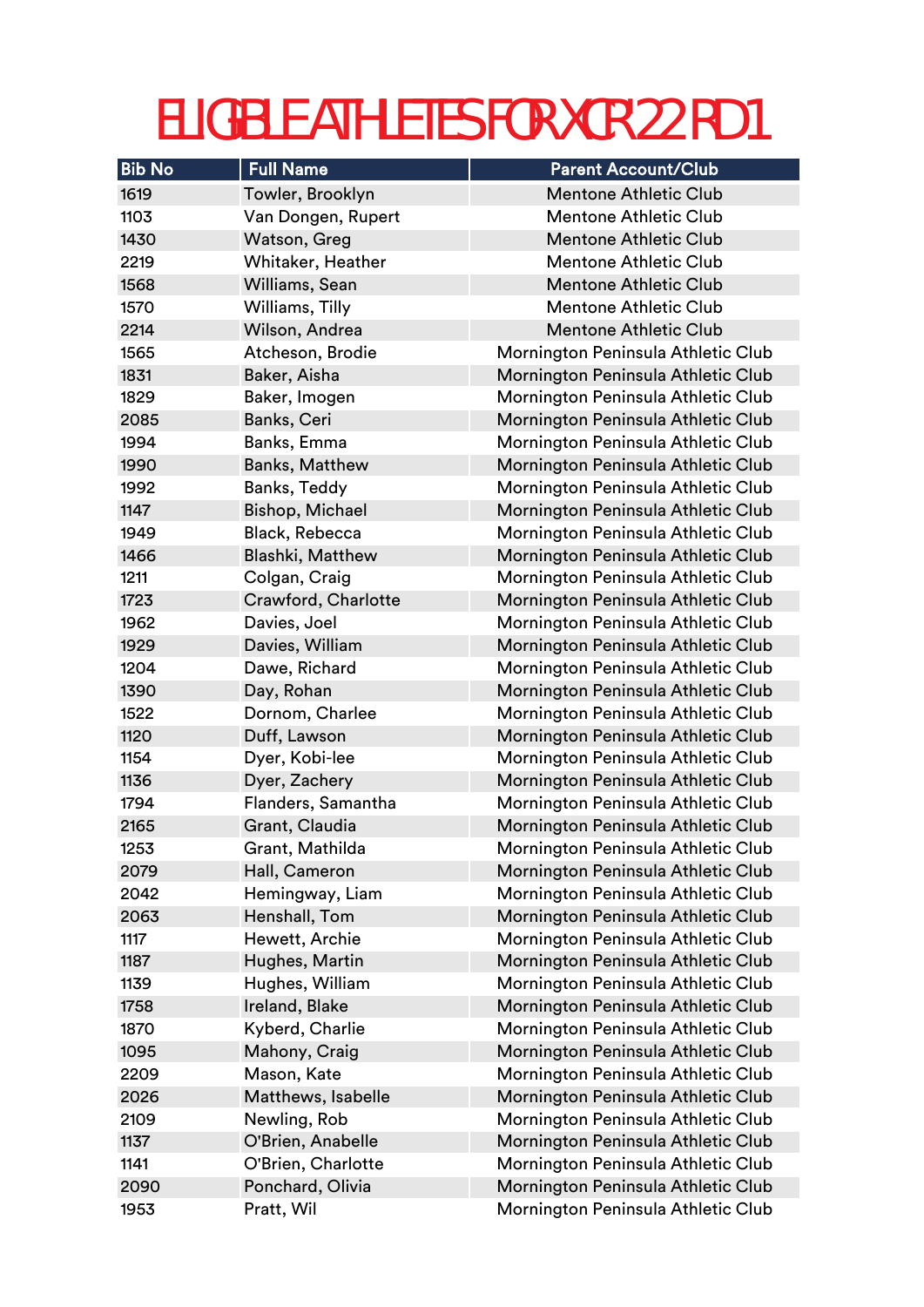| <b>Bib No</b> | <b>Full Name</b>         | <b>Parent Account/Club</b>         |
|---------------|--------------------------|------------------------------------|
| 1582          | Pugh, Baia               | Mornington Peninsula Athletic Club |
| 1492          | Quin, Jason              | Mornington Peninsula Athletic Club |
| 1437          | Rayment, Chris           | Mornington Peninsula Athletic Club |
| 1725          | Schuwalow, Kylah         | Mornington Peninsula Athletic Club |
| 1754          | Seibold, Kate            | Mornington Peninsula Athletic Club |
| 2000          | Shepheard, Ocean         | Mornington Peninsula Athletic Club |
| 1260          | Sidebottom, Jasmine      | Mornington Peninsula Athletic Club |
| 1261          | Sidebottom, John         | Mornington Peninsula Athletic Club |
| 2243          | Skocic, Sonja            | Mornington Peninsula Athletic Club |
| 1999          | Stevens, Jake            | Mornington Peninsula Athletic Club |
| 1921          | Taylor, Mackenzie        | Mornington Peninsula Athletic Club |
| 1282          | Thomas, Michael          | Mornington Peninsula Athletic Club |
| 1250          | <b>Trott, Robert</b>     | Mornington Peninsula Athletic Club |
| 1475          | <b>Turnbull, Matthew</b> | Mornington Peninsula Athletic Club |
| 1784          | Turver, Andrew           | Mornington Peninsula Athletic Club |
| 1783          | Turver, Kiralee          | Mornington Peninsula Athletic Club |
| 2158          | Wainwright, Jaime        | Mornington Peninsula Athletic Club |
| 2053          | Watts, Gaye              | Mornington Peninsula Athletic Club |
| 2251          | <b>Wyatt, Peter</b>      | Mornington Peninsula Athletic Club |
| 1832          | Zwierlein, Robert        | Mornington Peninsula Athletic Club |
| 2273          | Beischer, Benjamin       | <b>Old Scotch Athletic Club</b>    |
| 2272          | Beischer, Caroline       | <b>Old Scotch Athletic Club</b>    |
| 2327          | Beischer, Edward         | <b>Old Scotch Athletic Club</b>    |
| 2321          | Bowers, Tom              | <b>Old Scotch Athletic Club</b>    |
| 1325          | Car, Harrison            | <b>Old Scotch Athletic Club</b>    |
| 2409          | Chan, Seth               | <b>Old Scotch Athletic Club</b>    |
| 1181          | Cochrane, Andrew         | <b>Old Scotch Athletic Club</b>    |
| 1970          | Danks, Heather           | <b>Old Scotch Athletic Club</b>    |
| 2324          | <b>Edwards, Andrew</b>   | <b>Old Scotch Athletic Club</b>    |
| 2299          | Giakoumis, Jonathan      | Old Scotch Athletic Club           |
| 2298          | Goodman, Luke            | <b>Old Scotch Athletic Club</b>    |
| 2337          | Guirguis, Mark           | <b>Old Scotch Athletic Club</b>    |
| 1241          | Jamieson, Andrew         | <b>Old Scotch Athletic Club</b>    |
| 1899          | Kasapis, Anna            | <b>Old Scotch Athletic Club</b>    |
| 1283          | Lawrence, Scott          | <b>Old Scotch Athletic Club</b>    |
| 2287          | Martin, Anne             | <b>Old Scotch Athletic Club</b>    |
| 2307          | McLean, Sam              | <b>Old Scotch Athletic Club</b>    |
| 2180          | Merigan, Connor          | <b>Old Scotch Athletic Club</b>    |
| 2138          | Pintar, Andrew           | <b>Old Scotch Athletic Club</b>    |
| 2256          | Purvis, Mark             | <b>Old Scotch Athletic Club</b>    |
| 2185          | <b>Rickards, Antony</b>  | <b>Old Scotch Athletic Club</b>    |
| 1897          | Schwerkolt, Robert       | Old Scotch Athletic Club           |
| 1467          | Shears-Jones, Alex       | <b>Old Scotch Athletic Club</b>    |
| 1935          | Simm, Peter              | <b>Old Scotch Athletic Club</b>    |
| 2201          | stanley, cooper          | Old Scotch Athletic Club           |
| 2351          | Stewart, Lachlan         | Old Scotch Athletic Club           |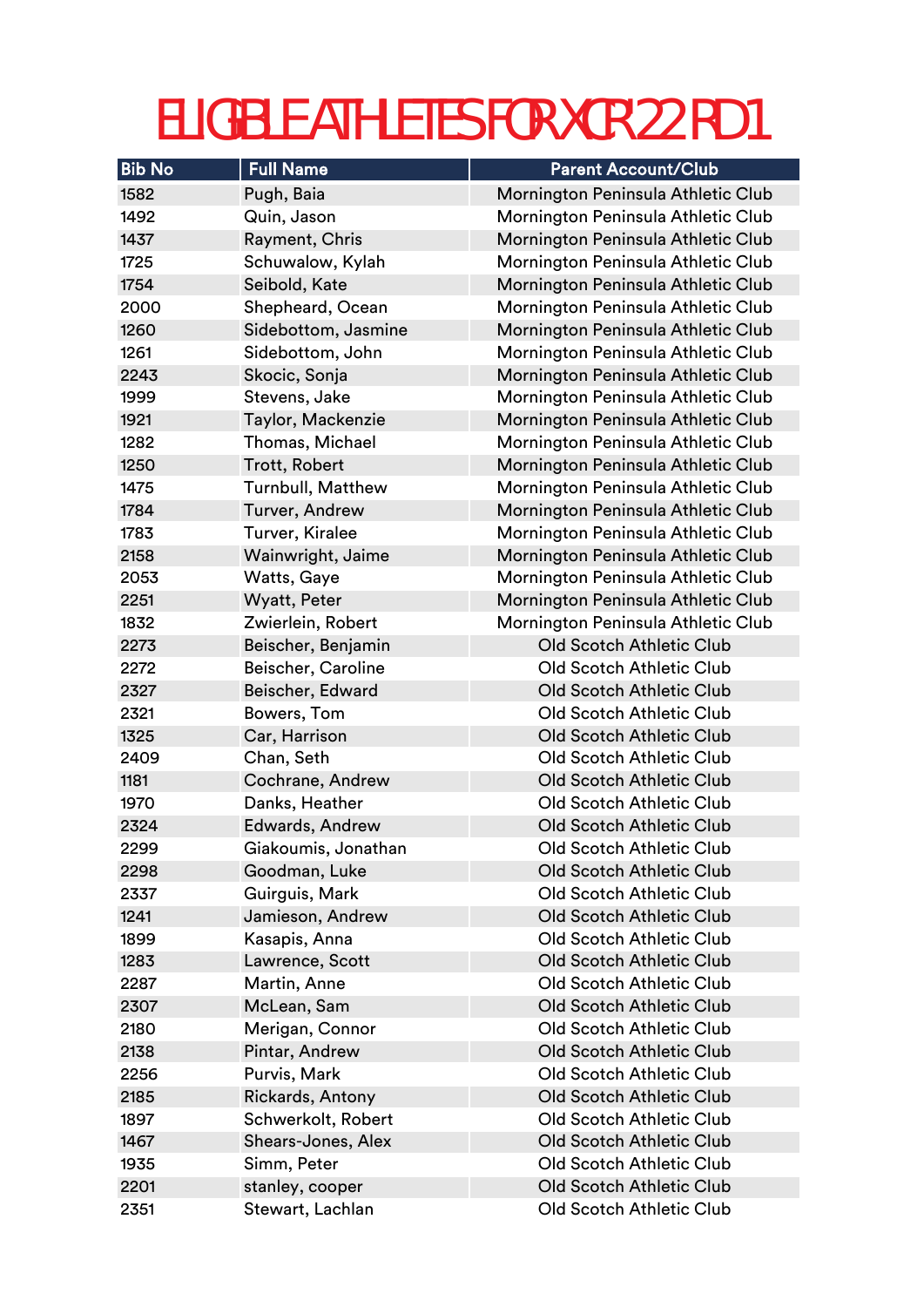| <b>Bib No</b> | <b>Full Name</b>               | <b>Parent Account/Club</b>                                                       |
|---------------|--------------------------------|----------------------------------------------------------------------------------|
| 2226          | Thomas, Bev                    | <b>Old Scotch Athletic Club</b>                                                  |
| 2415          | Wilson, Vanessa                | <b>Old Scotch Athletic Club</b>                                                  |
| 2267          | Zuccala, Gary                  | <b>Old Scotch Athletic Club</b>                                                  |
| 2122          | Biggar, Aidan                  | Old Xaverians Athletic Club                                                      |
| 2333          | <b>Bull, Simon</b>             | <b>Old Xaverians Athletic Club</b>                                               |
| 192           | Campillos, Clara               | <b>Old Xaverians Athletic Club</b>                                               |
| 1590          | Campillos, Pablo               | Old Xaverians Athletic Club                                                      |
| 2395          | Cass, Margaret                 | Old Xaverians Athletic Club                                                      |
| 2148          | Colman, Alan                   | Old Xaverians Athletic Club                                                      |
| 119           | Colman, Annabelle              | <b>Old Xaverians Athletic Club</b>                                               |
| 1626          | Davie, Bruce                   | <b>Old Xaverians Athletic Club</b>                                               |
| 1960          | drever, kim                    | <b>Old Xaverians Athletic Club</b>                                               |
| 2236          | Gannon, Jonah                  | Old Xaverians Athletic Club                                                      |
| 1959          | Gordon, Lachlan                | Old Xaverians Athletic Club                                                      |
| 2278          | Grutzner, Mary                 | <b>Old Xaverians Athletic Club</b>                                               |
| 1595          | Guiney, Di                     | Old Xaverians Athletic Club                                                      |
| 2108          | Guiney, Georgia                | Old Xaverians Athletic Club                                                      |
| 2312          | Hinckfuss, Daisy               | Old Xaverians Athletic Club                                                      |
| 2383          | Hinckfuss, Millie              | <b>Old Xaverians Athletic Club</b>                                               |
| 1468          | Hinckfuss, Susan               | Old Xaverians Athletic Club                                                      |
| 2182          | Jackson, Aidan                 | Old Xaverians Athletic Club                                                      |
| 2012          | Lague, Amelie                  | Old Xaverians Athletic Club                                                      |
| 1948          | Marshall, Cameron              | <b>Old Xaverians Athletic Club</b>                                               |
| 2162          | Martini, David                 | <b>Old Xaverians Athletic Club</b>                                               |
| 1615          | Meek, Robert                   | <b>Old Xaverians Athletic Club</b>                                               |
| 83            | Powning, Georgia               | <b>Old Xaverians Athletic Club</b>                                               |
| 2124          | Robson, Laura                  | <b>Old Xaverians Athletic Club</b>                                               |
| 1583          | Worsnop, Christopher           | <b>Old Xaverians Athletic Club</b>                                               |
| 1350          | Colbert, Tracy                 | <b>Preston Athletic Club</b>                                                     |
| 1363          | Elms, Donna-Marie              | <b>Preston Athletic Club</b>                                                     |
| 1419          | Long, Izaak                    | <b>Preston Athletic Club</b>                                                     |
| 1461          | Rossato, Toby                  | <b>Preston Athletic Club</b>                                                     |
| 1470          | Cornish, Christopher           | <b>Richmond Harriers Athletic Club</b><br><b>Richmond Harriers Athletic Club</b> |
| 2336          | Crouch, David                  |                                                                                  |
| 1980          | Deiss, Lea                     | <b>Richmond Harriers Athletic Club</b><br><b>Richmond Harriers Athletic Club</b> |
| 2144          | Devi, Timotia                  |                                                                                  |
| 2145          | Hong-Tan, Christian            | <b>Richmond Harriers Athletic Club</b><br><b>Richmond Harriers Athletic Club</b> |
| 2244          | James, Lachlan                 | <b>Richmond Harriers Athletic Club</b>                                           |
| 1124          | Johnson, Michael               | <b>Richmond Harriers Athletic Club</b>                                           |
| 1726          | Langelaan, Tony                | <b>Richmond Harriers Athletic Club</b>                                           |
| 1416<br>1927  | Lawrence, Pauline              | <b>Richmond Harriers Athletic Club</b>                                           |
| 1047          | Lawson, David<br>Leonard, Paul | <b>Richmond Harriers Athletic Club</b>                                           |
| 1748          | Mates, Austen                  | <b>Richmond Harriers Athletic Club</b>                                           |
| 2393          | Moore, Aidan                   | <b>Richmond Harriers Athletic Club</b>                                           |
| 1180          | Moore, Trivess                 | <b>Richmond Harriers Athletic Club</b>                                           |
|               |                                |                                                                                  |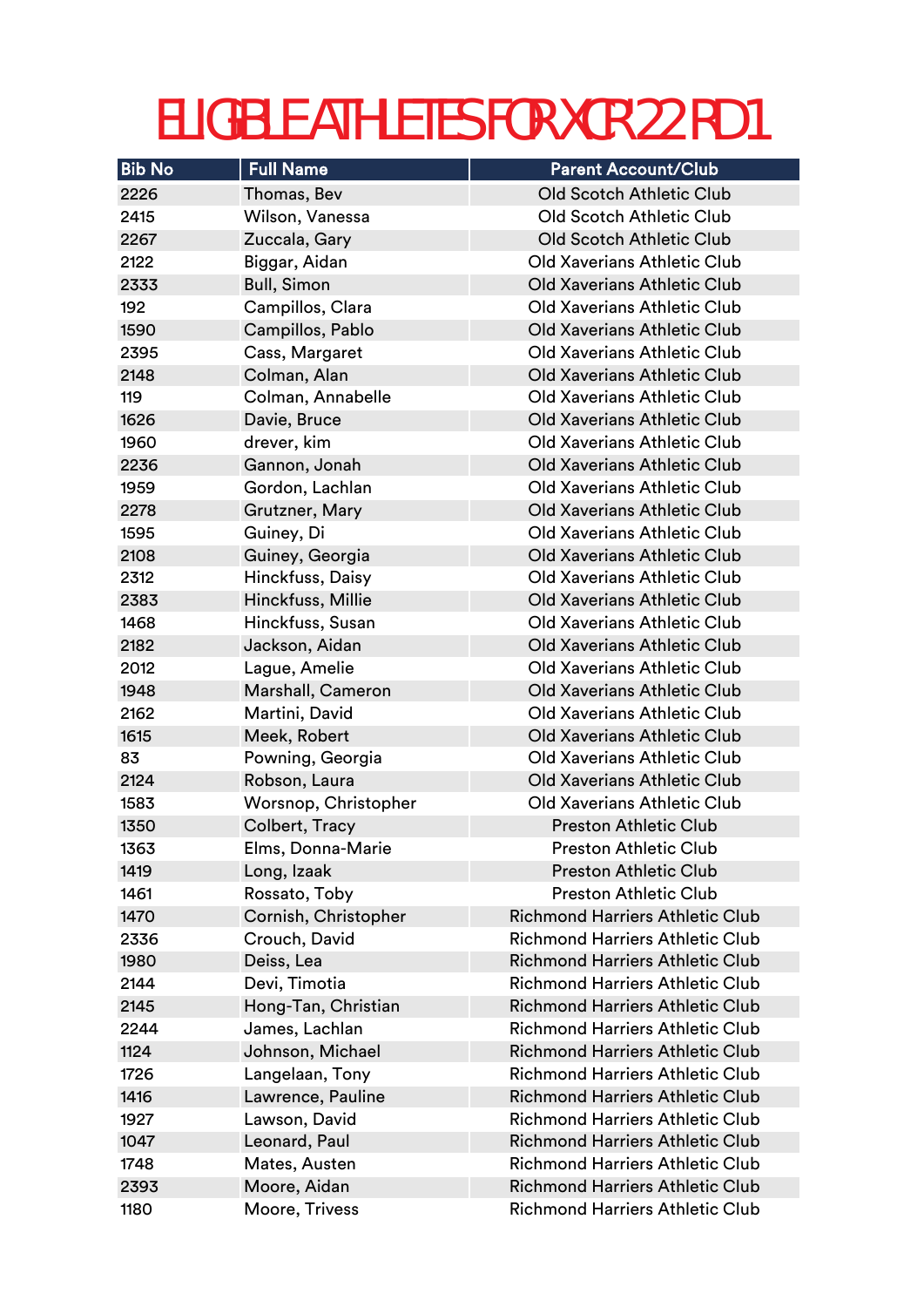| <b>Bib No</b> | <b>Full Name</b>       | <b>Parent Account/Club</b>             |
|---------------|------------------------|----------------------------------------|
| 1592          | Mori, Joji             | <b>Richmond Harriers Athletic Club</b> |
| 1476          | Noesgaard, Jo          | <b>Richmond Harriers Athletic Club</b> |
| 1081          | Ojeda, Juan            | <b>Richmond Harriers Athletic Club</b> |
| 1413          | Quigley, Marianne      | <b>Richmond Harriers Athletic Club</b> |
| 2020          | Risk, Peter            | <b>Richmond Harriers Athletic Club</b> |
| 1319          | Solomon, Kevin         | <b>Richmond Harriers Athletic Club</b> |
| 1860          | Spratt, Kevin          | <b>Richmond Harriers Athletic Club</b> |
| 1918          | Starr, Ashin           | <b>Richmond Harriers Athletic Club</b> |
| 2421          | Stephenson-Brown, Alex | <b>Richmond Harriers Athletic Club</b> |
| 1986          | Stodden, Mark          | <b>Richmond Harriers Athletic Club</b> |
| 1630          | Tu, Simon              | <b>Richmond Harriers Athletic Club</b> |
| 1901          | Ward, Gareth           | <b>Richmond Harriers Athletic Club</b> |
| 1435          | Werner, Tom            | <b>Richmond Harriers Athletic Club</b> |
| 2257          | Willcocks, Elliot      | <b>Richmond Harriers Athletic Club</b> |
| 2136          | Baxter, Ruby           | <b>Ringwood Athletic Club</b>          |
| 2191          | Carter, Merinda        | <b>Ringwood Athletic Club</b>          |
| 1168          | Cosgriff, Celia        | <b>Ringwood Athletic Club</b>          |
| 2280          | Dang, Stephen          | <b>Ringwood Athletic Club</b>          |
| 1286          | Dusmez, Bruce          | <b>Ringwood Athletic Club</b>          |
| 2368          | Graham, Mitchell       | <b>Ringwood Athletic Club</b>          |
| 1169          | Green, Kathy           | <b>Ringwood Athletic Club</b>          |
| 2027          | Ladd, Ruby             | Ringwood Athletic Club                 |
| 1380          | Linnett, Chloe         | Ringwood Athletic Club                 |
| 1379          | Linnett, Hannah        | <b>Ringwood Athletic Club</b>          |
| 1348          | Linnett, Thomas        | <b>Ringwood Athletic Club</b>          |
| 1525          | Marriner, Erin         | <b>Ringwood Athletic Club</b>          |
| 2270          | Mcdade, Carly          | <b>Ringwood Athletic Club</b>          |
| 2293          | Mcdade, Shannon        | <b>Ringwood Athletic Club</b>          |
| 2017          | Messerle, Narelle      | <b>Ringwood Athletic Club</b>          |
| 1329          | Orpwood, Charlie       | Ringwood Athletic Club                 |
| 1872          | Reid, Benjamin         | <b>Ringwood Athletic Club</b>          |
| 1593          | Settle, Callum         | <b>Ringwood Athletic Club</b>          |
| 180           | Swanevelder, Ruan      | Ringwood Athletic Club                 |
| 2198          | Voogd, Benjamin        | Ringwood Athletic Club                 |
| 2140          | Bartels, Thomas        | Sandringham Athletic Club              |
| 2086          | Bruce, Lauren          | Sandringham Athletic Club              |
| 1813          | Cafarella, Stuart      | Sandringham Athletic Club              |
| 1550          | Churilov, Anthony      | Sandringham Athletic Club              |
| 1393          | Churilov, Benjamin     | Sandringham Athletic Club              |
| 1106          | Coughlin, Sophie       | Sandringham Athletic Club              |
| 2354          | Coulson, Steven        | Sandringham Athletic Club              |
| 2129          | Croucher, Bianca       | Sandringham Athletic Club              |
| 1983          | Davies, Mia            | Sandringham Athletic Club              |
| 1655          | Dingeldei, Elizabeth   | Sandringham Athletic Club              |
| 1414          | Dziura, Daniel         | Sandringham Athletic Club              |
| 283           | FitzGerald, Amy        | Sandringham Athletic Club              |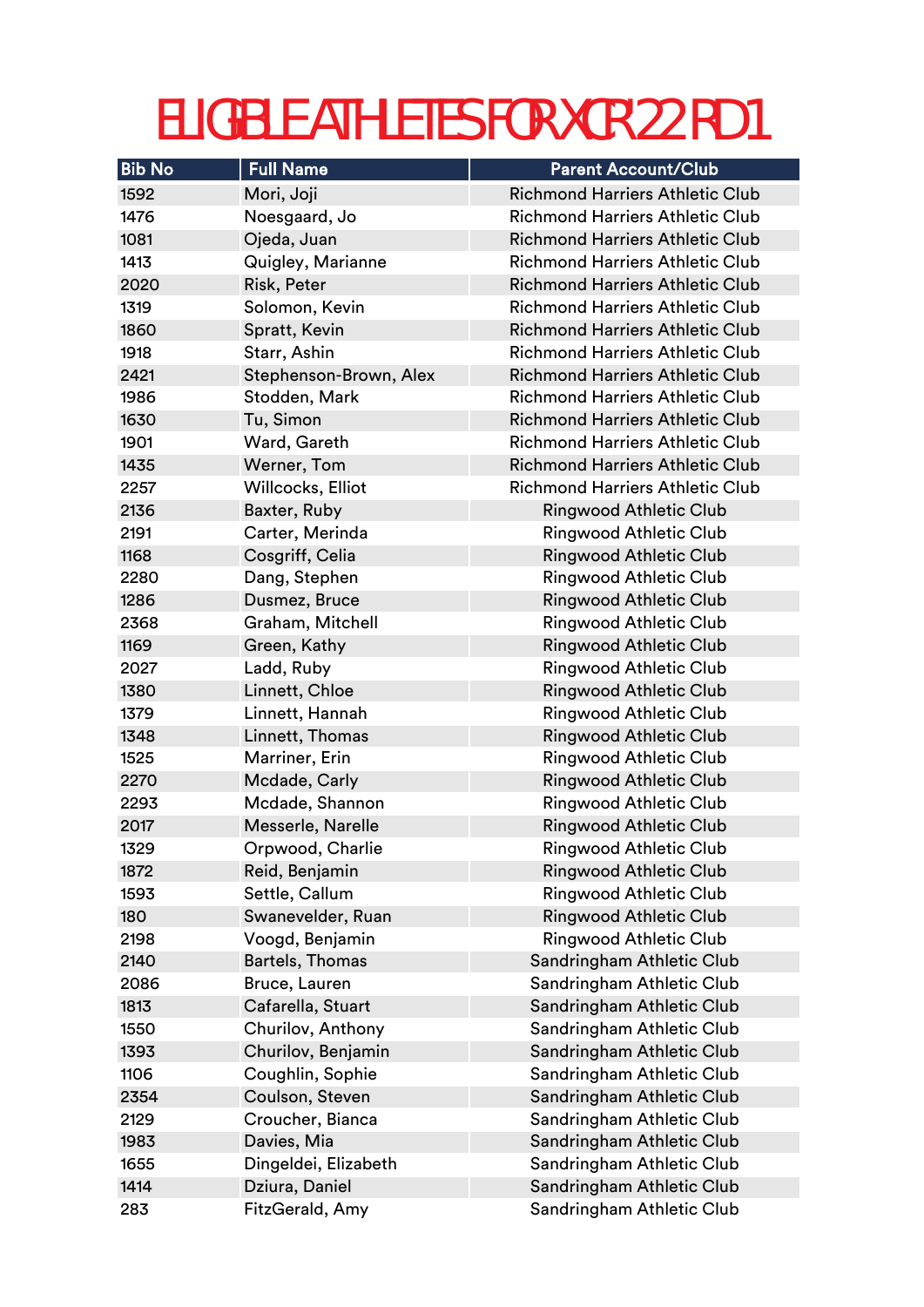| <b>Bib No</b> | <b>Full Name</b>       | <b>Parent Account/Club</b>           |
|---------------|------------------------|--------------------------------------|
| 1749          | Furber, Isabelle       | Sandringham Athletic Club            |
| 2379          | Garbelotto, William    | Sandringham Athletic Club            |
| 2192          | Gibson, Benjamin       | Sandringham Athletic Club            |
| 1673          | hewitt, aimee          | Sandringham Athletic Club            |
| 1175          | Holdich, Matthew       | Sandringham Athletic Club            |
| 2168          | Ljutic, Valentina      | Sandringham Athletic Club            |
| 2203          | LUGO, RUPERT           | Sandringham Athletic Club            |
| 1104          | Morehouse, Thomas      | Sandringham Athletic Club            |
| 1534          | Pietrosanto, Alex      | Sandringham Athletic Club            |
| 2403          | Pugh, Rosanna          | Sandringham Athletic Club            |
| 2388          | Reeve, Jonathan        | Sandringham Athletic Club            |
| 2390          | Reeve, Leopold         | Sandringham Athletic Club            |
| 2389          | Reeve, Maximilian      | Sandringham Athletic Club            |
| 2043          | Reiger, Molly          | Sandringham Athletic Club            |
| 86            | Rodrigues Chico, Dhruv | Sandringham Athletic Club            |
| 1107          | Scerri, Bianca         | Sandringham Athletic Club            |
| 126           | Scerri, Mia            | Sandringham Athletic Club            |
| 1256          | Shackcloth, Orla       | Sandringham Athletic Club            |
| 1090          | Tanojevic, Tom         | Sandringham Athletic Club            |
| 2328          | White, Alyssa          | Sandringham Athletic Club            |
| 1613          | Williams, Millie       | Sandringham Athletic Club            |
| 2230          | McMillan, Glenn        | <b>Shepparton Athletics Club Inc</b> |
| 1032          | <b>Barrett, Peter</b>  | South Bendigo Athletic Club          |
| 1105          | Browell, Leigh         | South Bendigo Athletic Club          |
| 1913          | Coad, Carol            | South Bendigo Athletic Club          |
| 2430          | Curtis, Annette        | South Bendigo Athletic Club          |
| 2429          | Dawe, Peta             | South Bendigo Athletic Club          |
| 1330          | Doering, Kellie        | South Bendigo Athletic Club          |
| 1945          | Furletti, Taryn        | South Bendigo Athletic Club          |
| 1717          | Hilson, Gregory        | South Bendigo Athletic Club          |
| 1091          | Kirne, Debby           | South Bendigo Athletic Club          |
| 2005          | McArthur, Thomas       | South Bendigo Athletic Club          |
| 1515          | Mulquiny, Anna         | South Bendigo Athletic Club          |
| 1853          | Norton, Aaron          | South Bendigo Athletic Club          |
| 2369          | Reid, Archie           | South Bendigo Athletic Club          |
| 300           | Tickell, Chelsea       | South Bendigo Athletic Club          |
| 228           | Tickell, Logan         | South Bendigo Athletic Club          |
| 1373          | Tickell, Zackery       | South Bendigo Athletic Club          |
| 2432          | Timewell, Chris        | South Bendigo Athletic Club          |
| 1326          | Gray, Robert           | <b>South Coast Athletics</b>         |
| 1527          | Slade, Nicola          | <b>South Coast Athletics</b>         |
| 2271          | Wrigley, Miles         | <b>South Coast Athletics</b>         |
| 1841          | Barr, Georgia          | South Melbourne Athletic Club        |
| 1762          | Benipal, Anmol         | South Melbourne Athletic Club        |
| 1636          | <b>Brenaut, Arthur</b> | South Melbourne Athletic Club        |
| 1995          | Brick, Simone          | South Melbourne Athletic Club        |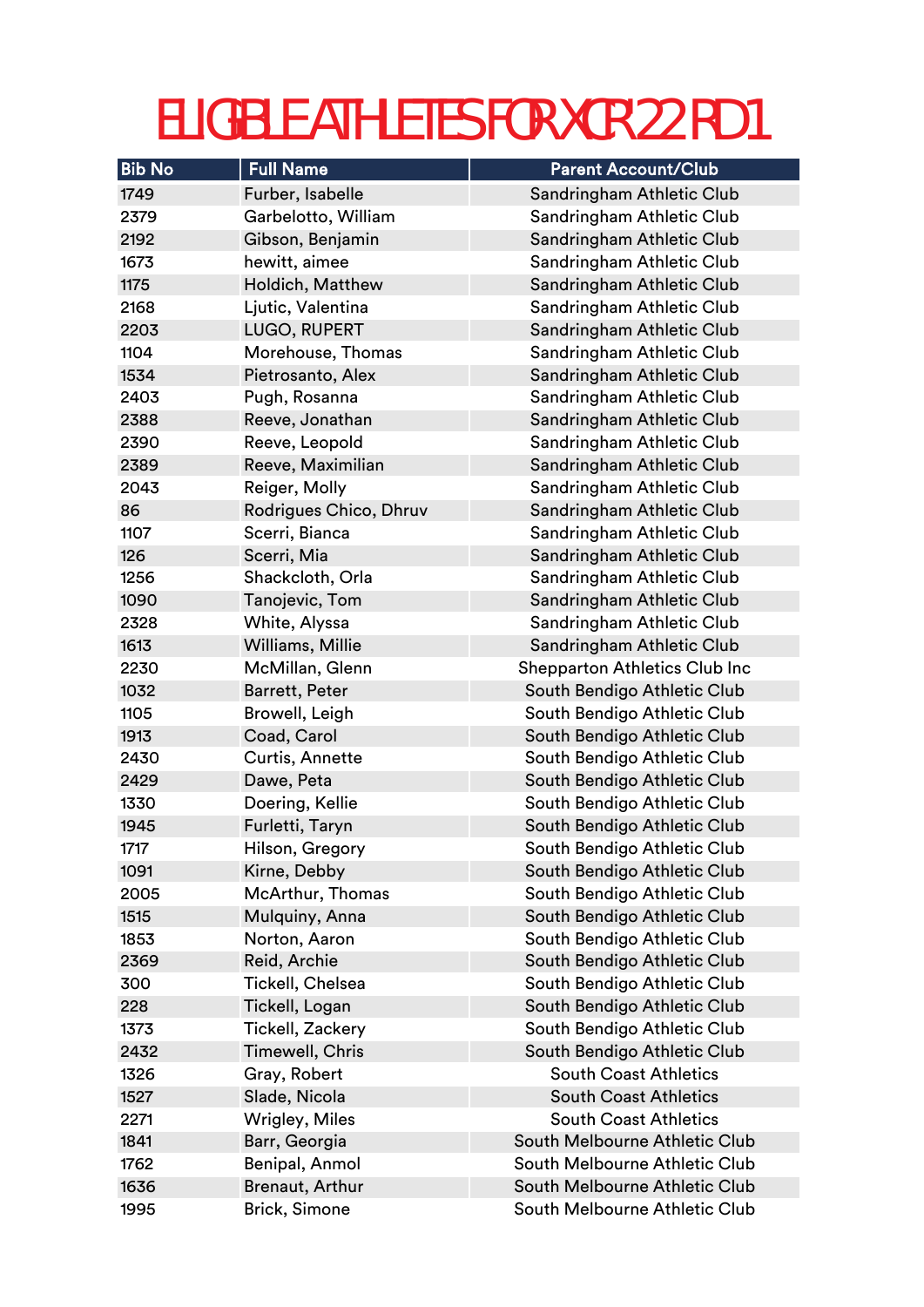| <b>Bib No</b> | <b>Full Name</b>           | <b>Parent Account/Club</b>                |
|---------------|----------------------------|-------------------------------------------|
| 1932          | Bruce, Deborah             | South Melbourne Athletic Club             |
| 2407          | Buckley, Lucinda           | South Melbourne Athletic Club             |
| 1865          | <b>Bull, Kirstin</b>       | South Melbourne Athletic Club             |
| 2078          | chan, ed                   | South Melbourne Athletic Club             |
| 2133          | Clarke, Daniel             | South Melbourne Athletic Club             |
| 2296          | Colbert, Alex              | South Melbourne Athletic Club             |
| 1559          | Coles, Francesca           | South Melbourne Athletic Club             |
| 1836          | Crosbie, Tim               | South Melbourne Athletic Club             |
| 1942          | Jenkins, Amber             | South Melbourne Athletic Club             |
| 1252          | Jones, Kristy-Lee          | South Melbourne Athletic Club             |
| 2130          | <b>KARABAGEGA, Adronis</b> | South Melbourne Athletic Club             |
| 2183          | Karabagega, Clovis         | South Melbourne Athletic Club             |
| 1166          | Kincaid, Andrew            | South Melbourne Athletic Club             |
| 1132          | Le, Chau                   | South Melbourne Athletic Club             |
| 1552          | McGuinness, Rachel         | South Melbourne Athletic Club             |
| 1129          | mcvean, warren             | South Melbourne Athletic Club             |
| 1148          | NICOL, STUART              | South Melbourne Athletic Club             |
| 1659          | Payne, Greg                | South Melbourne Athletic Club             |
| 2239          | Pentland, Ross             | South Melbourne Athletic Club             |
| 2264          | Ross, Andrew               | South Melbourne Athletic Club             |
| 2197          | Treloar, Curtis            | South Melbourne Athletic Club             |
| 1232          | Vincent, Gabrielle         | South Melbourne Athletic Club             |
| 1280          | Wen, Kim                   | South Melbourne Athletic Club             |
| 1384          | Imbriano, Dino             | <b>St Kevin's Amateur Athletic Club</b>   |
| 1386          | Imbriano, Glen             | <b>St Kevin's Amateur Athletic Club</b>   |
| 1385          | Imbriano, Joel             | <b>St Kevin's Amateur Athletic Club</b>   |
| 292           | Kerr, Jocelyn              | <b>St Kevin's Amateur Athletic Club</b>   |
| 1909          | Klotz, Saskia              | <b>St Kevin's Amateur Athletic Club</b>   |
| 2034          | Lynch, Joseph              | <b>St Kevin's Amateur Athletic Club</b>   |
| 1837          | Mioni, Tristan             | <b>St Kevin's Amateur Athletic Club</b>   |
| 1183          | Provan, Cooper             | <b>St Kevin's Amateur Athletic Club</b>   |
| 1925          | Thompson, Lucie            | <b>St Kevin's Amateur Athletic Club</b>   |
| 1173          | Tierney, Claudia           | <b>St Kevin's Amateur Athletic Club</b>   |
| 2056          | Craigie, Kevin             | <b>St Stephens Harriers Athletic Club</b> |
| 95            | Dale, Christopher          | <b>St Stephens Harriers Athletic Club</b> |
| 2206          | Davies, Jack               | <b>St Stephens Harriers Athletic Club</b> |
| 2128          | de Jong, Andrea            | <b>St Stephens Harriers Athletic Club</b> |
| 2141          | du Buisson, Aiden          | <b>St Stephens Harriers Athletic Club</b> |
| 1510          | Letten, Maxy               | <b>St Stephens Harriers Athletic Club</b> |
| 2222          | Lloyd, Saskia              | <b>St Stephens Harriers Athletic Club</b> |
| 2277          | Mcgaughran, ELLIOTT        | <b>St Stephens Harriers Athletic Club</b> |
| 1846          | McInnes, Simone            | <b>St Stephens Harriers Athletic Club</b> |
| 2349          | Mcsweyn, Stewart           | <b>St Stephens Harriers Athletic Club</b> |
| 2193<br>2070  | Oakley Kerr, Alice         | <b>St Stephens Harriers Athletic Club</b> |
|               | O'Brien, Toby              | <b>St Stephens Harriers Athletic Club</b> |
| 1274          | Quirk, Samuel              | <b>St Stephens Harriers Athletic Club</b> |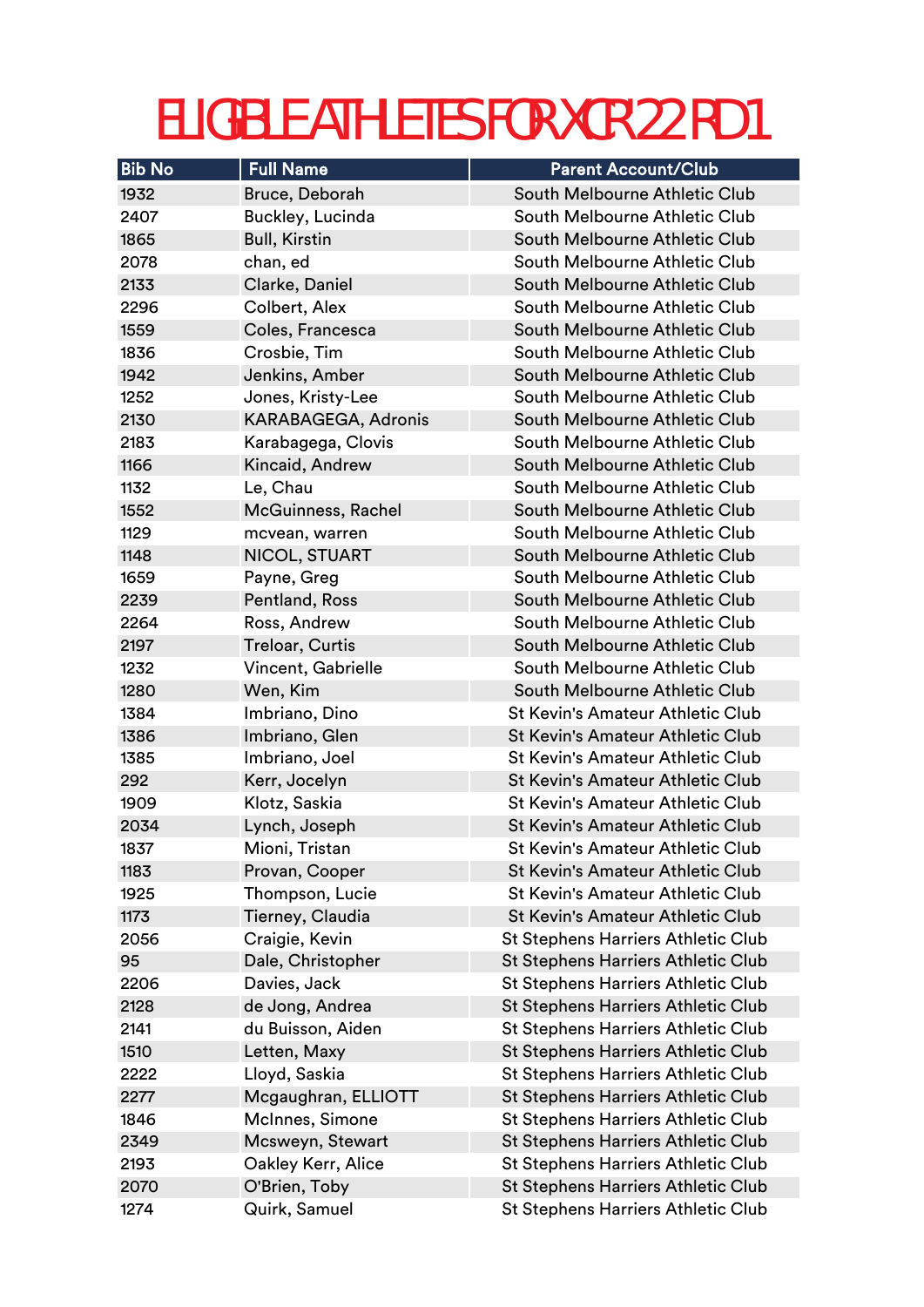| <b>Bib No</b> | <b>Full Name</b>    | <b>Parent Account/Club</b>                |
|---------------|---------------------|-------------------------------------------|
| 58            | Sharpe, Whitney     | <b>St Stephens Harriers Athletic Club</b> |
| 2135          | Smithers, Harry     | <b>St Stephens Harriers Athletic Club</b> |
| 59            | Thorpe, Thomas      | <b>St Stephens Harriers Athletic Club</b> |
| 1535          | Bomers, Ann         | <b>Traralgon Harriers Athletic Club</b>   |
| 1196          | Bye, Timothy        | <b>Traralgon Harriers Athletic Club</b>   |
| 1489          | Cook, Callie        | <b>Traralgon Harriers Athletic Club</b>   |
| 2233          | Cornthwaite, lan    | <b>Traralgon Harriers Athletic Club</b>   |
| 1772          | Cornthwaite, Yani   | <b>Traralgon Harriers Athletic Club</b>   |
| 1998          | Crawford, Glenn     | <b>Traralgon Harriers Athletic Club</b>   |
| 1988          | Cross, Darrel       | <b>Traralgon Harriers Athletic Club</b>   |
| 1588          | Cutler, Emilie      | <b>Traralgon Harriers Athletic Club</b>   |
| 1400          | Farley, Heather     | <b>Traralgon Harriers Athletic Club</b>   |
| 1766          | Greenhill, Andrew   | <b>Traralgon Harriers Athletic Club</b>   |
| 1523          | Jones, Melissa      | <b>Traralgon Harriers Athletic Club</b>   |
| 1501          | Lewis, Sarah        | <b>Traralgon Harriers Athletic Club</b>   |
| 2391          | Magaldi, Anthony    | <b>Traralgon Harriers Athletic Club</b>   |
| 1864          | Magaldi, Lucy       | <b>Traralgon Harriers Athletic Club</b>   |
| 2317          | Milner, Corey       | <b>Traralgon Harriers Athletic Club</b>   |
| 2045          | Renehan, Stephen    | <b>Traralgon Harriers Athletic Club</b>   |
| 1902          | Rossiter, Mark      | <b>Traralgon Harriers Athletic Club</b>   |
| 2284          | Sawyer, Michelle    | <b>Traralgon Harriers Athletic Club</b>   |
| 1849          | Semmler, Greg       | <b>Traralgon Harriers Athletic Club</b>   |
| 2316          | Theobald, Sally     | <b>Traralgon Harriers Athletic Club</b>   |
| 2068          | Twite, lan          | <b>Traralgon Harriers Athletic Club</b>   |
| 1403          | Verschuur, Miles    | <b>Traralgon Harriers Athletic Club</b>   |
| 1421          | Verschuur, Ron      | <b>Traralgon Harriers Athletic Club</b>   |
| 2218          | Amos, Harry         | <b>Victorian Cross Country League</b>     |
| 2263          | Bacalja, Alex       | <b>Victorian Cross Country League</b>     |
| 1839          | Bryce, Riley        | <b>Victorian Cross Country League</b>     |
| 1323          | Critchley, Luke     | <b>Victorian Cross Country League</b>     |
| 1981          | Dowdle, Francis     | <b>Victorian Cross Country League</b>     |
| 2297          | Grant, Matt         | <b>Victorian Cross Country League</b>     |
| 2289          | Harris, Craig       | <b>Victorian Cross Country League</b>     |
| 1852          | Harris, Julian      | Victorian Cross Country League            |
| 2268          | Hipworth, Mark      | <b>Victorian Cross Country League</b>     |
| 2410          | Hopkins, Daniel     | <b>Victorian Cross Country League</b>     |
| 1653          | James, Irene        | Victorian Cross Country League            |
| 1922          | Lawlor, Daniel      | Victorian Cross Country League            |
| 1834          | Lawrence, Tobias    | <b>Victorian Cross Country League</b>     |
| 1641          | Marantelli, Michael | <b>Victorian Cross Country League</b>     |
| 2049          | Morrow, Adina       | <b>Victorian Cross Country League</b>     |
| 1634          | Murray, Fraser      | Victorian Cross Country League            |
| 2238          | Robinson, Oscar     | <b>Victorian Cross Country League</b>     |
| 2358          | Russell, Finnian    | <b>Victorian Cross Country League</b>     |
| 2254          | Spence, David       | <b>Victorian Cross Country League</b>     |
| 2059          | Draper, Shane       | Victorian Masters Athletic Club           |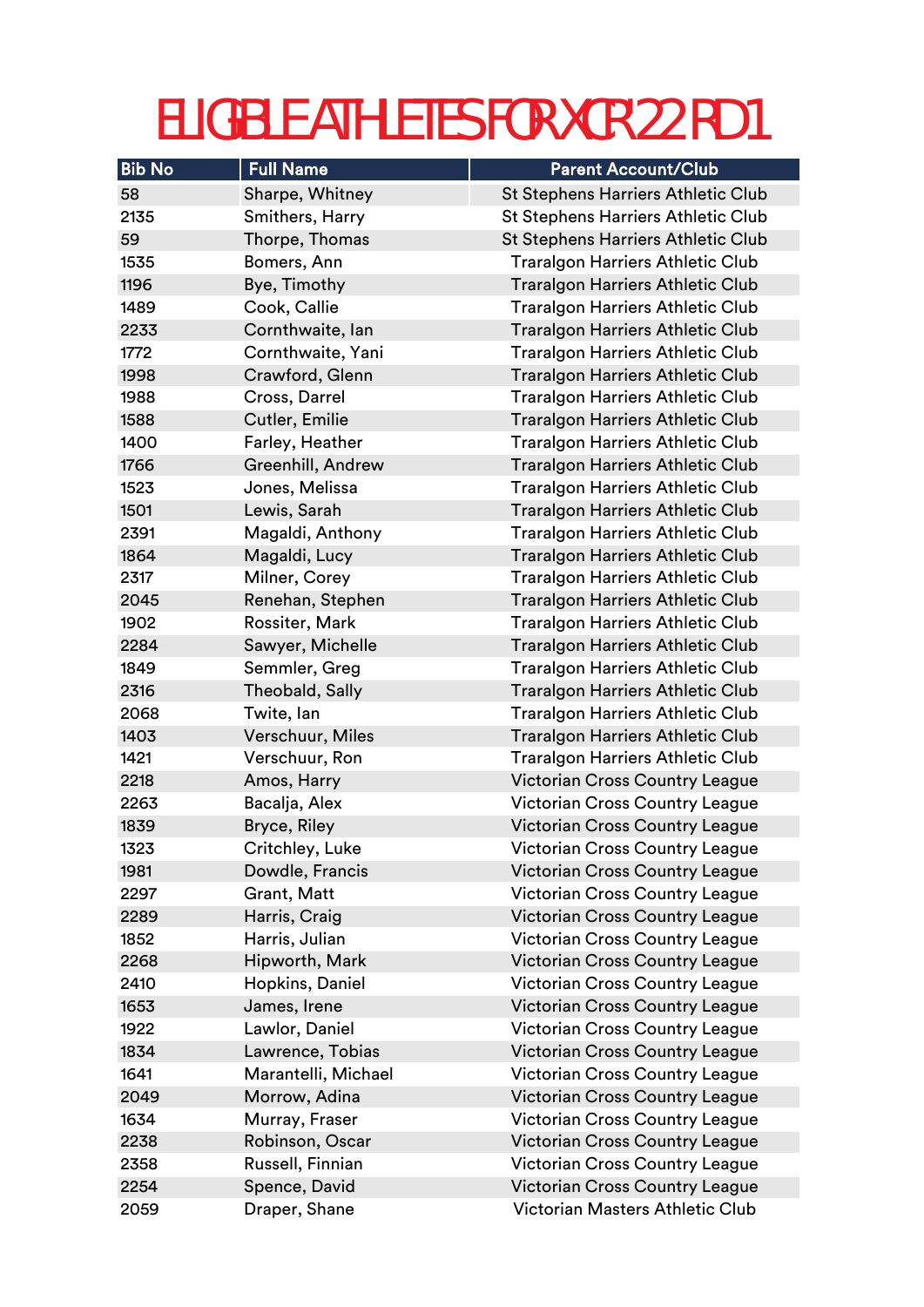| <b>Bib No</b> | <b>Full Name</b>     | <b>Parent Account/Club</b>             |
|---------------|----------------------|----------------------------------------|
| 2104          | White, Peter         | <b>Victorian Masters Athletic Club</b> |
| 2146          | calleja, mia         | <b>Wellington Athletic Club</b>        |
| 1633          | Coleman, Laura       | <b>Wellington Athletic Club</b>        |
| 1577          | Fleming, Elly        | <b>Wellington Athletic Club</b>        |
| 1575          | Fleming, Kaydence    | <b>Wellington Athletic Club</b>        |
| 2339          | Graafsma, Grace      | <b>Wellington Athletic Club</b>        |
| 1802          | Husodo, Debbie       | <b>Wellington Athletic Club</b>        |
| 1140          | Kanavan, Emily       | <b>Wellington Athletic Club</b>        |
| 1089          | Kempff, Antje        | <b>Wellington Athletic Club</b>        |
| 1354          | Knowles, Darcy       | <b>Wellington Athletic Club</b>        |
| 1224          | Smyth, Lara          | <b>Wellington Athletic Club</b>        |
| 1722          | Staple, Finn         | <b>Wellington Athletic Club</b>        |
| 2306          | Stewart, Rhylee      | <b>Wellington Athletic Club</b>        |
| 152           | Caldow, Archie       | <b>Wendouree Athletic Club</b>         |
| 1138          | Caldow, Axel         | <b>Wendouree Athletic Club</b>         |
| 1288          | Campbell, Mari       | <b>Wendouree Athletic Club</b>         |
| 1598          | Catterson, Matthew   | <b>Wendouree Athletic Club</b>         |
| 1188          | Christie, Caitlin    | <b>Wendouree Athletic Club</b>         |
| 2062          | Fidler, Alison       | <b>Wendouree Athletic Club</b>         |
| 218           | Grainger, Zac        | <b>Wendouree Athletic Club</b>         |
| 1375          | Hawkes, Brendan      | <b>Wendouree Athletic Club</b>         |
| 1376          | Hawkes, Joshua       | <b>Wendouree Athletic Club</b>         |
| 1377          | Hawkes, Lachlan      | <b>Wendouree Athletic Club</b>         |
| 1372          | Hawkes, Michelle     | <b>Wendouree Athletic Club</b>         |
| 1701          | Hunt, Rosie          | <b>Wendouree Athletic Club</b>         |
| 1378          | Korosec, Mitchell    | <b>Wendouree Athletic Club</b>         |
| 1472          | Laughton-Jones, Una  | <b>Wendouree Athletic Club</b>         |
| 1594          | McLennan, Phillip    | <b>Wendouree Athletic Club</b>         |
| 1890          | Mclennan, Stephen    | <b>Wendouree Athletic Club</b>         |
| 1713          | Torney, Amali        | <b>Wendouree Athletic Club</b>         |
| 1714          | Torney, Cody         | <b>Wendouree Athletic Club</b>         |
| 2335          | Williams, Angela     | <b>Wendouree Athletic Club</b>         |
| 1508          | Williams, Darcy      | <b>Wendouree Athletic Club</b>         |
| 204           | Wright, Madison      | <b>Wendouree Athletic Club</b>         |
| 1873          | Arnold, Emerson      | <b>Western Athletics</b>               |
| 1631          | Bainbridge, Nardine  | <b>Western Athletics</b>               |
| 2402          | Baldry, Alan         | <b>Western Athletics</b>               |
| 2376          | Barlow, Alexie       | <b>Western Athletics</b>               |
| 1719          | Bellgrove, Lincoln   | <b>Western Athletics</b>               |
| 2011          | Beveridge, Ruby      | <b>Western Athletics</b>               |
| 1938          | <b>Burke, Hayley</b> | <b>Western Athletics</b>               |
| 1114          | Carmody, Victoria    | <b>Western Athletics</b>               |
| 21            | Cashin, Amy          | <b>Western Athletics</b>               |
| 1149          | Cashin, Brenda       | <b>Western Athletics</b>               |
| 1079          | Cashin, Liam         | <b>Western Athletics</b>               |
| 2179          | Cleveland, Cath      | <b>Western Athletics</b>               |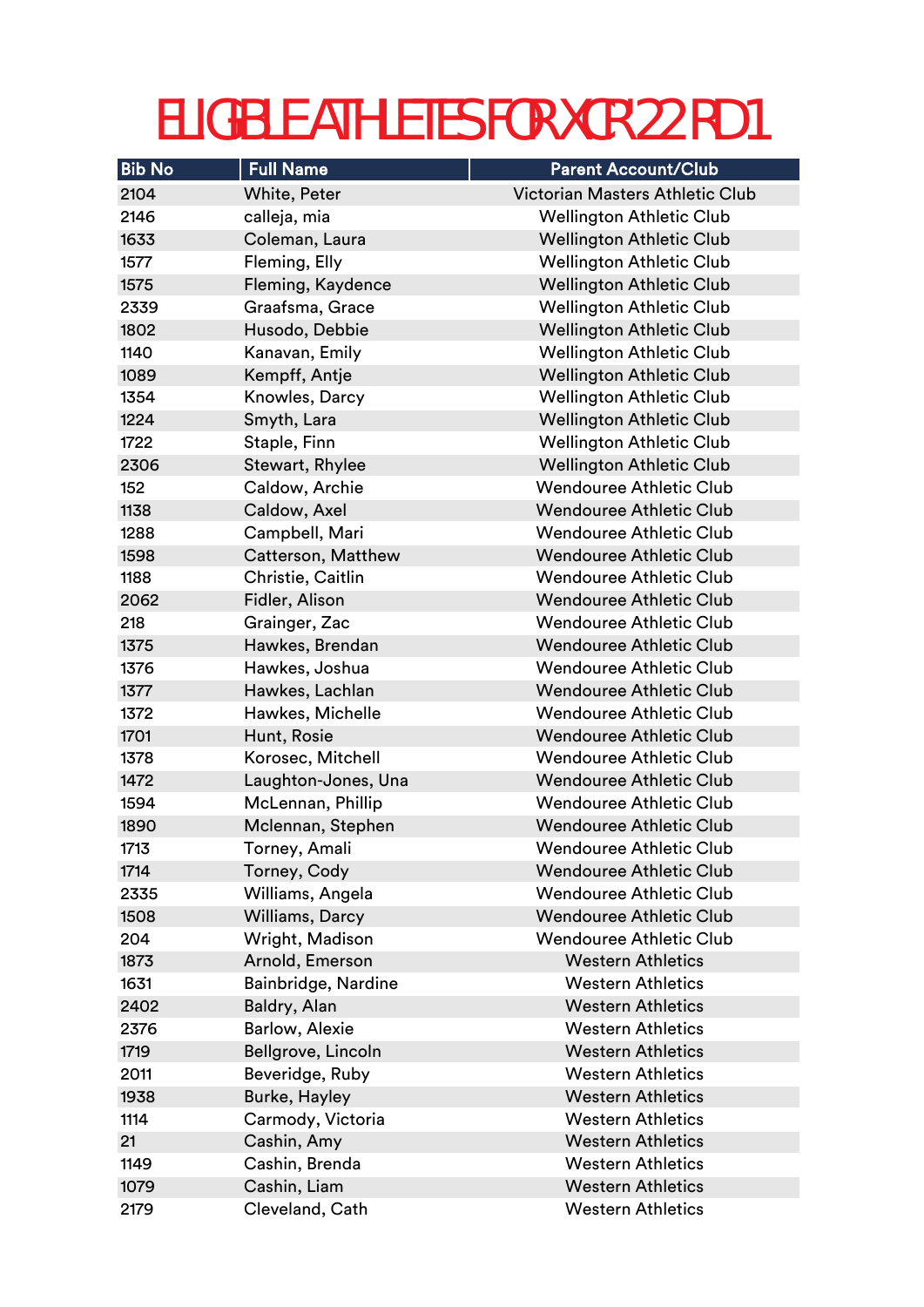| <b>Bib No</b> | <b>Full Name</b>     | <b>Parent Account/Club</b>        |
|---------------|----------------------|-----------------------------------|
| 1696          | Cleveland, Lucy      | <b>Western Athletics</b>          |
| 1293          | Di Conza, Luca       | <b>Western Athletics</b>          |
| 2291          | Dodemaide, Ebony     | <b>Western Athletics</b>          |
| 1816          | Drake, Callum        | <b>Western Athletics</b>          |
| 1815          | Drake, Colin         | <b>Western Athletics</b>          |
| 1239          | Dunstone, Phillip    | <b>Western Athletics</b>          |
| 2338          | Evans, Glenn         | <b>Western Athletics</b>          |
| 1803          | Francken, Joanne     | <b>Western Athletics</b>          |
| 2120          | Glover, Jackson      | <b>Western Athletics</b>          |
| 2073          | Glover, Stephen      | <b>Western Athletics</b>          |
| 2091          | Glover, Thomas       | <b>Western Athletics</b>          |
| 2374          | Haji Ali, Abdillaziz | <b>Western Athletics</b>          |
| 279           | Hall, Elizabeth      | <b>Western Athletics</b>          |
| 2055          | Hodgart, Janice      | <b>Western Athletics</b>          |
| 1957          | Hodgart, Mal         | <b>Western Athletics</b>          |
| 1537          | Jeffkins, Adrian     | <b>Western Athletics</b>          |
| 1297          | Kodi, Mel            | <b>Western Athletics</b>          |
| 2282          | Lane, Mechelle       | <b>Western Athletics</b>          |
| 2126          | Mackrell, Janae      | <b>Western Athletics</b>          |
| 1526          | Masseni, Michael     | <b>Western Athletics</b>          |
| 2007          | McDonald, Alistair   | <b>Western Athletics</b>          |
| 1572          | McGrellis, Liam      | <b>Western Athletics</b>          |
| 2348          | McMinimee, Ethan     | <b>Western Athletics</b>          |
| 2035          | McMinimee, Sophie    | <b>Western Athletics</b>          |
| 1150          | Mudie, Ben           | <b>Western Athletics</b>          |
| 1683          | Muscat, Aiden        | <b>Western Athletics</b>          |
| 1680          | Muscat, Brandon      | <b>Western Athletics</b>          |
| 1732          | Norton, Zac          | <b>Western Athletics</b>          |
| 1796          | Pearce, Nathan       | <b>Western Athletics</b>          |
| 8             | Rayner, Jack         | <b>Western Athletics</b>          |
| 1678          | Schaumberg, Matthew  | <b>Western Athletics</b>          |
| 197           | Thomas, Abigail      | <b>Western Athletics</b>          |
| 2171          | Thomas, Stephanie    | <b>Western Athletics</b>          |
| 2367          | Vrhovac, Ella        | <b>Western Athletics</b>          |
| 2095          | Weitsz, Robert       | <b>Western Athletics</b>          |
| 1997          | Dmytrenko, Cooper    | <b>Williamstown Athletic Club</b> |
| 1996          | Dmytrenko, Max       | <b>Williamstown Athletic Club</b> |
| 1989          | Dmytrenko, Russell   | <b>Williamstown Athletic Club</b> |
| 2172          | Gay, Jasper          | <b>Williamstown Athletic Club</b> |
| 263           | Gay, Piper           | <b>Williamstown Athletic Club</b> |
| 2069          | Kane, Finn           | <b>Williamstown Athletic Club</b> |
| 2041          | Kane, Rhys           | <b>Williamstown Athletic Club</b> |
| 2025          | Keranen, Eero        | <b>Williamstown Athletic Club</b> |
| 1299          | Lynn, Harry          | <b>Williamstown Athletic Club</b> |
| 1298          | Lynn, James          | <b>Williamstown Athletic Club</b> |
| 1488          | Phelan, Chloe        | <b>Williamstown Athletic Club</b> |